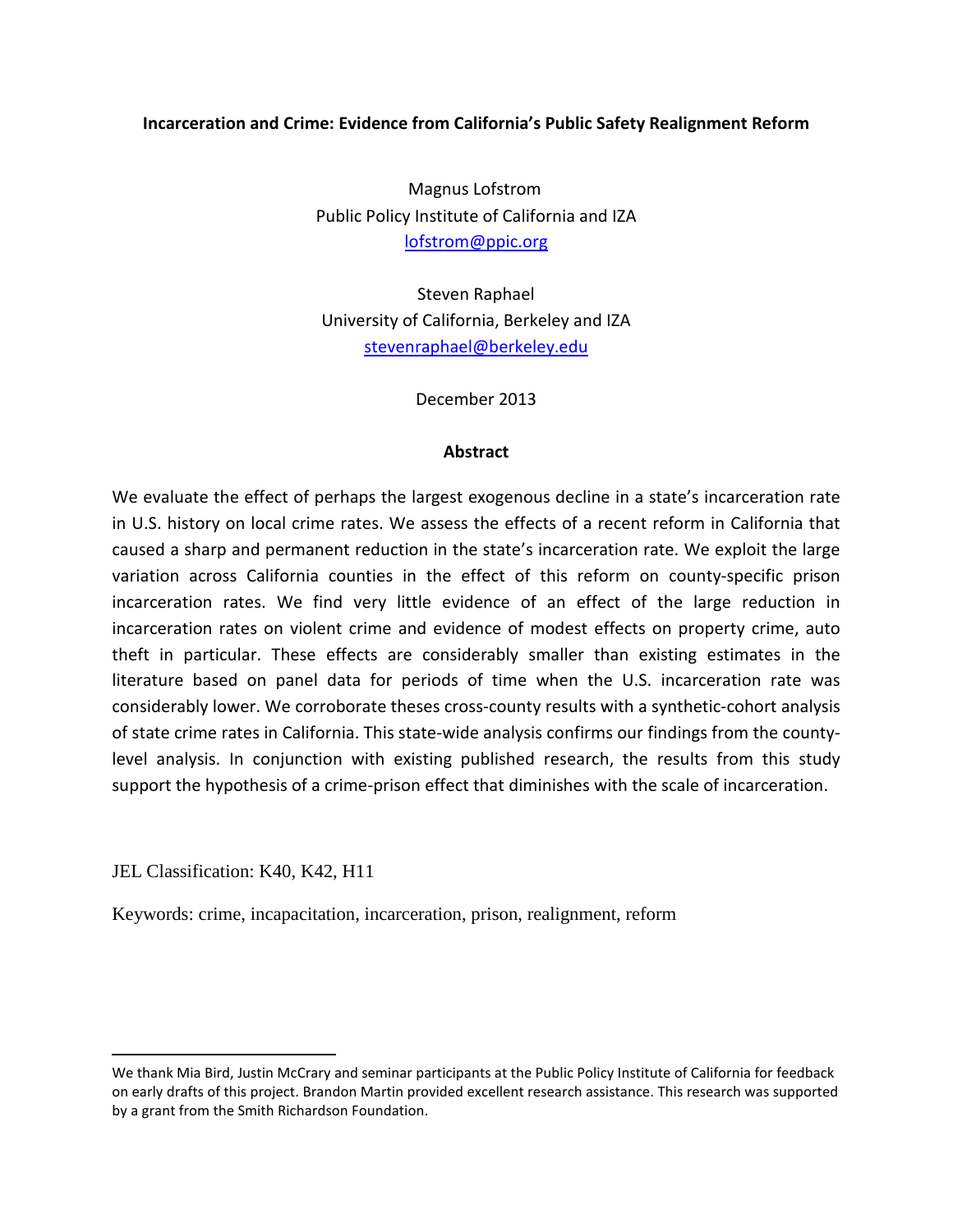#### **1. Introduction**

Since the 1970's, the United States has experienced a pronounced increase in the proportion of its residents incarcerated in a state or federal prison. Between 1975 and 2007, the U.S. incarceration rate increased four and half time, from 111 inmates per 100,000 residents to 506. If one adds the 773,000 jails inmates to the total for 2007, the overall incarceration rates increases to 762 per 100,000. This is by far the highest incarceration rate in the world (Raphael and Stoll 2013).

In every year since 2007, the U.S. incarceration rate has declined. As of December 31, 2012, the imprisonment rate for state and federal prisons stood at 480 per 100,000 (Carson and Golinelli 2013), roughly comparable to the incarceration rate in 2003. For the most part, these declines are driven by sentencing reforms at the state level designed to scale back the use of incarceration in punishing and rehabilitating convicted offenders. Various factors have provided impetuses for these reforms. First, the fiscal impacts of the recent deep economic recession have induced state leaders to scour their budgets for potential savings. While corrections expenditures are often third or fourth on the list of budget categories commanding general fund dollars, the explosive growth in these expenditures in recent decades have come under increasing scrutiny.

Second, there is a palpable, bipartisan shift in public opinion regarding the use of prison as a tool for crime control and punishment. While liberal scholars and think tanks have deemed the use of incarceration in the U.S. as excessive for years (see for example Jacobson 2006, Mauer 2006, Western 2006), several prominent conservatives have recently voiced similar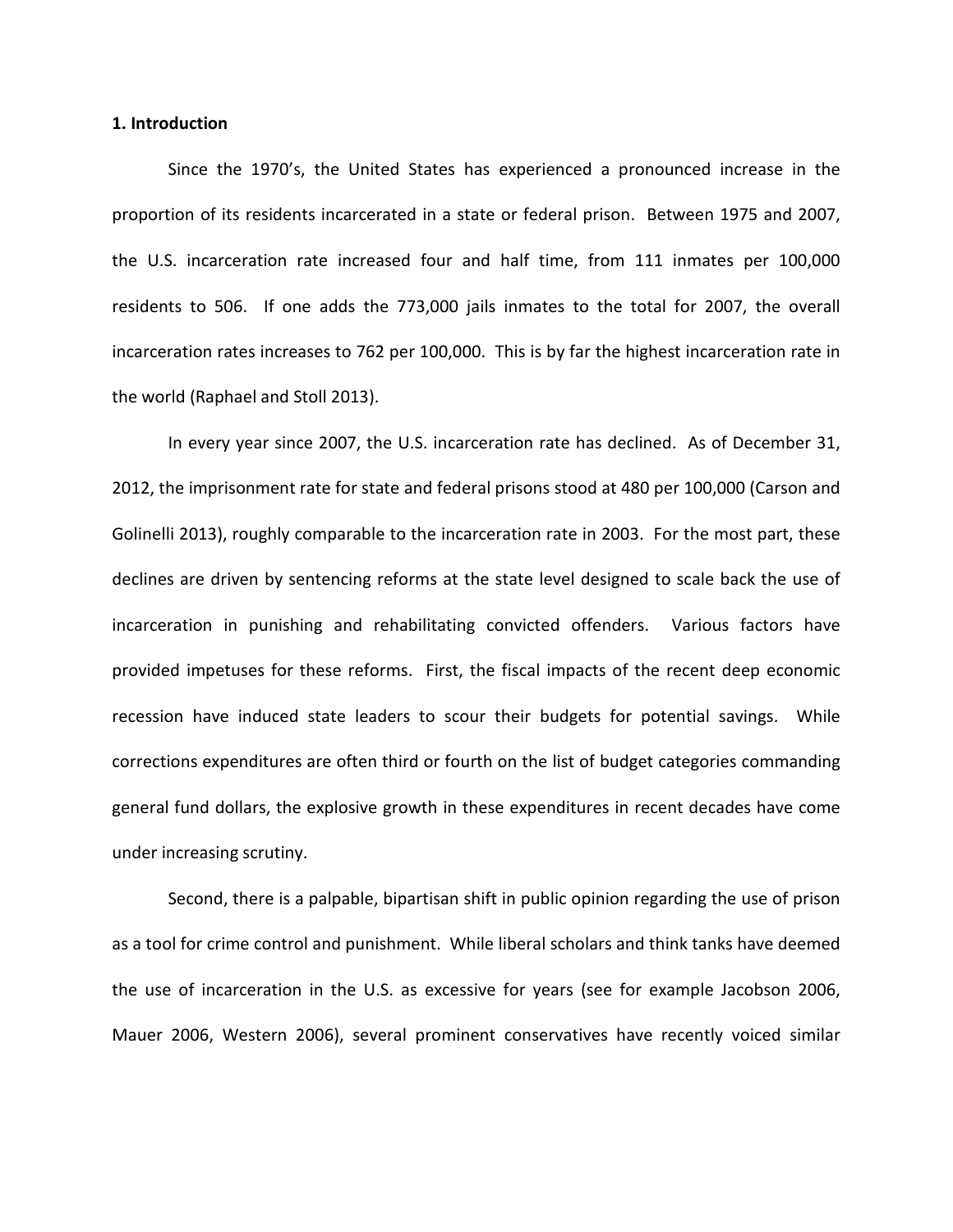opinions. In a recent op-ed in the Washington Post, $1$  former speaker of the House Newt Gingrich and the former Republican leader of the California State Assembly Pat Nolan argue that states could reduce current incarceration rates with little impact on public safety. The conservative movement advocating corrections reform has even progressed to the point of an active and very visible national advocacy group titled *Right on Crime.[2](#page-2-1)* One harbinger of the degree to which this shift is broad-based can be found in the election results for a 2012 California ballot initiative that essentially narrowed the scope of application of California's three-strikes sentencing law. This ballot proposition passed in all of California's 58 counties, with a minimum level of support of 52 percent in Madera County and a maximum level of support of 84.5 percent in San Francisco (the unweighted average across all counties was 66 percent).<sup>[3](#page-2-2)</sup> Another such harbinger of the shift in public opinion is evident in the recent announcement by the U.S. Attorney General Eric Holder that federal prosecutors will no longer seek mandatory minimum sentences for low-level, non-violent drug offenders tried in federal court.

Third, one large state, California has essentially been forced by a federal court to reduce the size of its prison population. The reform driving the reduction went into effect in late 2011 and by the end of the 2012 decreased the state's incarceration rates to a level not seen since the early 1990s.

A key question of interest to both policy makers as well as criminal justice researchers concerns the effects of these reforms on crime rates. There is a large body of research

<span id="page-2-0"></span> <sup>1</sup> Gingrich, Newt and Pat Nolan, "Prison Reform: A Smart Way for States to Save Money and Lives," *the Washington Post*, January 7, 2011.<br><sup>2</sup> See <u>http://www.rightoncrime.com/</u>, accessed on August 2, 2013.<br><sup>3</sup> Final official elections results come from the California Secretary of State,

<span id="page-2-1"></span>

<span id="page-2-2"></span>[http://www.sos.ca.gov/elections/sov/2012-general/,](http://www.sos.ca.gov/elections/sov/2012-general/) accessed on August 2, 2013.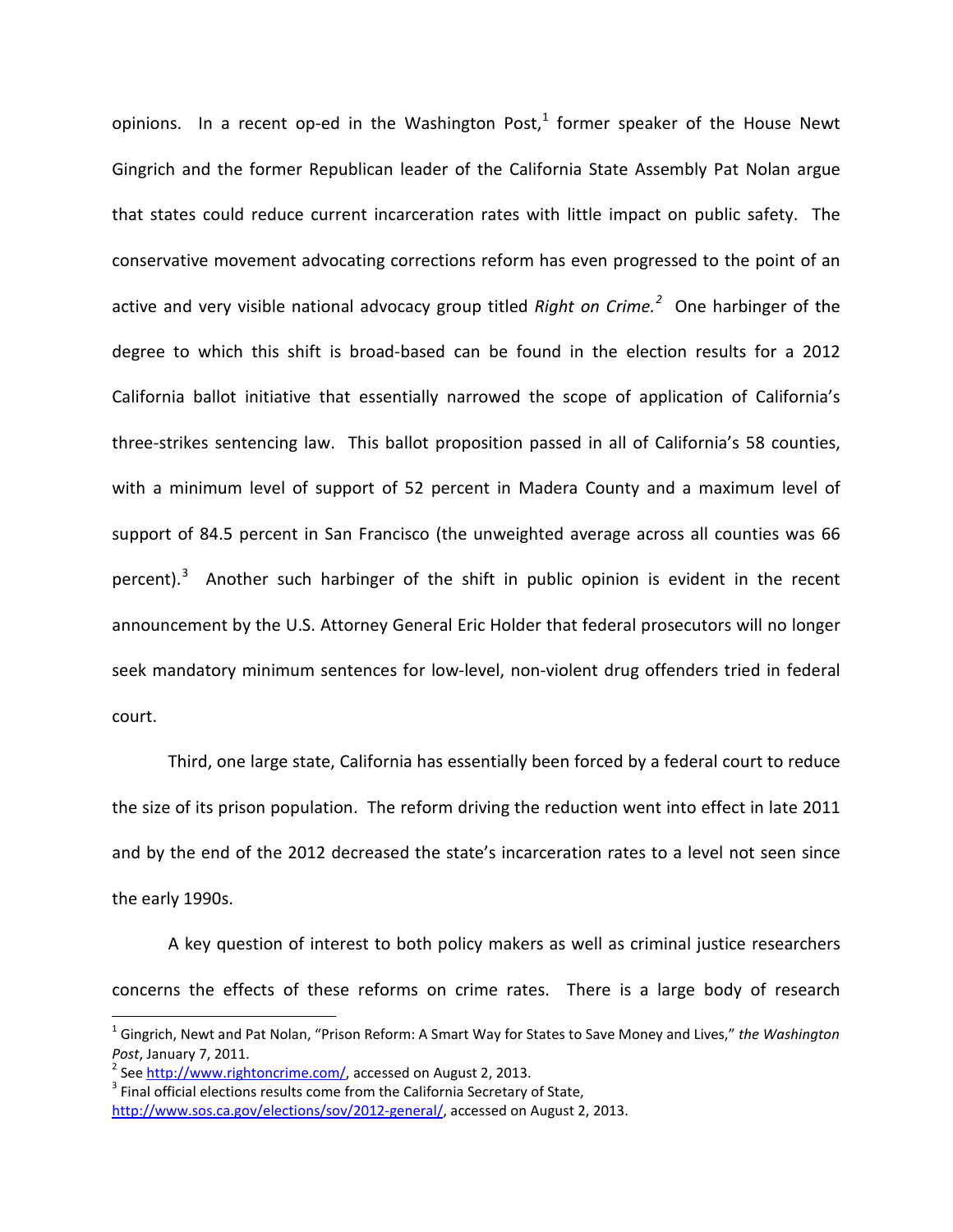assessing the effects of changes in incarceration on crime. This research tends to find that incarcerating a convicted criminal offender does on average reduce crime through incapacitation and deterrence, with the lion's share of the reduction operating through incapacitation. However, this research also documents a crime-prison effect that exhibits diminishing returns to scale at quite low levels of incarceration, and very small incapacitation/deterrence effects at the incarceration rates that currently characterize most U.S. states.

In this paper, we evaluate the effect of perhaps the largest exogenous decline in a state's incarceration rate in U.S. history on local crime rates. We assess the effects of a recent reform in California that caused a sharp and permanent reduction in the state's incarceration rate. Implemented on October 1, 2011, California's Public Safety Realignment (AB109) eliminated the practice of sending technical parole violators back to state prison, defined a series of offenses and offenders that are now punished with jail sentences rather than prison sentences, and greatly increased the ability and incentives for local criminal justice systems to make use of alternative sentences that rely less heavily on incarceration.

We exploit the large variation across California counties in the effect of this reform on county-specific prison incarceration rates. We find very little evidence of an effect of the large reduction in incarceration rates on violent crime and evidence of modest effects on property crime, auto theft in particular. These effects are considerably smaller than existing estimates in the literature based on panel data for periods of time when the U.S. incarceration rate was considerably lower. Moreover, these estimates are much smaller than those from similar studies of Italian prisoner releases that use methods comparable to those employed here. We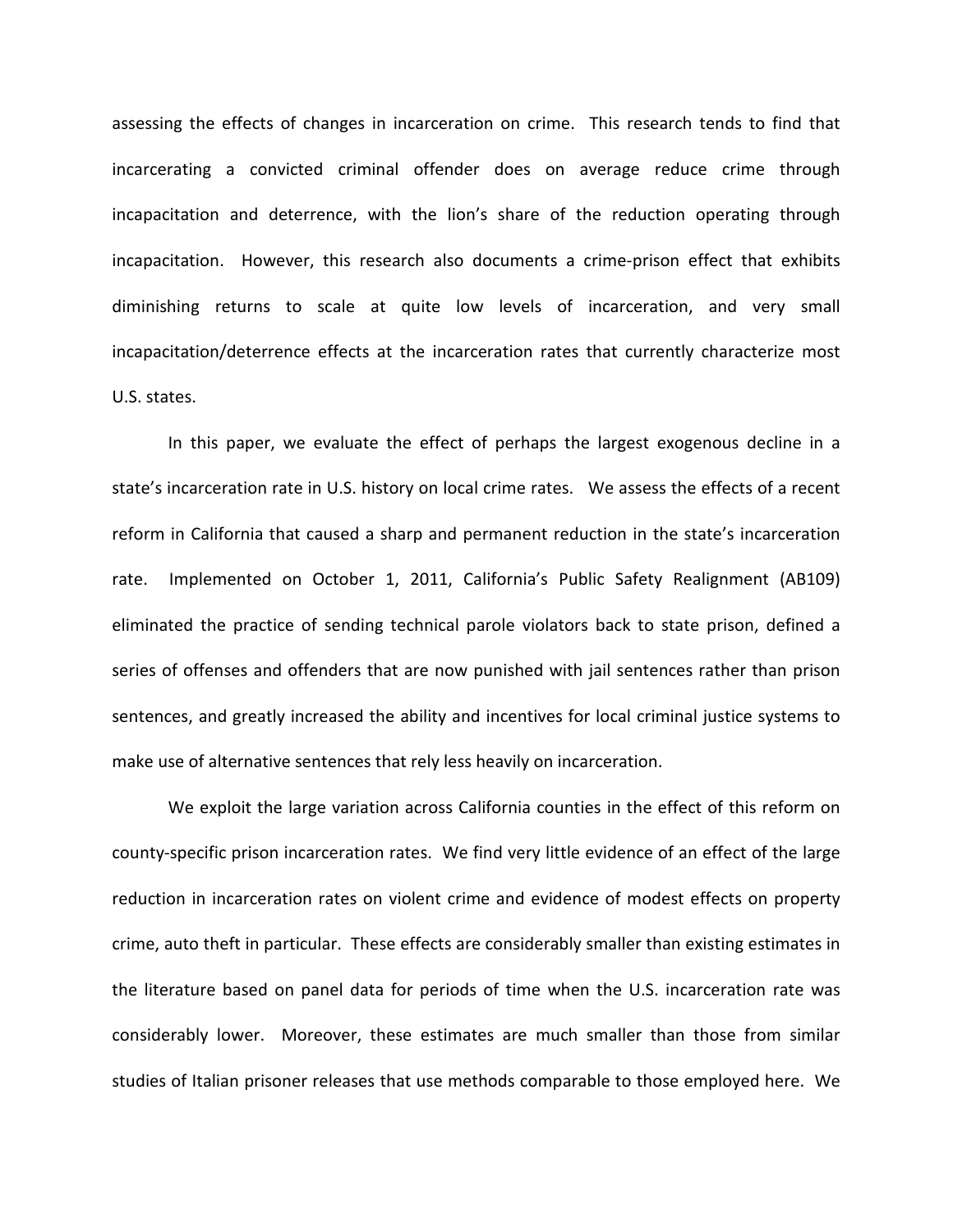corroborate theses cross-county results with a synthetic-cohort analysis of state crime rates in California relative to other states with comparable pre-intervention crime trends. This statewide analysis confirms our findings. In conjunction with existing published research, the results from this study strongly support the hypothesis of a crime-prison effect that diminishes quite rapidly with the scale of incarceration.

#### **2. Prior Research on the Crime-Prison Relationship**

The relationship between incarceration and crime is driven by three primary causal channels. First, prisons incapacitate the criminally active. Second, the threat of prison may deter criminal activity. Finally, prison may be transformative, either through rehabilitation or through a hardening of prison inmates, factors likely to alter future offending of former prison inmates. While the first two factors theoretically induce a contemporaneous negative relationship between criminal offending and incarceration levels, the latter channel likely induces a distributed lagged effect of incarceration on crime that can be either positive or negative.

A large body of research by criminologists based on inmate interviews estimates incapacitation effects through retrospective surveys. Careful reviews of this research summarize the findings in terms of the average number of serious felonies prevented per prison year served. The corpus of this body of research finds annual incapacitation effects of 10 to 20 fewer serious felony offenses (Marvell and Moody 1994, Spelman 1994, 2000). Most of this research, however, employs prisoner surveys fielded during the 1970s and 1980s, years when the US incarceration rate was much lower than contemporary levels. With the large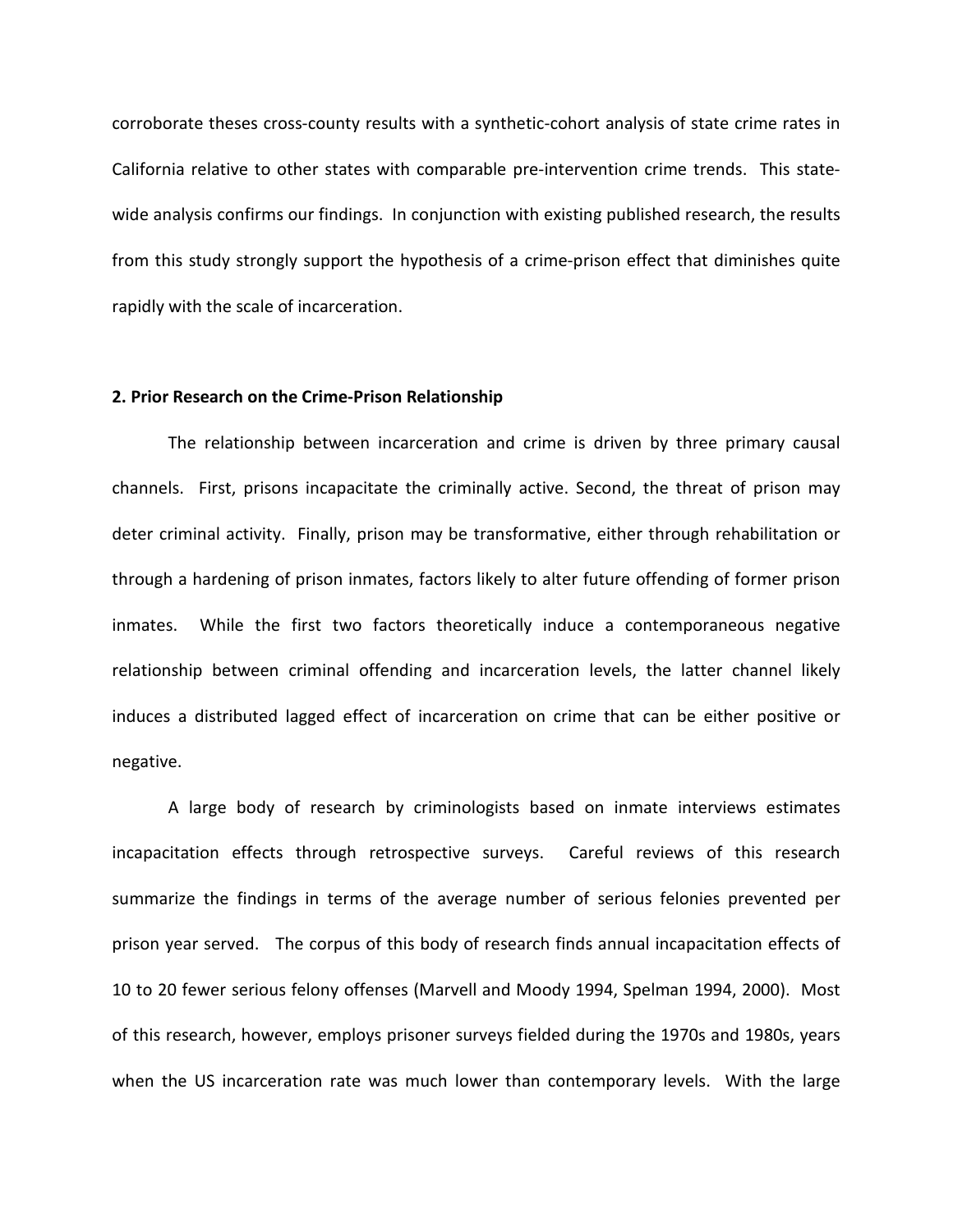increase in U.S. incarceration rates, the average age of prison inmates has increased as has the proportion of inmates convicted of less serious offenses. Given the tendency of offending to decline with age, and heterogeneity in the criminal propensities of prison inmates (Raphael and Stoll 2013, Chapter 7), one might expect lower incapacitation effects from studies employing more recent data.

The study by Owens (2009) suggests that this is the case. Owens analyzes the criminal activity of convicted felons who serve less time as the result of the 2001 discontinuance of the practice of considering juvenile records when sentencing adult offenders in the state of Maryland. Owens finds incapacitation effects roughly one-fifth the size of the incapacitation effects from earlier research.

Several studies exploit the unusual Italian practice of periodic, large, and sudden prisoner releases through collective clemencies and collective pardons to study the relationship between incarceration and crime. Barbarino and Mastrobuoni (2012) construct a panel data set of crime and incarceration rates that vary by year and by Italian province and exploit province-level variation in pardon totals for all prisoner releases occurring between 1962 and 1995. The authors find sizable impacts of prison on crime of an order of magnitude similar to the early incapacitation research in the U.S.

Buonanno and Raphael (2013), use relatively high-frequency crime and incarceration data at the national level as well as province-level variation to estimate the reverseincapacitation effects caused by the August 2006 Italian mass prisoner release. The authors find felony incapacitation effects on the order of 13 to 17 serious offenses per year served. However, the authors present several sets of results indicative of diminishing marginal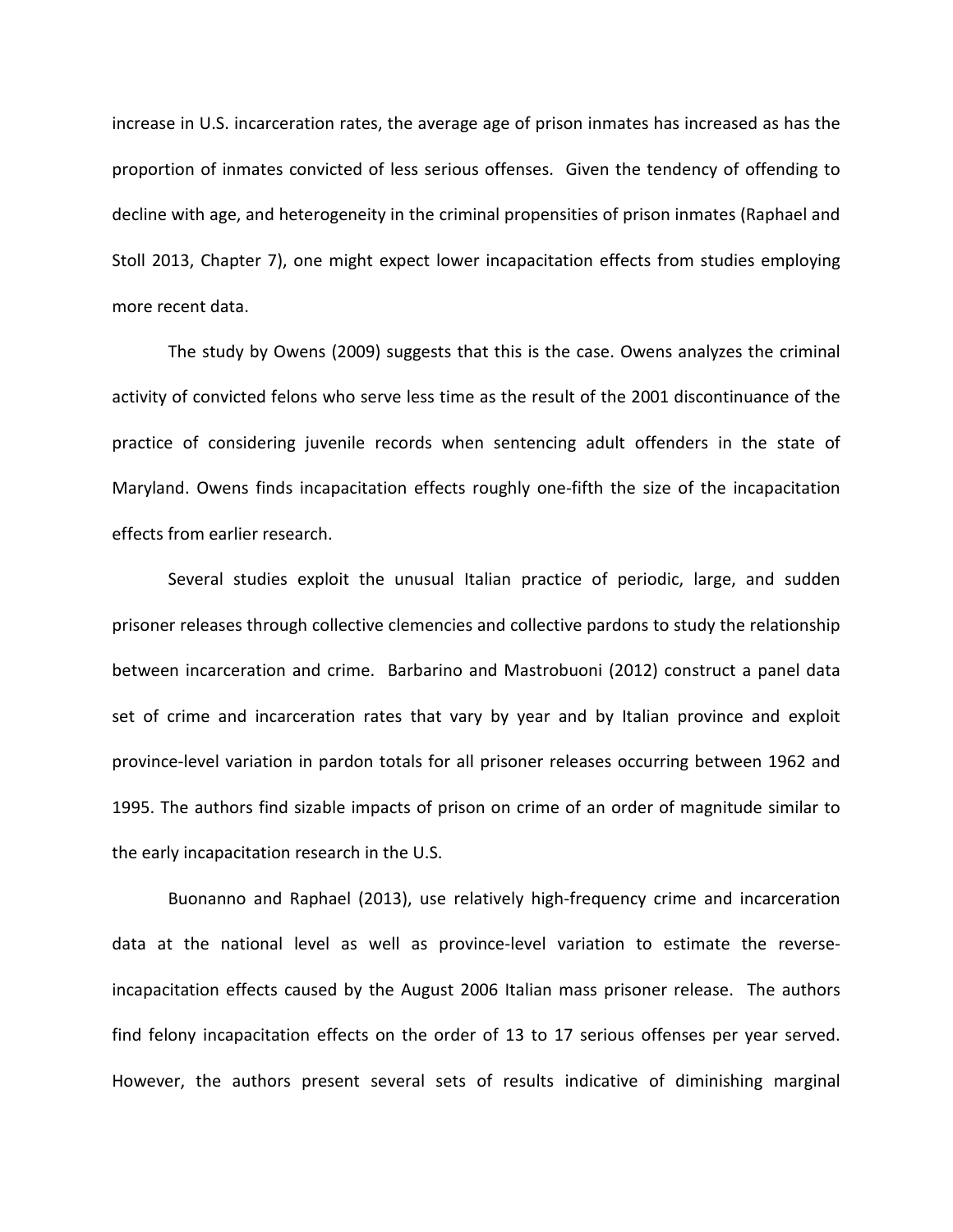incapacitation effects. First, they show that incapacitation effects are the largest for those inmates who replace the pardoned and/or those who are returned to prison the soonest after the mass release. In addition, the authors find much larger incapacitation effects in provinces with lower pre-pardon incarceration rates relative to provinces with higher pre-pardon incarceration rates. Both findings are consistent with great heterogeneity in offending behavior among those convicted and sent to prison and a decline in this propensity to offend among the incarcerated as the scale of incarceration increases.

Vollaard (2012) estimates incapacitation effects for repeat offenders exploiting a change in Dutch sentencing policy. The author analyzes the impact of a sentence enhancement in the Netherlands targeted at repeat offenders defined as those with over 10 prior felony convictions. In 2001, the Netherlands enacted an enhanced sentence of two years for such offenders, first allowing a small number of municipalities to experiment with the enhancement before nation-wide application in 2004. The author finds very large incapacitation effects, on the order of 50 to 60 reported thefts prevented per year of incarceration. However, the author also finds that those municipalities that dipped further into the repeat-offender pool in the application of the sentencing enhancement experienced significantly smaller crime reductions per additional prison-year served.

The findings from these European studies suggest that diminishing crime-abating returns may set in at relatively low incarceration rates. For both countries incapacitation effect estimate are comparable to or larger than estimates for the U.S. for data collected when the U.S. incarceration rate was comparable to that of Italy and the Netherlands. Most notably, this research finds incapacitation effects setting in quite quickly, with Buonanno and Raphael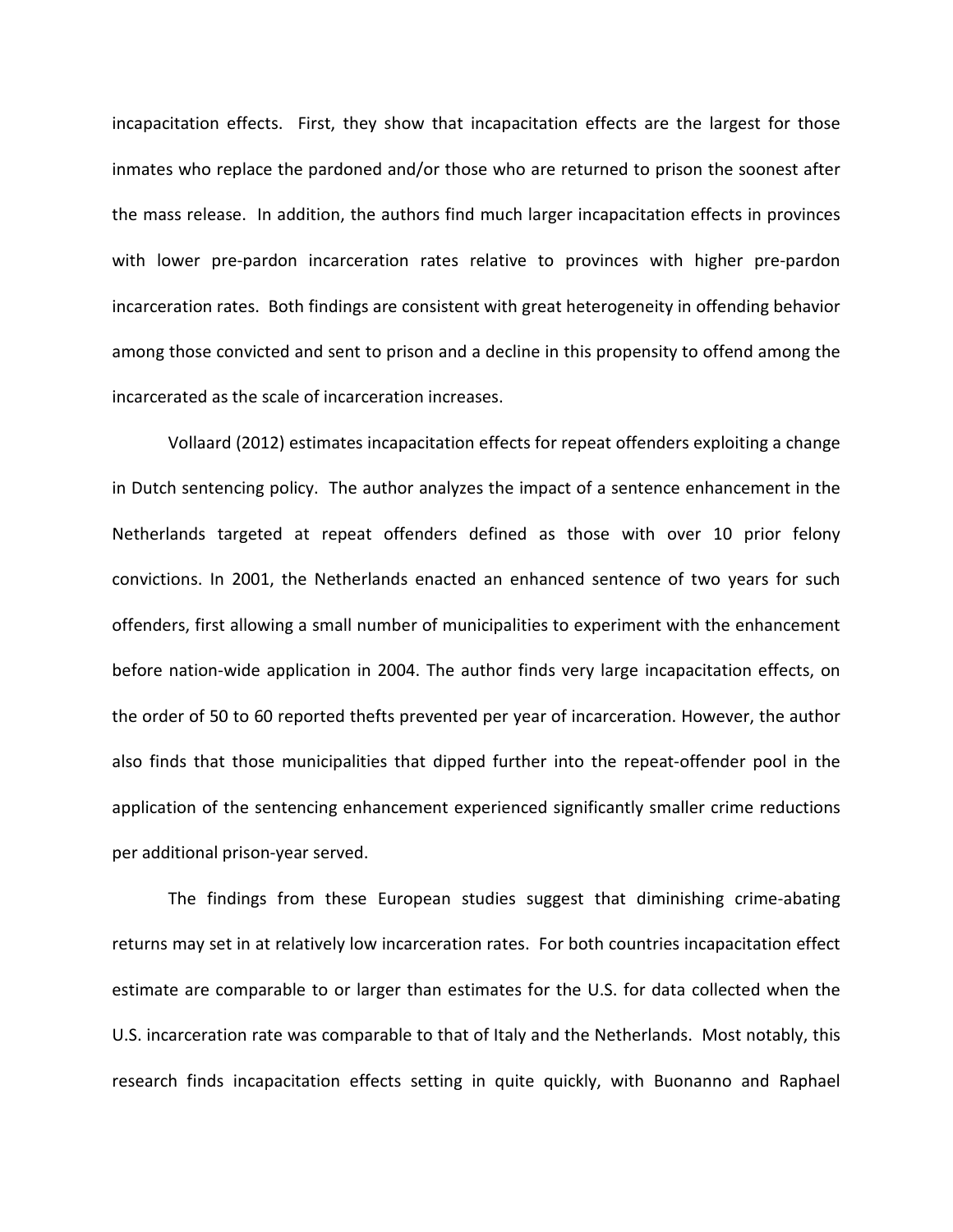finding substantial declines in incapacitation effects at levels below 200 per 100,000 and Vollard finding declining marginal criminality even among offenders with 10 or more prior convictions.<sup>[4](#page-7-0)</sup>

There are several studies of the crime-prison relationship based on U.S. panel data regressions. A key methodological hurdle that these studies must address concerns the likely simultaneous relationship between incarceration and crime. Specifically, while exogenous increases in the use of incarceration will incapacitate more people and perhaps provide a greater deterrent effect (creating a negative relationship between incarceration and crime), exogenous increases in crime for reasons unrelated to criminal justice policy will cause incarceration rates and crime to positively covary. Failing to account for the endogeneity of incarceration rates likely leads to crime-prison effects biased towards zero.

Levitt (1996) was the first to point out this identification problem and to propose a formal identification strategy. Using U.S. state panel data, Levitt exploits the fact that in years when states are under a court order to relieve prisoner overcrowding, state prison populations grow at relatively low rates. Using a series of variables measuring the status of prisoner overcrowding lawsuits as instruments for state level incarceration rates, Levitt finds 2SLS estimates of crime-prison elasticities that are considerably larger than comparable estimates from OLS with a corrected property crime-prison elasticity of-0.3 and a violent crime-prison elasticity of -0.4.

<span id="page-7-0"></span> $^4$  The pre-2006 pardon Italian incarceration rate stood at roughly 100 per 100,000 (Buonanno and Raphael 2013). The Dutch incarceration rate in 2004 stood at roughly 124 per 100,000 (International Centre for Prison Studies, [http://www.prisonstudies.org/info/worldbrief/,](http://www.prisonstudies.org/info/worldbrief/) accessed on June 15, 2012). Note, these incarceration rates are inclusive of pre-trial populations and other inmates in the U.S. who would be serving sentenced for less serious crimes in local jails. Hence, these rates are generally lower than U.S. incarceration rates in the 1970s and early 1980s.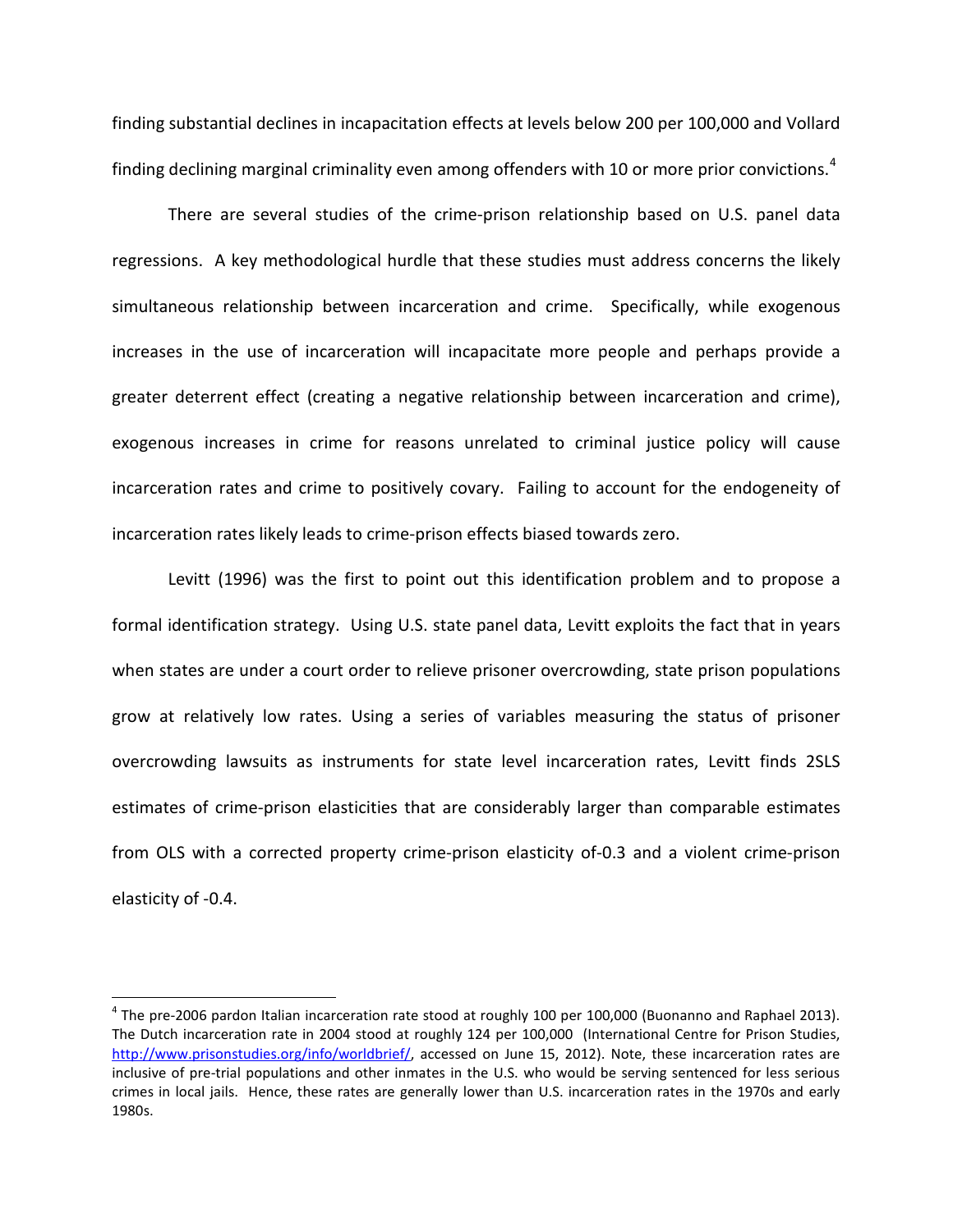Johnson and Raphael (2012) use an instrument for incarceration based on the difference between a state's current incarceration rate and the state's steady-state incarceration rate implied by observable admissions and release rates. The authors derive an empirical prediction regarding the impact of this difference on next-year's change in incarceration based on a theoretical model of the relationship between crime and incarceration, and derive the conditions under which the transitory disparity between the actual and steady state incarceration rate provides a valid instrument for one-year lead changes in the actual incarceration rate. The authors analyze state level panel data for two time periods: 1978 to 1990 and 1991 to 2004. The former period is characterized by a relatively low incarceration rate (186 per 100,000) while the latter period is characterized by a much a higher incarceration rate (396 per 100,000). For the early period, an additional prison year served is estimated to prevent roughly 2.5 felony violent offenses and 11.4 felony property offenses. Note, the total crimes prevented figure is quite close to the implied annual reverse incapacitation effects caused by the 2006 Italian pardon (Buonanno and Raphael 2013) and when expressed as elasticites, quite close to the estimates in Levitt (1996) using a much different identification strategy.

The estimates for the latter time period, however, are considerably smaller. The comparable figures for crimes prevented per prison year served for the period 1991 through 2004 are 0.3 violent felony offenses and 2.7 felony property offenses. Raphael and Stoll (2013) reproduce this analysis with updated data for three time periods: 1977 through 1988, 1989 through 1999, and 2000 through 2010, with corresponding weighted-average state incarceration rates of 171, 349, and 449. This reanalysis find very small prison-crime effects for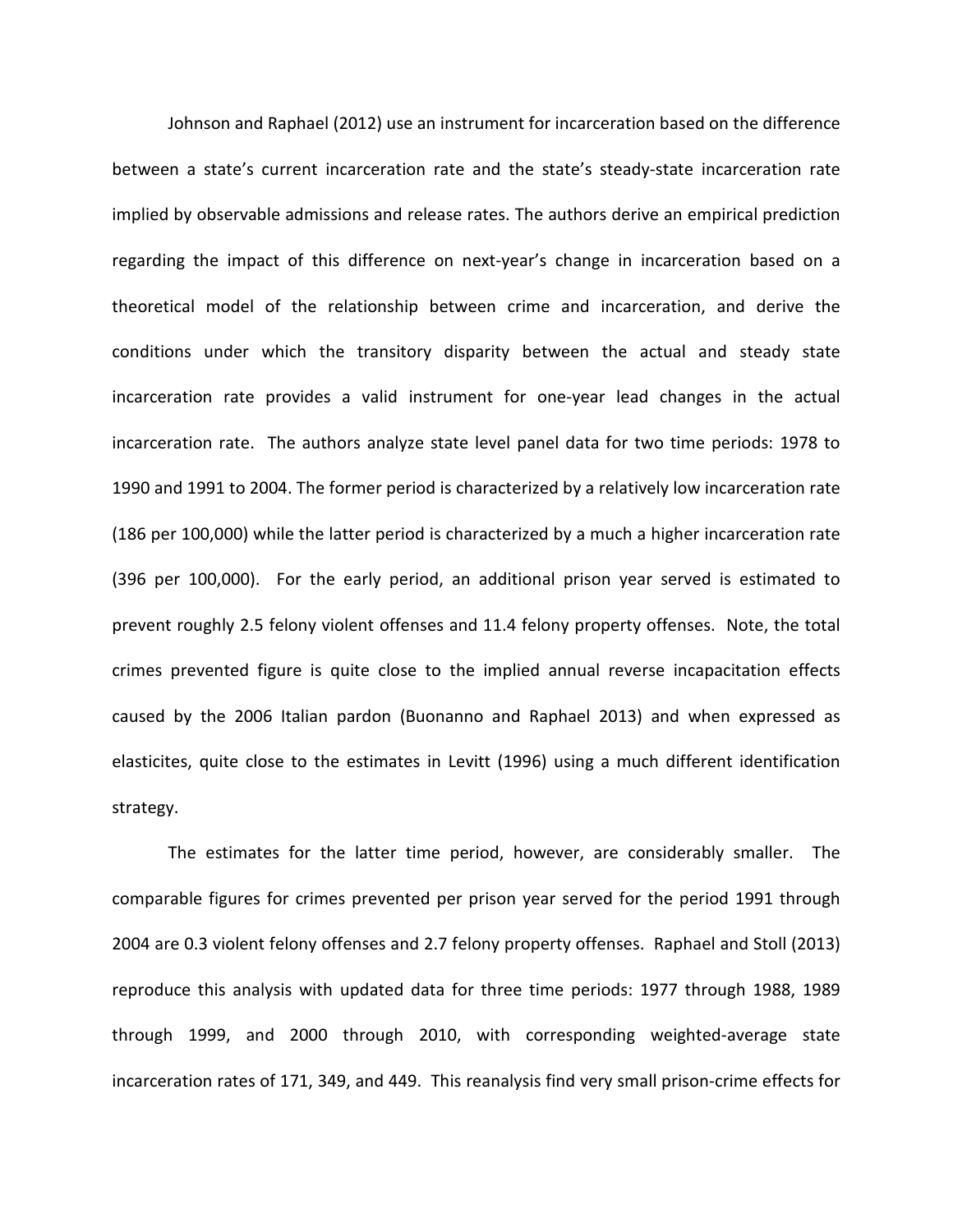the latter two time periods, but fairly large effects for the earliest time period, strongly suggestive of diminishing returns to scale. Liedke, Piehl and Useem (2006) provide similar evidence with U.S. panel data.

Unlike the Dutch and Italian studies, the U.S. panel data estimates represent joint incapacitation/deterrence effects associated with increases in incarceration, estimates that in theory should be larger than the estimates of pure incapacitation effects.<sup>[5](#page-9-0)</sup> Nonetheless, for recent years, empirical estimate find very small crime-prevention effects of marginal increases in incarceration. Given the trajectory of U.S. incarceration rates over the past three decades, this research has been based largely on variation within and between states in the rate of positive incarceration growth. In what follows, we present results from analysis of a single state experiencing a very large and relatively sudden decline in incarceration rates.

#### **3. Description of California's Public Safety Realignment Reform and Our Empirical Strategy**

In April 2011, the state of California enacted broad correctional reform legislation under the banner of corrections realignment. The legislation eliminates the practice of returning parolees to state prison custody for technical parole violation for all but a small set of the most serious offenders. The legislation also defines a group of non-serious, non-sexual, non-violent

<span id="page-9-0"></span><sup>&</sup>lt;sup>5</sup> Note, the Italian studies estimate the effect of mass releases absent any change in sentencing policy. The 2006 pardon, however, included the provision that any pardoned inmate convicted of a further crime would have the remaining unserved sentence tacked on to their new sentence. Hence, for those pardoned the reverse incapacitation effect was likely offset by an increase in general deterrence. Drago et al. (2009) present evidence regarding the pure deterrent effect associated with this threat of a longer prison sentence. The authors exploit the fact that among pardoned inmates with similar offenses and sentences, those who are admitted to prison closer to the date of the pardon faced a larger post-release sentence enhancement than those who are admitted to prison at earlier dates. The authors demonstrate statistically significant and substantially higher recidivism rates among those pardoned inmates facing lower effective sentence enhancement. Nonetheless, the analysis in Buonanno and Raphael (2013) suggest that this deterrent effect is small relative to the impact on crime operating through incapacitation.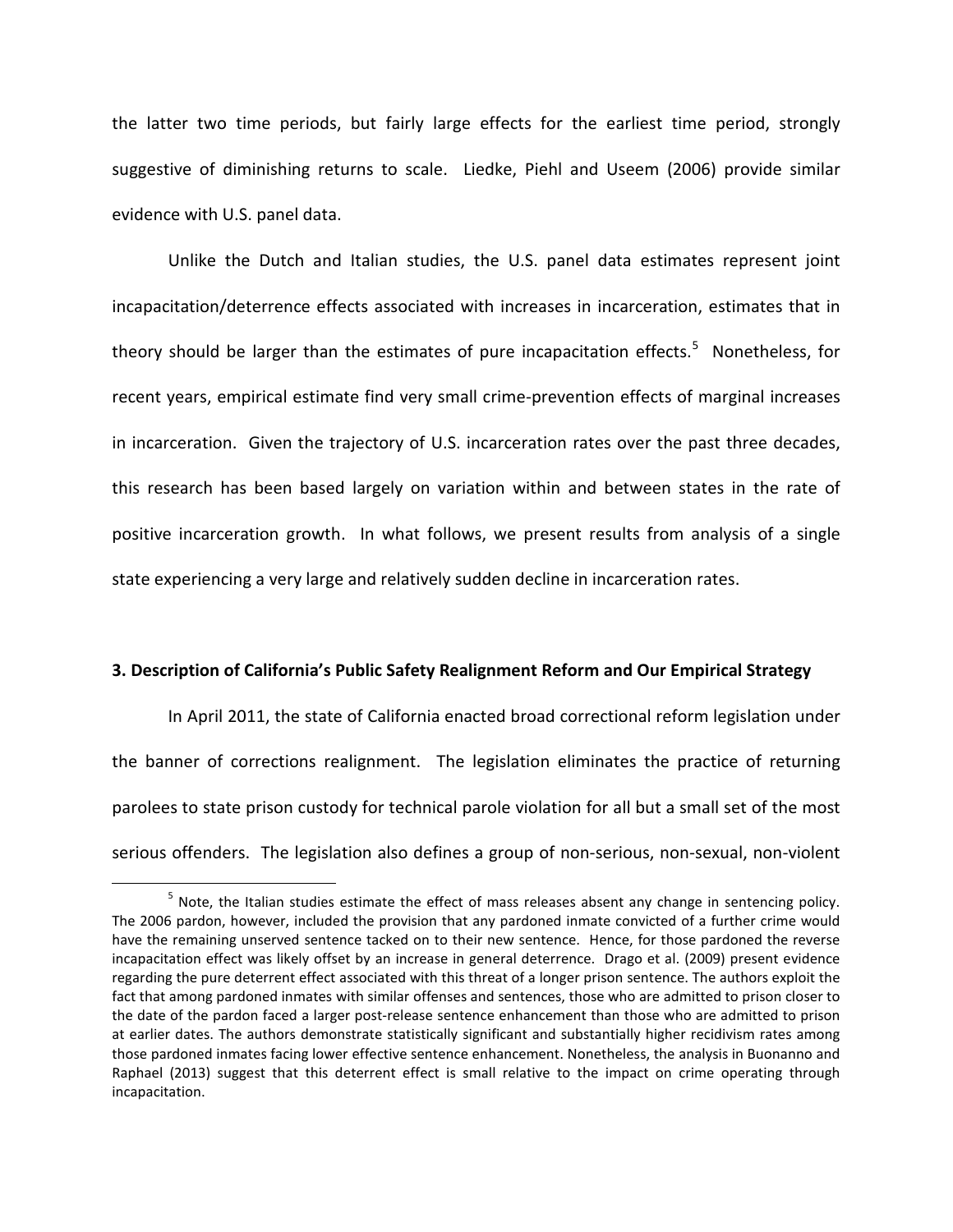offenders who upon conviction will serve their sentences in county jails. These offenders earn good-time credits at faster rates than they would within the state prison system and can be given split sentences that involve alternative monitoring within the community. More generally, judges are now afforded greater discretion to devise alternatives to confinement in the sentencing of these offenders.

The legislation was prompted by pressure from a federal three-judge court overseeing the California prison system, impanelled as a result of legal decisions in two lawsuits against the state filed on behalf of California prison inmates. In one (Coleman v. Brown), it was alleged that California was providing inadequate health care services to its prison population. In the other (Plata v. Brown) it was alleged that the system was providing inadequate mental health services. Both resulted in rulings in favor of the plaintiffs finding that prison overcrowding was the primary cause of the inadequate services and that the poor health and mental health care systems violated the  $8<sup>th</sup>$  amendment prohibition against cruel and unusual punishment. Assembly Bill 109 (referred to in the state as "corrections realignment") was passed and implemented under threat of a federal court order to release up to 35,000 inmates if the state failed to act on its own.

The effect of these reforms on the California prison population did not occur as suddenly as was observed for the 2006 Italian collective pardon. However, realignment did result in a relatively quick reduction in the California prison population larger in magnitude on both a population adjusted and unadjusted basis.<sup>[6](#page-10-0)</sup> This reduction was largely effected through

<span id="page-10-0"></span> $6$  The 2006 Italian release amounted to a roughly 21,000 person reduction against a national population of roughly 58,000,000. Between September 2011 and December 2012, California's prison population declined by 27,541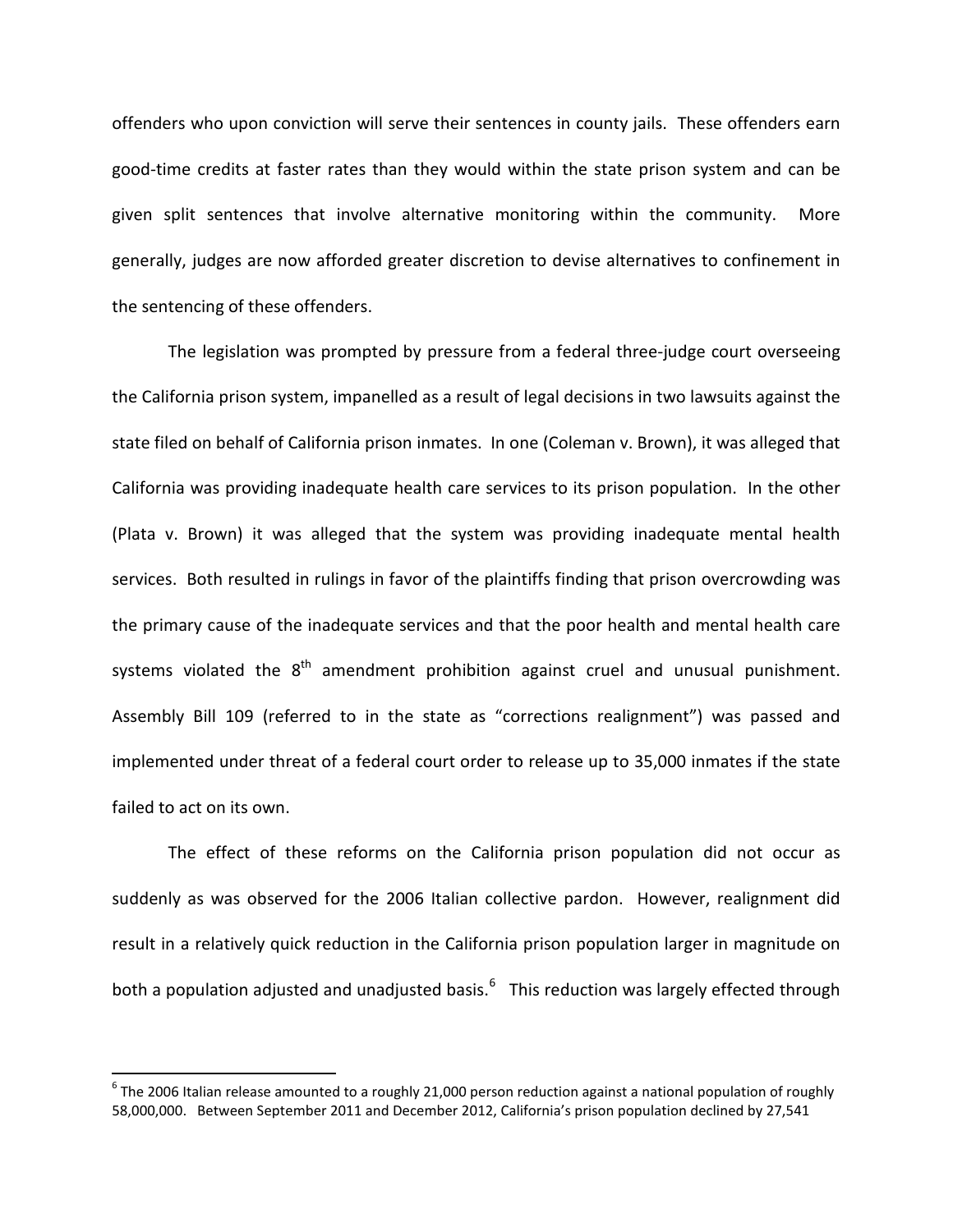a reduction in prison admissions. Figure 1 presents weekly admissions to the California state prison system from October 2010 through May 2013. Through September 2011, weekly admissions oscillate around 2,200. With the implementation of realignment, admissions drop discretely and permanently to roughly 600 per week. Figure 2 present comparable figures for weekly releases from California state prisons. Prior to realignment's implementation, admissions and releases are in rough balance. Following the policy reform, releases fall as well, yet more slowly than the drop in admissions. Ultimately, releases fall to the comparable level of admissions. The slower drop effectively created a period where admissions fell far short of releases, causing the overall prison population to decline.

Figure 3 shows the impact of these changes in flows on the total prison population (measured at the end of each month). The figure reveals a clear drop in the state's prison population, with a total decline between September 2011 and May 2013 of 27,846. The effect of realignment was felt immediately, with 12 percent of the decline occurring within one month of implementation, 46 percent within three months, 70 percent within five months, and 82 percent within seven months. By October of 2012, roughly one year following the legislation's implementation, the prison population stabilizes. Expressed per 100,000 California residents, the prison incarceration rate declined from 426 to 348. The state's current incarceration rate is the lowest incarceration rate experienced since 1991 (a date that pre-dates the passage of California's "Three Strikes" ballot amendment).

inmates with nearly 80 percent of this decline occurring during the first six months following the implementation of the reform. California's population as of July 2012 is 38,041,430.

 $\overline{\phantom{a}}$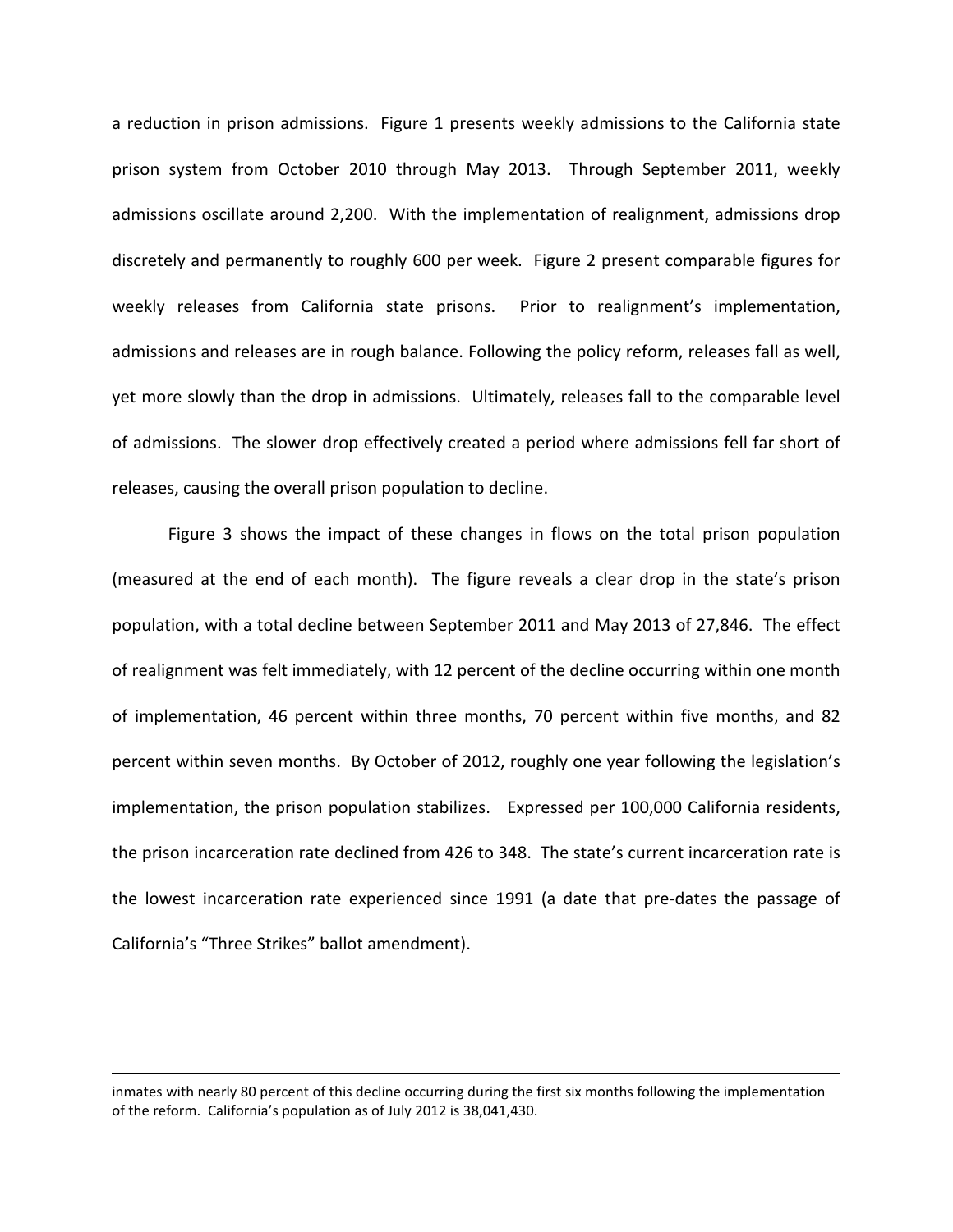Despite operating under a common state penal code, California counties vary considerably in their use of the state prison system.<sup>[7](#page-12-0)</sup> Not surprisingly, this variance in prerealignment incarceration rates naturally led to large cross county differences in the impact of realignment. Figure 4 documents this fact. The figure presents a scatter plot of the change in county-specific incarceration rates between September 2011 and September 2012 (roughly the first year of realignment) against the county's incarceration rate in June 2011. The variation in both starting incarceration rates as well as the change in incarceration rate is quite remarkable. Regarding pre-realignment incarceration rates, these rates vary from below 200 per 100,000 to over 1,000 per 100,000. Naturally, counties with lower incarceration rates to begin with experienced much smaller declines in their prison incarceration rates as a result of the reform. The changes in county-specific incarceration rates range from slight pre-post realignment increases to declines of over 160 inmates per 100,000 residents. Hence, among the counties experiencing the largest impacts, the per-capita magnitude of the decline would be roughly equivalent (if not larger than) eliminating the prison populations of many Western European countries.

Since our identification strategy exploits the inter-county variation displayed on the vertical axis of Figure 4, we should document the pre-reform differences between highincarceration and low-incarceration counties. Table 1 presents some basic descriptive statistics

<span id="page-12-0"></span> $<sup>7</sup>$  Inmates are admitted through the county courts to the state prison system. Those convicted are adjudicated in</sup> the county where the crime was committed. In most instances, this is also the county of resident of the offender. Upon release, inmates are returned to their county of commitment under several alternative conditional release programs. When county of commitment differs from county of last residence, inmates are often transferred from the commitment county to the county of last residence to complete their parole or post-release community supervision terms. Hence, changes in prison incarceration rates at the county level generally gauge changes in the extent to which counties are incarcerating their local residents in the state system. Note, county residents are usually housed in institutions outside of the county, with location determined by the individual's security classification and bed availability.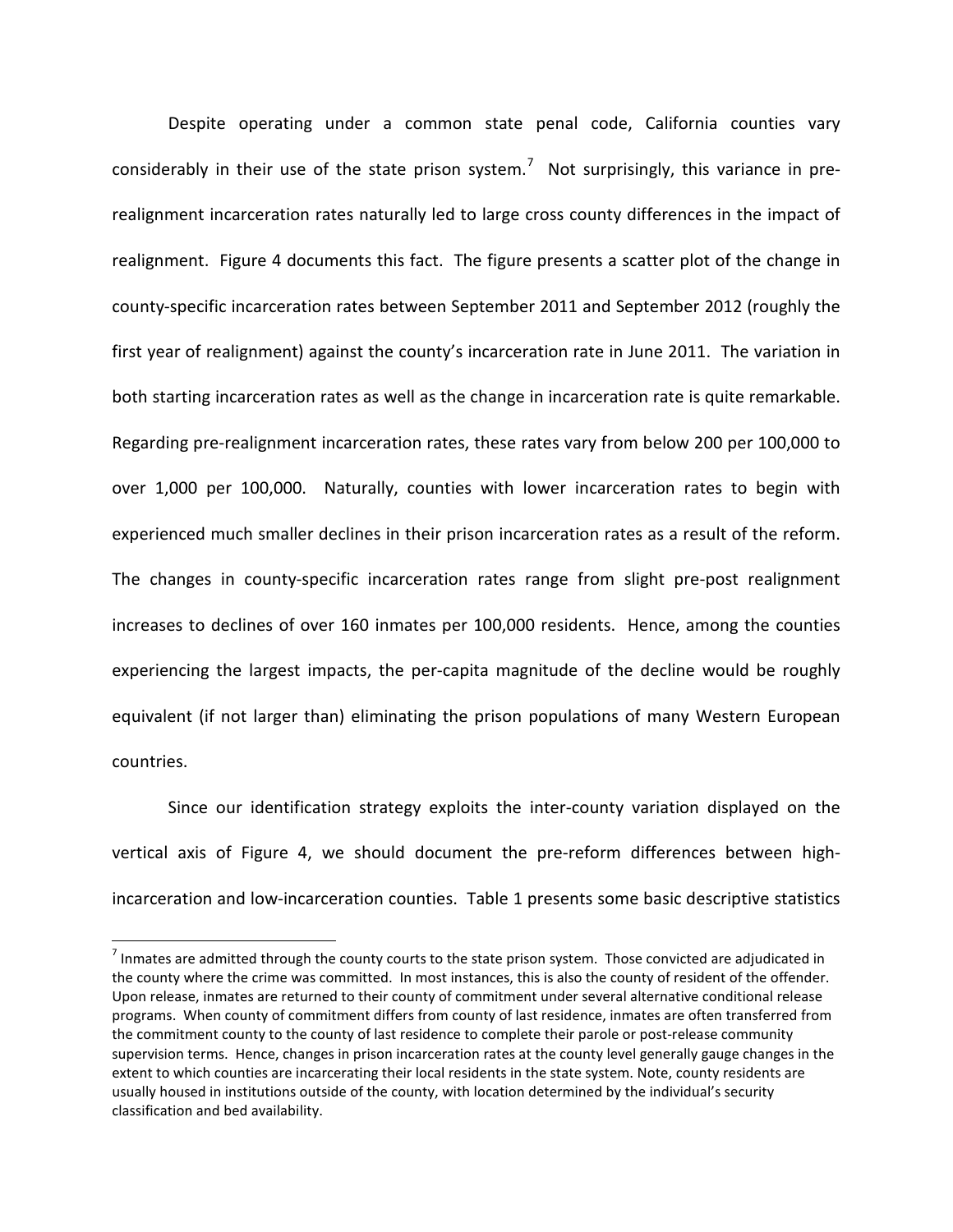for counties stratified into thirds according to pre-realignment prison incarceration rates. The differences in the average number of county residents in a state prison per 100,000 county residents across these three categories is striking, with average rates of 234, 402, and 612 for counties in the bottom, middle, and top thirds of the distribution, respectively. Moreover, these counties differ along several other notable dimensions. Poverty rates increase uniformly as we move from low- to high-incarceration rates counties. Moreover, counties with relatively high incarceration rates also have relatively high pre-realignment violent and property crime rates.<sup>[8](#page-13-0)</sup>

We also find some evidence that public opinion in high-incarceration rate counties tends to be relatively less supportive of sentencing reforms targeted at moderating punishment for criminal offenders, suggesting potential important ideological differences across counties. Specifically, the table shows the average proportion of county voters that support the 2012 California state proposition 36, a proposed amendment that essentially scales back the scope of California's three-strikes law. Support for proposition 36 is notably lower in high incarceration rate counties, with average values of 70.2, 65.2, and 62.4 percent in the bottom, middle, and top third counties, respectively. A similar pattern also emerges when we substitute voter support for the 2012 state proportion 34, a failed effort to eliminate the death penalty.

Table 2 presents results from a simple linear regression of pre-reform county incarceration rates on pre-reform poverty rates, the proportion of county residents supporting Proposition 36, and the pre-reform violent and property crime rates. Both poverty as well as criminal justice ideology exhibit significant partial correlations with pre-reform incarceration rates. Interestingly, after accounting for these two factors there is no partial correlation

<span id="page-13-0"></span> $8$  Technically, the last three months of 2011 are in the post-realignment period. Thus the annual crime rates in Table 1 span the reform though mostly reflect crime that predates the reform's implementation.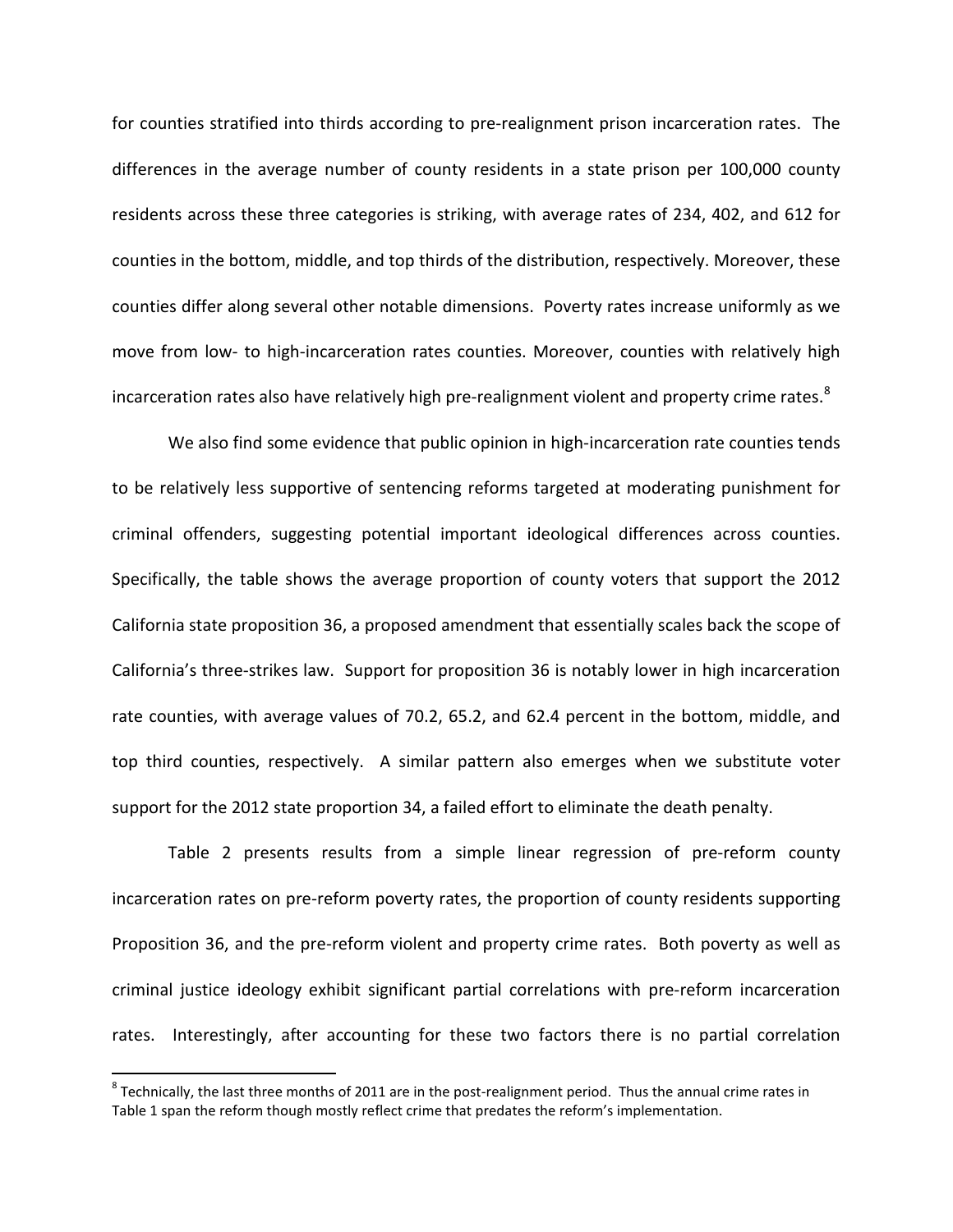between crime and incarceration. The table also illustrates the magnitude of the coefficient estimates by calculating the implied effect of a variation in the explanatory variable equal to its interquartile difference. The implied effects suggest that both crime fundamentals (as gauged by poverty) as well as ideology (as gauged by support for proposition 36) were important independent determinants of county incarceration rates prior to the reform.

Our principal estimation strategy exploits this cross-county variation in the impact of realignment. Specifically, we assess whether counties that have experienced larger declines in county-specific prison incarceration rates experience relatively large increases in crime rates. This analysis relies on estimation of various specification of the regression

$$
\Delta C \text{time}_{ii} = \alpha_i + \beta_i + \delta \Delta \text{Pr} \text{ is on Incarceration Rate}_{ii} + \gamma \Delta \text{Jail Incarceration Rate}_{ii} + \varepsilon_{ii},
$$
\n(1)

where *i=(1,…,57)* indexes counties, *t=(Oct 2011,…,Sep 2012)* indexes the end month of the change, ∆Crime<sub>it</sub> is the pre-post realignment change in monthly crime rates, ∆Prison Incarceration Rate<sub>it</sub> is the pre-post realignment change in the number of county residents incarcerated in a state prison, ∆Jail Incarceration Rate<sub>it</sub> is the pre-post realignment change in the number of county residents incarcerated in a local county jail,  $\alpha_i$  and  $\beta_t$  are county and month fixed effects respectively,  $\delta$  and  $\gamma$  are parameters to be estimated, and  $\varepsilon_{it}$  is a mean-zero error term. Before discussing how we characterize the pre-realignment change, we offer some general comments about the specification of equation (1) and the variation used to identify the key coefficient of interest, γ.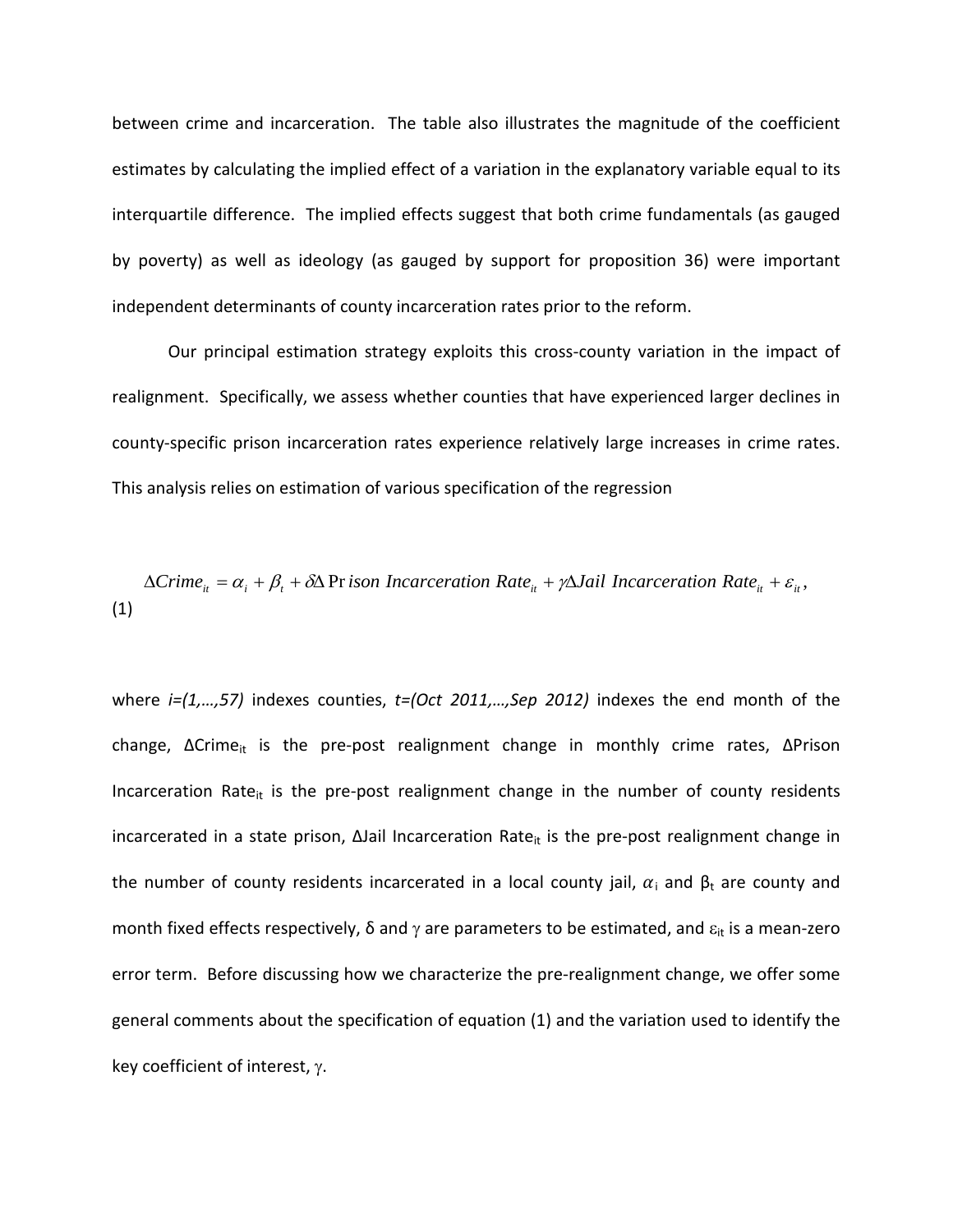First, the reform explicitly provides for the incarceration of non-violent, non-sexual, and non-serious offenders in local jails as well as for discretion for local criminal justice officials to punish released prison inmates who violate the terms of their conditional releases with jail spells. In practice, this has led to the reduction in the prison population being partially offset by an increase in the population of county jails. Figure 5 illustrates this fact. The state's total jail population was roughly 72,000 in the months prior to realignment and then gradually increased to over 80,000 over the first post-reform year. Lofstrom and Raphael (2013) find a crossinstitution substitution rate of about one for three -- that is to say, each three person reduction in a county's prison incarceration rate resulted on average in a one person increase in the local jail incarceration rate. Moreover, most of this increase reflected increases in the number of convicted felons serving time in local jails, rather than an increase in jail incarceration for parole violators. Ultimately we wish to answer whether an increase in the number of convicted offender not in custody (i.e., on the street) impacts crime. Hence, it is vital that we control for the corresponding changes in jail incarceration rates in equation (1).

Second, equation (1) includes a complete set of month fixed effect corresponding to the end month of the change defining each observation. Including time fixed effects effectively nets out the overall state time trends for crime changes and identifies the prison-crime effects based on variation above and beyond what occurs for the state overall. This is a particular important adjustment, as preliminary crime data published by the FBI for 2012 suggests that among Western states (and in particular, states that share a border with California), crime increased in 2012.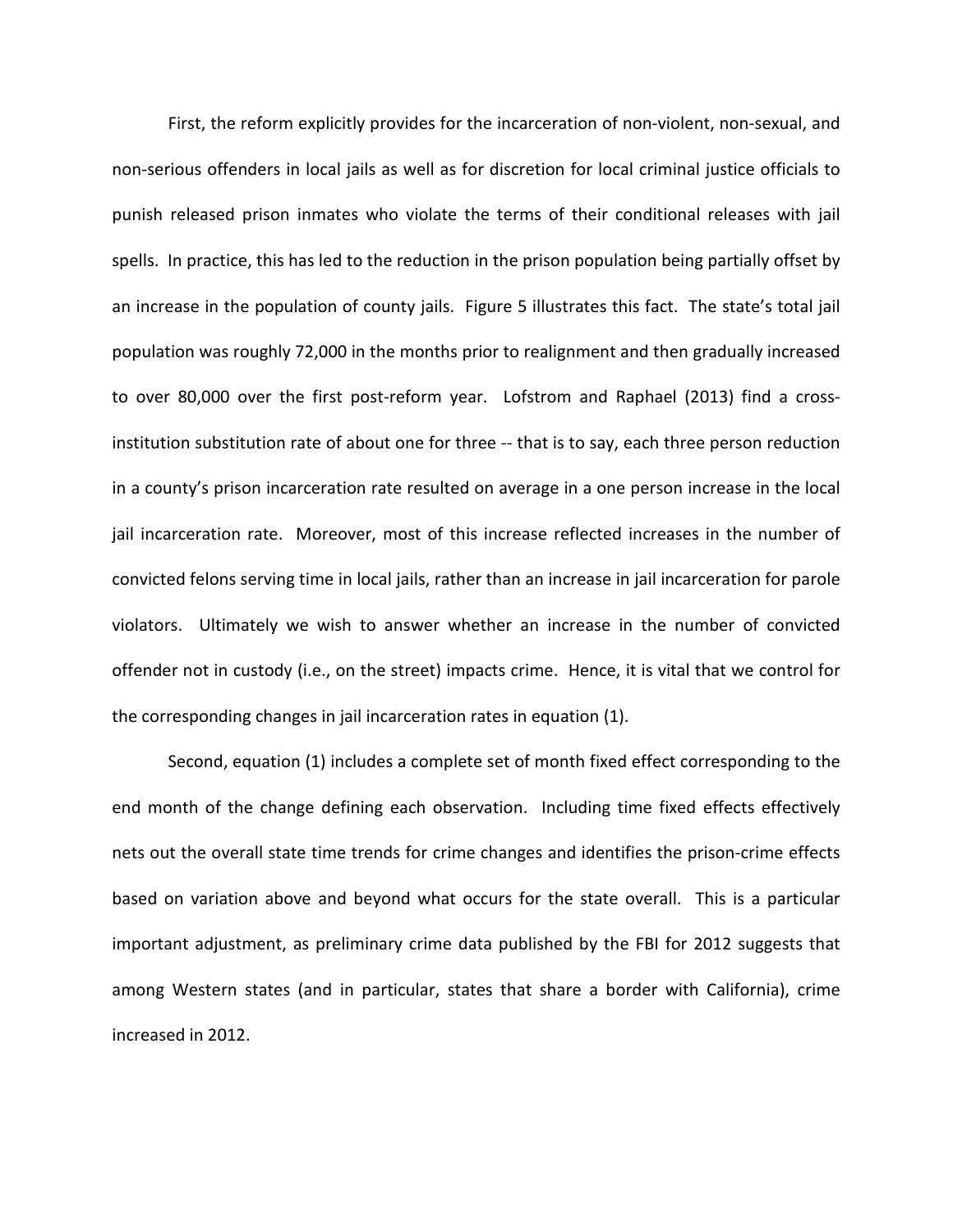Third, equation (1) includes a complete set of county fixed effects. Counties in California, and cities within the counties, vary considerably with regard to demographics, economic conditions, and local fiscal conditions. Most notably, several California cities vary in terms of their law enforcement staffing levels as well as changes in staffing levels over the time period we study here. By adding county fixed effects, we adjust for general trends in changes and identify the prison-crime effect based on within-county variation above and beyond county overall averages for the dependent and explanatory variables.

Our characterization of the change in the dependent and explanatory variables merits a detailed discussion. Absent a policy-induced shock to the prison population, such as the implementation of realignment, one might expect prison incarceration and crime rates to positively covary. For example, higher crime, leads to more arrest, which leads to a larger jail population of inmates awaiting trial and transfer to prison, which in turn leads to a large prison population. The reform in question, however, should identify the causal link running from prison to crime rates, as the legislation and prison reduction is driven by a policy reform that in turn, is driven by forces having nothing to do with state crime trends. Hence, our analysis must focus on isolating variation in the prison population that is attributable to the reforms ushered in by AB109.

One possible manner of characterizing the change in crime and incarceration rates would be to calculate the changes for a given post-realignment month relative to the comparable month a year previous. While we have data through December 2012, September 2012 is the last month for which the base month of the change would still lie within the prereform period. Focusing on the change relative to one year previous ensures that we are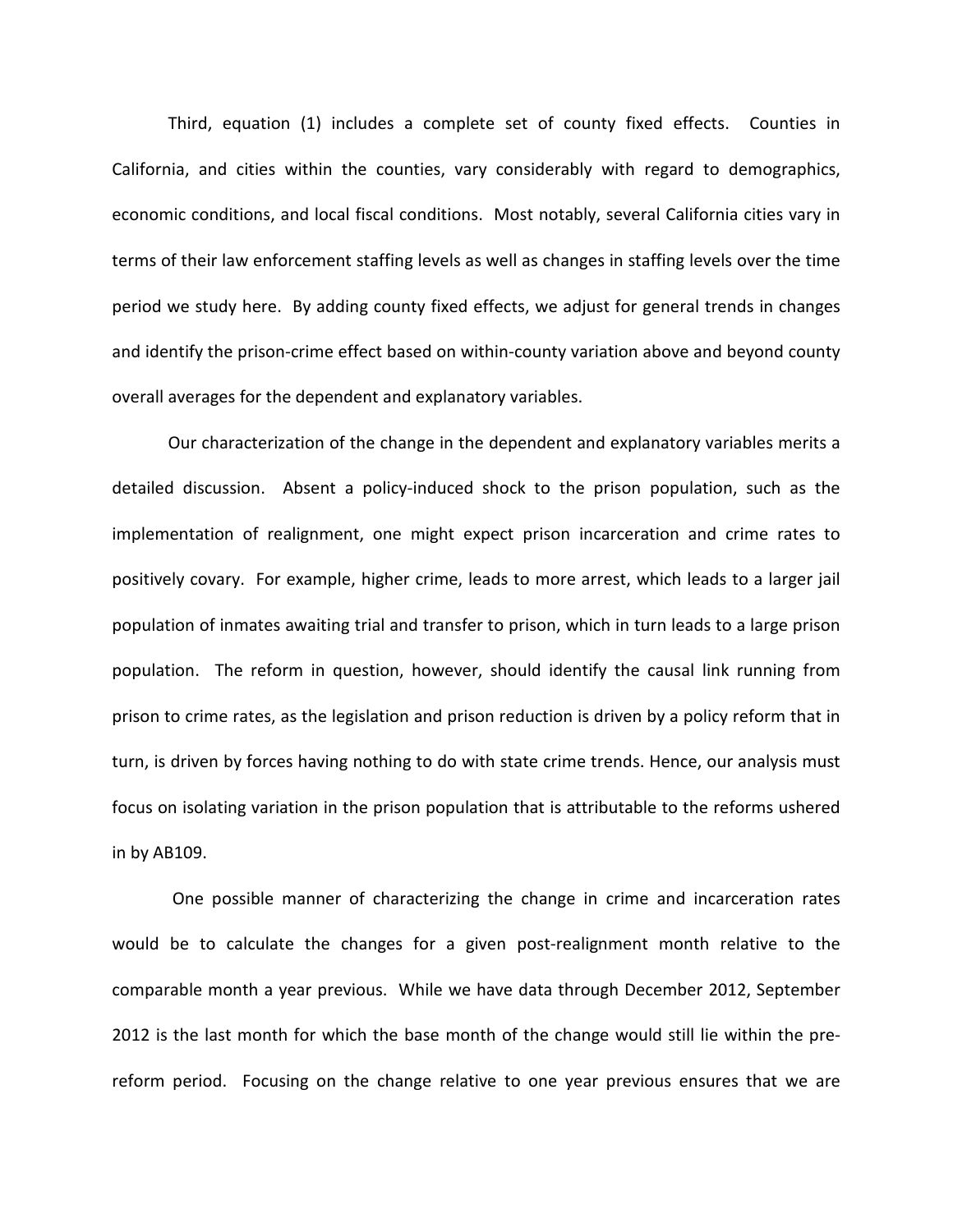making comparisons relative to the same time last year, and that any association we observe between the prison incarceration rate and crime is not being driven by particular effects of calendar month and potential heterogeneity in these effects across counties. Moreover, focusing on pre-post realignment changes ensures that variation in the incarceration rate is primarily driven by the policy reform. Hence, our first strategy is to analyze the relationship between the change in county crime rates and county prison incarceration rates using the change in monthly rates for October 2011 through September 2012 relative to monthly crime rates one year previous.

A potential weakness of this strategy is that the change over the course of a full year may reflect underlying trends in crime and corrections that pre-date the implementation of realignment. This is particularly problematic for the earlier months in our analysis, such as October through December 2011 when the majority of the period over which changes are measured lie within the pre-realignment period. Variation in crime and incarceration over this earlier time period may be driven by exogenous shocks to criminal offending that create the simultaneity bias to which much research on the prison-crime effect has been devoted to correcting. In addition, several policy reforms in California predate AB109, most of which were geared towards reducing the prison population to comply with the federal court order. For example, in January 2010 California implemented probation reform, with the primary change being the implementation of performance incentive funding that granted local probation departments 40 to 45 percent of state corrections savings for reducing admissions to prison from the stock of convicted offenders on probation. In addition, in late 2009 the state implemented a reform to state parole, officially creating a new class of low-risk prison releases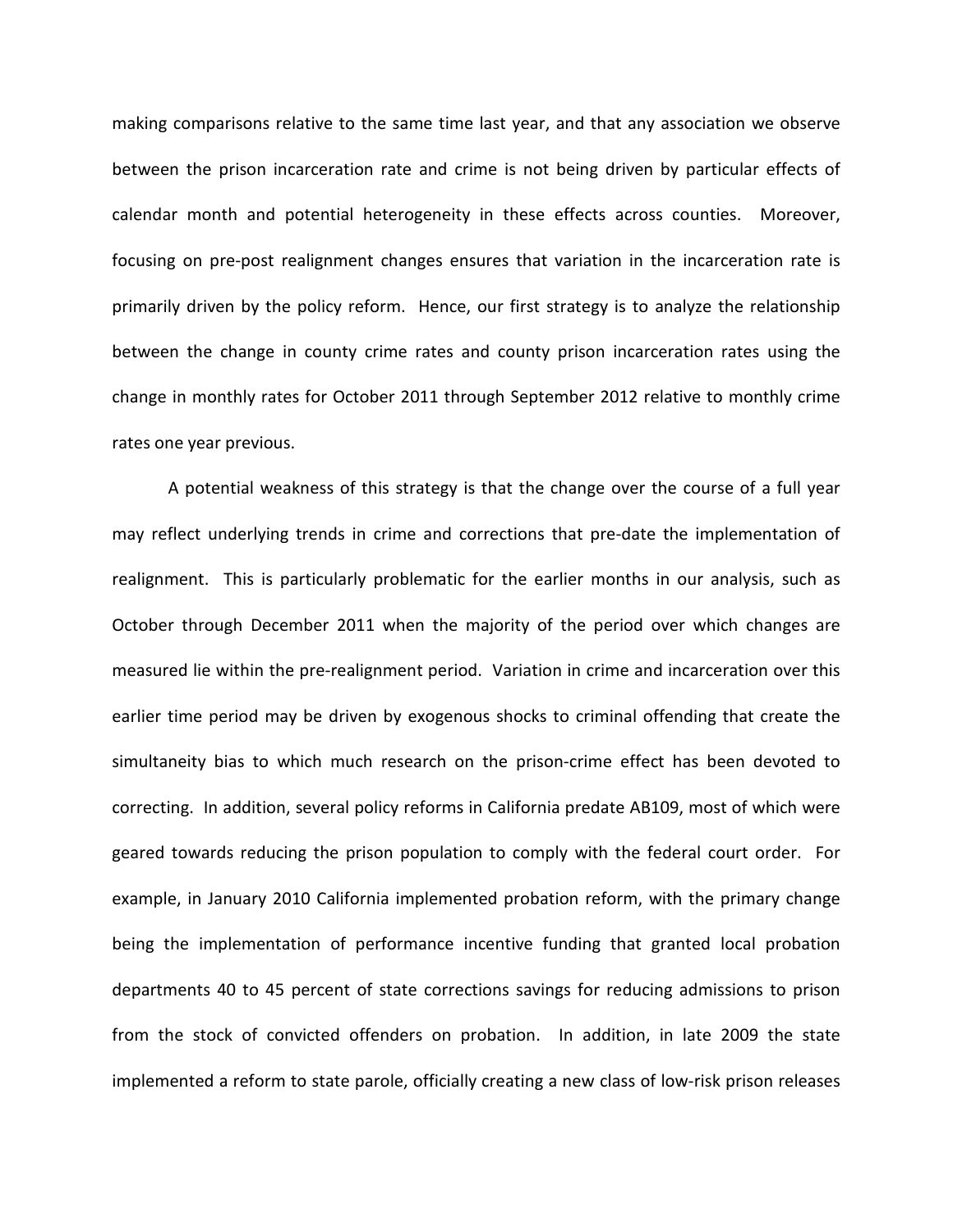for less intensive post-release supervision. Combined, these two reforms reduced the prison population between January 2010 and September 2011 from 167,694 to 160,482. Given the policy activity prior to realignment's implementation and other potential sources of variation in crime and incarceration rates, one might want to focus more tightly on time periods that isolate variation in incarceration rates, and consequent impacts on crime, more clearly driven by the 2011 reforms.

As an alternative, we also characterize the changes in crime and incarceration rates focusing on the more narrow time windows using the pre-post changes in monthly crime and incarceration rates relative to September 2011. Of course, focusing on changes relative to a single month introduces a new measurement problem. Namely, changes between September in one year and all subsequent calendar months from October through September of the following year may introduce bias associated with cross-county variation in the seasonality of crime. For example, tourist visits to San Francisco and Southern California beaches increase during the summer, a factor likely increases crime rates. On the other hand, tourist visits to desert cities such as Palm Springs decline greatly during summer months, as does time out of doors among local residents due to the extreme heat. Hence, one might expect different monthly patterns in crime across California counties.

To address this issue, we modify our tightly focused change calculations to account for underlying seasonal variation in crime specific to counties. Specifically, we calculate the prepost realignment changes in incarceration and crime rates relative to September 2011 net of the comparable change in crime one year earlier. For example, our pre-post change ending in say April 2012 is calculate by first measuring the difference in crime and incarceration rates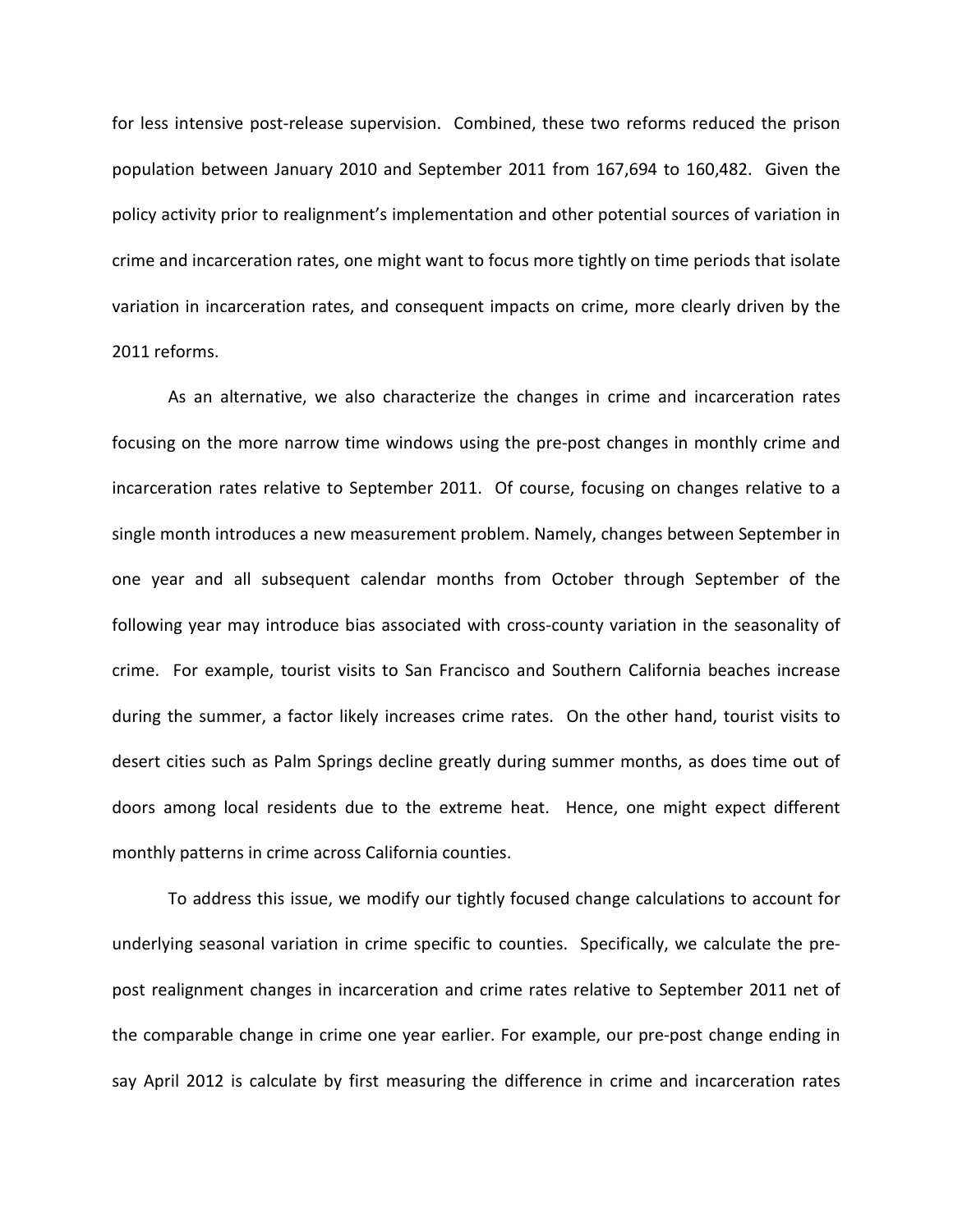between April 2012 and September 2011 for each county, then calculating comparable differences for the period from September 2010 and April 2011, and then subtracting the latter change from the former. We refer to this characterization of the dependent and explanatory variables as our difference-in-difference specification.

In the presentation of our empirical results, we estimate various specifications of Equation (1) using both characterizations (the year-over-year changes and the difference-indifference changes) of the dependent and explanatory variables. We test for the sensitivity of our results to inclusion of the month and county fixed effects and the inclusion of the jail incarceration variable. Finally, all models estimation results presented below calculate robust standard errors that permit clustering by county.

#### **4. Data Description and Basic Crime Trends**

The data for this project come from several sources. Crime data are provided by the California Criminal Justice Statistics Center (CJSC) within the Office of the California State Attorney General. Crime totals for part 1 felony offenses are reported by month and police agency. The data include county identifiers that permit summing total offenses by county and month. These data are publicly available for the period 2003 through 2012. We use data for 2010 through 2012 for this project. $9$ 

Monthly data on county jail populations come from the California Jail Profile Survey, administered and maintained by the California Board of State and Community Corrections. To calculate jail incarceration rates, we use average daily population figures for each county and

<span id="page-19-0"></span> $9$  Note, these data are eventually released by the FBI in the Uniform Crime Report Series.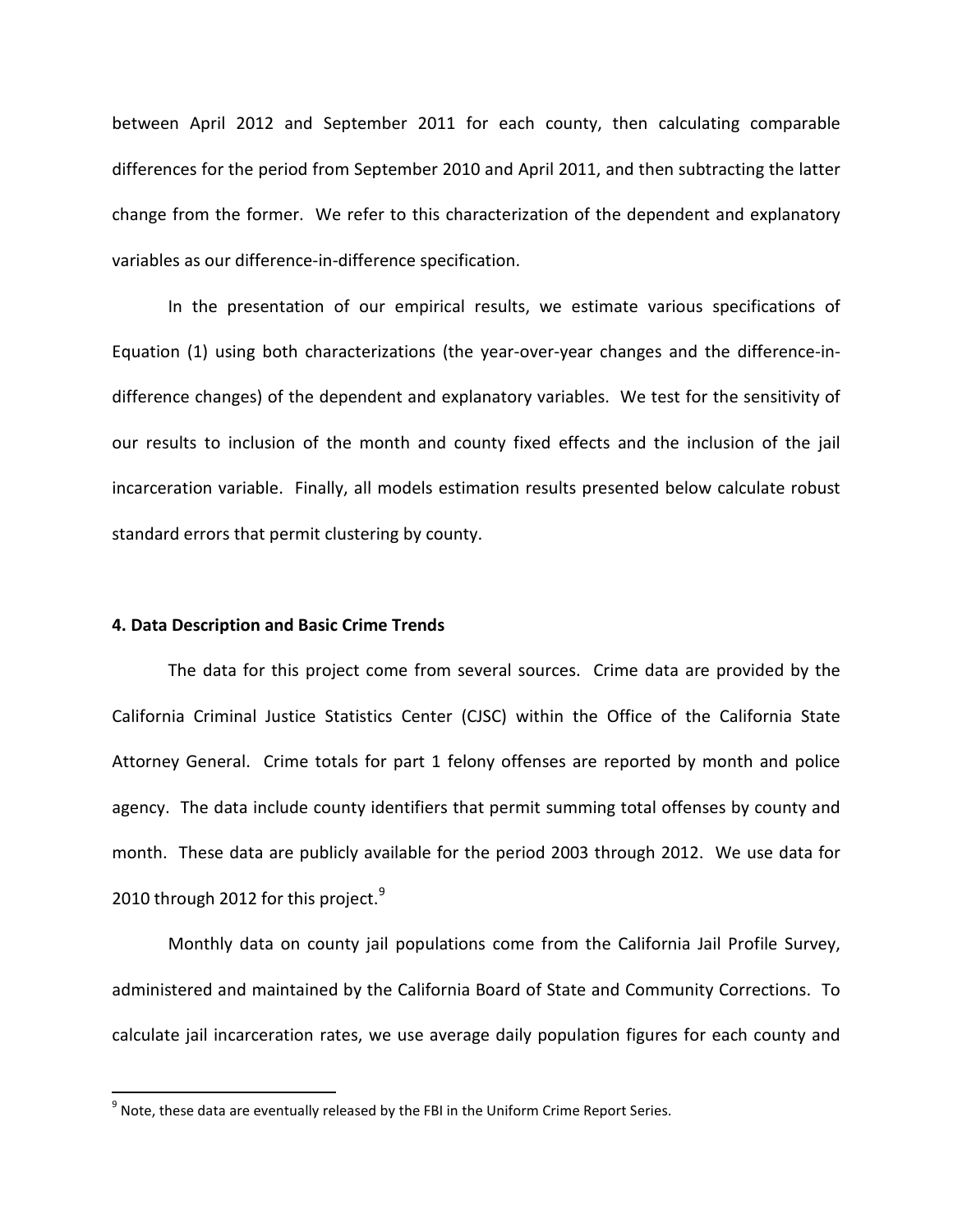each month. While there are 58 counties, one small rural county (Alpine) in Northern California does not maintain its own jail system. Hence, nearly all of our analyses (with the exception of the aggregate trends presented shortly and our synthetic cohort analysis to follow) focus on the 57 counties with independent jail systems.

The California Department of Corrections and Rehabilitation (CDCR) calculates prison totals by county of commitment only intermittently and hence does not publish the monthly totals we need to implement our estimation strategy. However, CDCR has provided us with weekly admissions and releases to the system by county and by controlling offense for the period ranging from October 2010 through May of 2013. The difference between cumulative admissions and releases between any two dates for a given county provides the change in the incarceration total. We use this strategy to tabulate the change in incarceration by county between any two months, using the latest date within each month as the starting and end points. To convert to rates, we normalize by the average of the county population estimates for the two calendar years straddled by the change.

Before presenting our formal estimation results, we first present some basic descriptive statistics describing recent crime trends in the state. Table 3 presents annual crime rates for 2010, 2011, and 2012. The table provides rates for overall violent and property crime as well as for each of the specific crimes that constitute these broader crime categories. Between 2010 and 2011, all crime rates decline, with fairly large percentage declines in overall violent crime and a more modest decline in property crime. From 2011 to 2012, crime rates increase uniformly, with relatively small increases in violent crime but more pronounced increases in property crime. The overall violent crime rate increases by 2.5 percent while the overall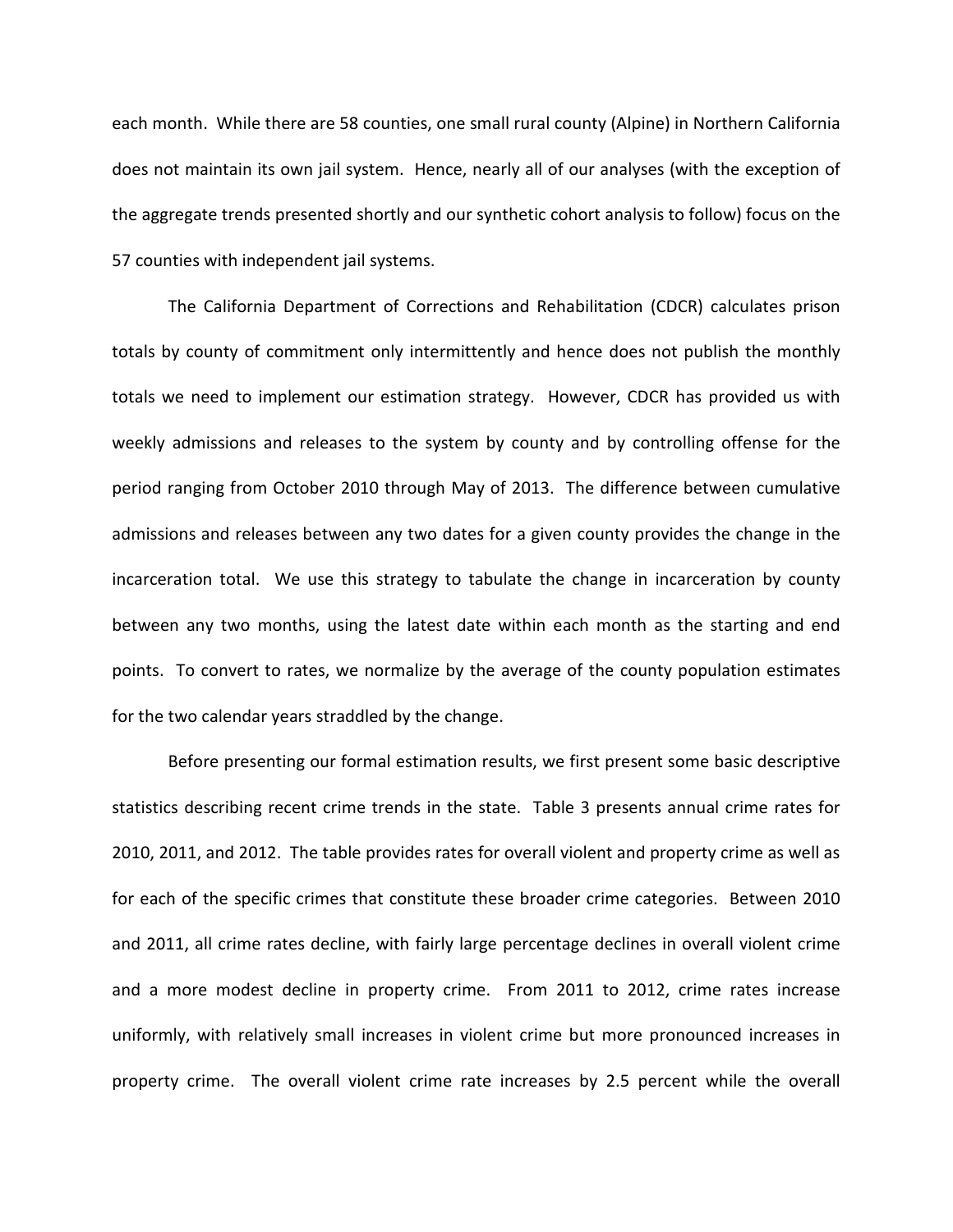property crime rate increases by 6.6 percent. We observe the largest percentage increase in motor vehicle theft (13.5 percent). Comparing 2012 crime rates to 2010 crime rates, violent crime in 2012 is generally lower than violent crime in 2010, though murder rates are slightly higher. Property crime rates, however, are uniformly higher with the percentage difference relative to 2010 greatest for auto theft (8.5 percent).

Figure 6 and 7 display monthly total crime for January 2010 through December 2012, a comparison that permits a tighter visual depiction of the timing of the reform. For reference, the figures include two vertical lines marking the beginning of each calendar year and a thick vertical line marking the last pre-reform month (September 2011). Figure 6 does not reveal any visible increase in violent crime with the timing of realignment's implementation, though the annual monthly violent crime totals in 2012 appear slightly elevated relative to comparable months in 2011. Nonetheless, a comparison across all three years reveals no visible departures in 2012.

On the other hand, Figure 7 reveals a gradual and sustained increase in total property crimes following the reform. During the pre-reform period, monthly property crime totals oscillate around 80,000 incidences per month. Following realignment, monthly incidents drift upwards towards to 90,000 incidents per month.

Finally Figure 8 visibly depicts the cross-county relationship between changes in crime rates and changes in prison incarceration rates. For our two alternative characterizations of the changes in incarceration and crime (the year-over-year changes in monthly crime and our difference-in-difference measure), the figure presents scatter plots of the crime changes against the incarceration changes for each of the 57 counties and for each of the twelve post-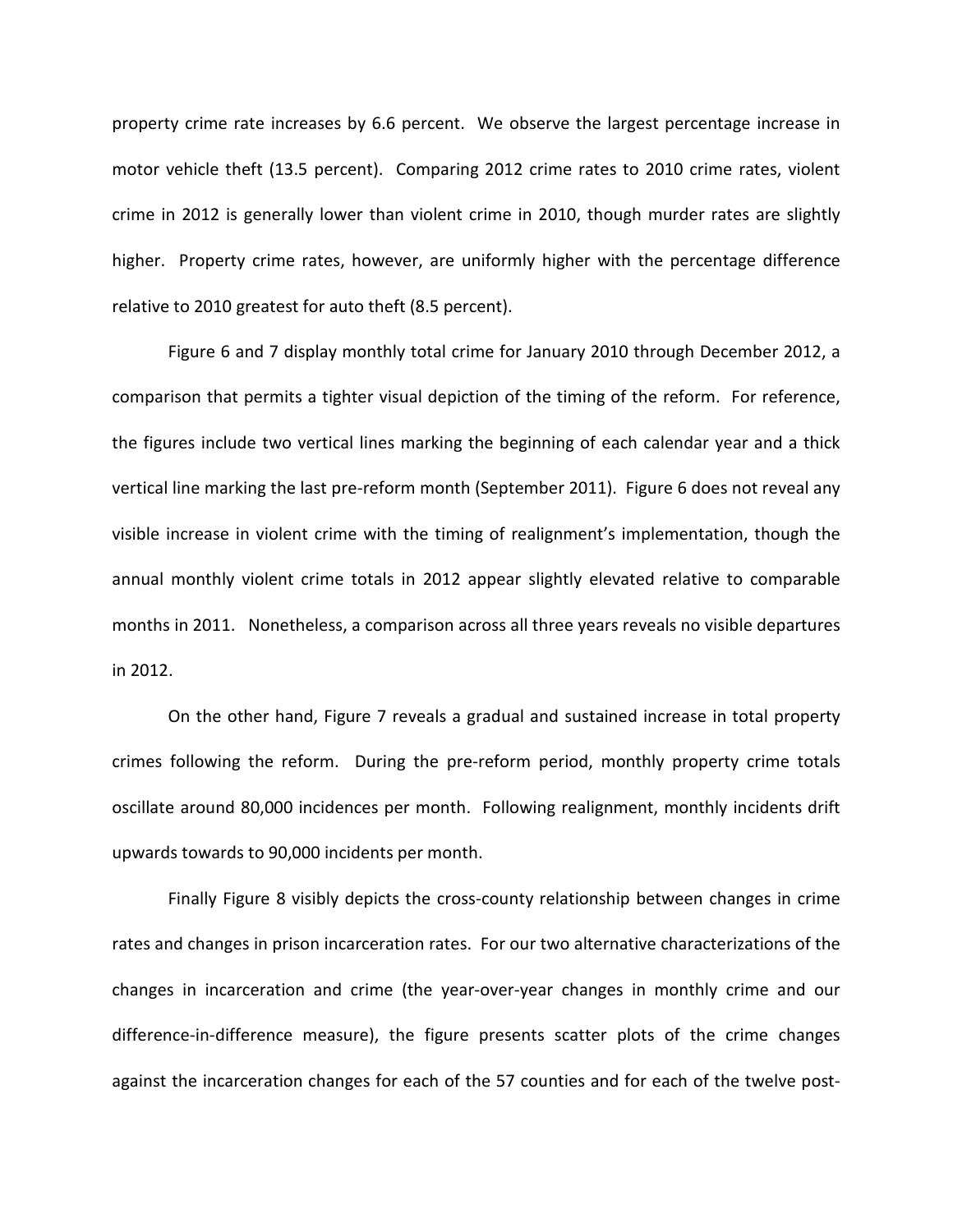reform months in our analysis period. The scatter plots are weighted by county population and include a line depicted a population-weighted bivariate regression between the two variables. Figures A and B depict the change in violent crime rates against the change in incarceration rates. Despite very large changes in incarceration rates, we observe little evidence of relative increases in violent crime. The fitted regression for the year-over-year change exhibits a modest negative slope, while the regression line using the difference-in-difference characterization has slope that is basically zero. The scatter plots for property crime rates exhibit more evidence of a negative slope.

### **5. Cross-County Empirical Results**

Table 4 presents estimations results for various specifications of equation (1). Panel A presents results where the dependent variable is the change in the total violent crime rate while panel B presents results for the change in the total property crime rate. Within each panel, we present results for each of our characterizations of the pre-post change in the dependent and explanatory variables. Within each characterization, we present results for five specifications, varying whether we control for the contemporaneous change in the local jail population and the mix of county and month fixed effects. The final specification corresponds to the full model specified in Equation (1). All regressions are weighted by county population and the calculated standard errors are clustered by county.

Beginning with the results for violent crime, the year-over-year change models yields some evidence of an adverse effect of the decline in the prison population on crime rates. Adjusting for the change in the jail population but not controlling for month or county fixed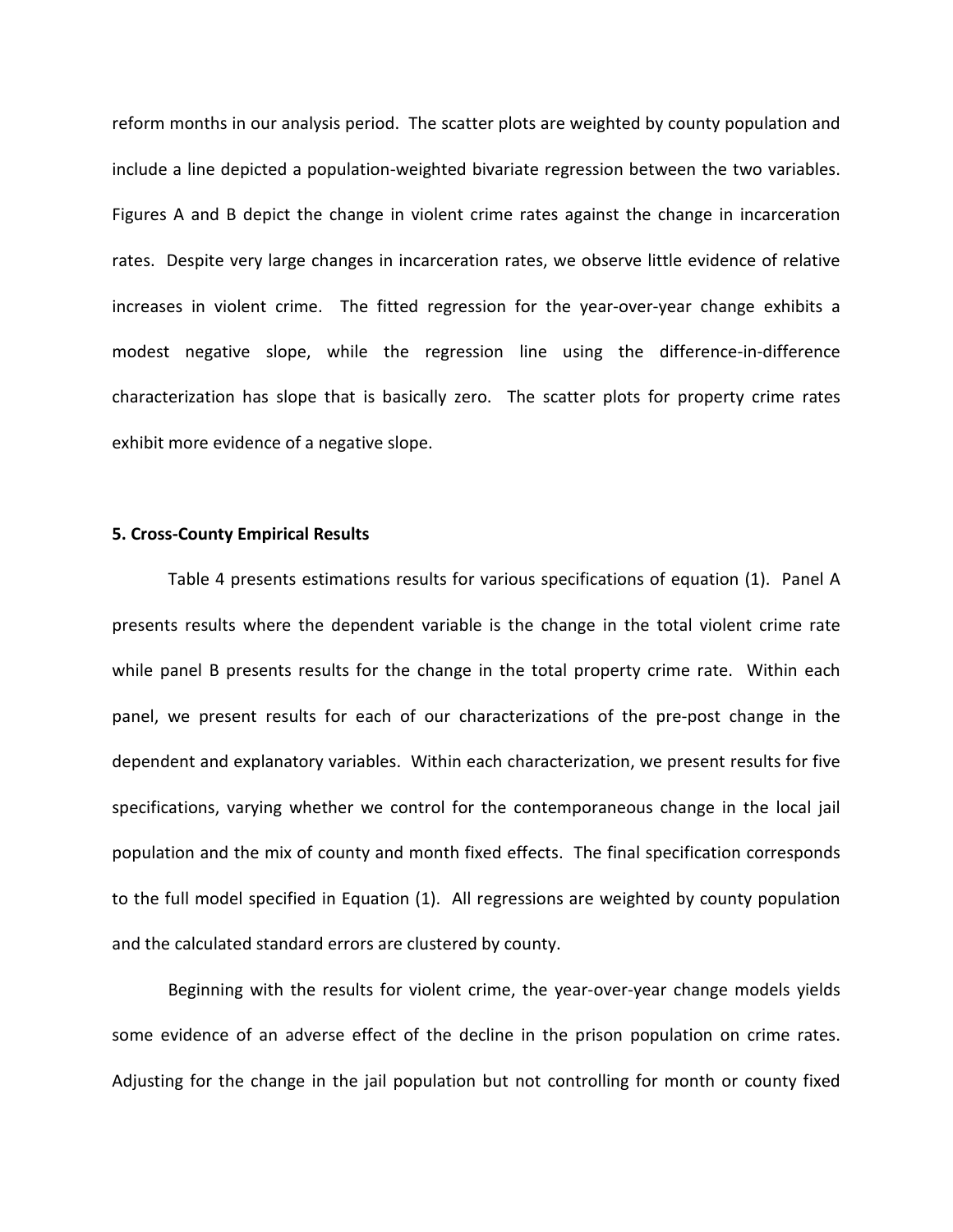effects yields a statistically significant estimate of 0.034 violent crimes per 100,000 prevented per month for each one person increase in the prison incarceration rate. This estimate however is quite sensitive to adjusting for month fixed effects, with the magnitude of the effect dropping by nearly half when month effects are added to the specification. The model controlling for county fixed effects only yields a slightly higher and significant estimate of 0.04 crimes prevented per 100,000. The final specification controlling for both month and county fixed effects yields a positive statistically-insignificant coefficient.

The models employing the difference-in-difference characterization yield weaker evidence of an impact of variation in county incarceration rates on county violent crime rates. In several specifications, the coefficients are the wrong sign and in four of the five specifications are statistically insignificant. The one specification where the coefficient has the correct sign and is significant is when we control for county fixed effects only and the change in the local jail incarceration rate. However, adding month effects to the specification, essentially adjusting for state-level trends, reduces the coefficient to zero.

The results for property crime reveal more consistent evidence of a prison-crime effect. Beginning with the year-over-year models, the coefficient estimates in all five specification are roughly consistent with one another (ranging from -0.089 to -0.164) and statistically significant in four of the five specifications. Controlling for month effects does attenuate the coefficient somewhat, suggesting that part of the relationship in the unadjusted data reflect broader forces influencing the entire state. The difference-in-difference models yields slightly higher estimates (ranging from -0.091 to -0.183) and are all statistically significant with the exception of the results from the full specification.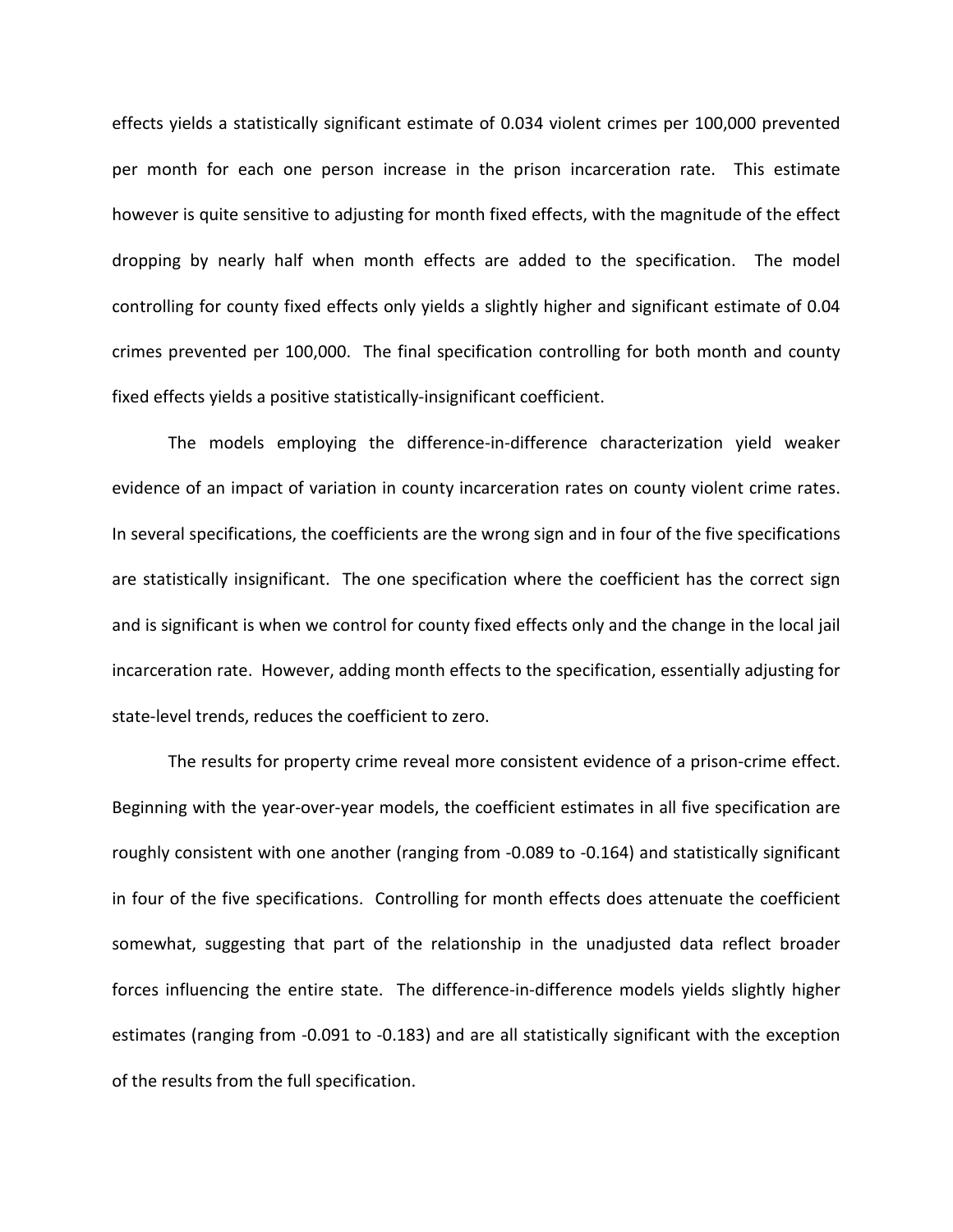The magnitudes of these results are consistent with those from previous research on the prison-crime effects. For example, Johnson and Raphael's (2012) analysis of state-level panel data provides estimates the effect of a one-person increase in the prison incarceration rate for the period 1978 to 1990 and 1991 and 2004. During the early period, state incarceration rates averaged 186 per 100,000, while during the latter period state incarceration rates averaged 396 per 100,000. For the early period, the authors find that each prison year served reduced annual reported property crimes by 11.4 incidents and annual violent crimes by 2.5 incidents. During the latter period, each prison year served reduced annual reported property crime by 2.6 incidents and annual reported violent crime by 0.4 incidents. Raphael and Stoll (2013) update these results for the more recent period from 2000 to 2010 when the average state incarceration rate was 449 per 100,000. They estimate that each prison year served prevented 2.05 reported property crimes per year and 0.18 reported violent crimes.

To render the results in Table 4 comparable, we must multiply each coefficient by 12 since the estimation results here pertain to monthly crime. The largest point estimate in Panel A for violent crime suggests that each prison month served prevents 0.041 violent incidents per month (the specification from the difference-in-difference models controlling for the change in the jail incarceration rate and county fixed effects). This coefficient estimate implies that each prison year served prevent 0.5 violent incidents. For property crime, the largest coefficient comes from the difference-in-difference model adjusting for the change in the jail population and not controlling for month or county fixed effects (with a coefficient on the change in the prison incarceration rate of -0.183). This estimate implies that 2.2 reported property crimes per year are prevented per prison year served. Note, both estimates are likely too high as we have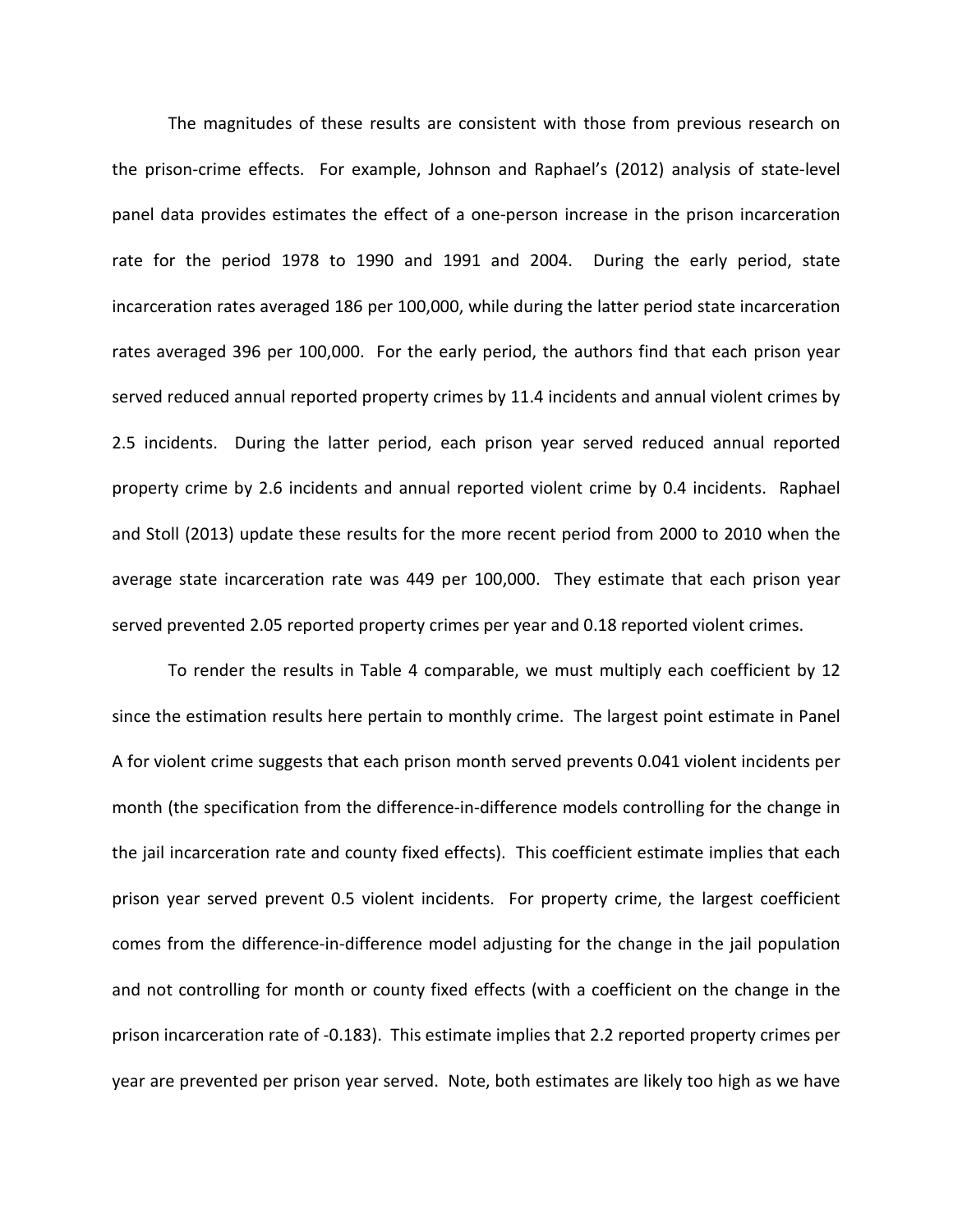selectively chosen the largest coefficients from the table, neither of which are adjusted for state level crime trends. Nonetheless, the implied effect sizes are consistent with those from previous research and suggest impact per prison year served that are considerably lower than estimate from time periods in the U.S. when the incarceration rate was much lower.

Table 5 presents comparable estimation results for individual violent crimes. We present results for the same set of model specifications reported in Table 4. Here, however, we only report coefficient on the change in the incarceration rate to conserve space. For murder and rape, we find no evidence of an effect of realignment-induced declines in incarceration on these crimes. There isn't a single negative and statistically significant coefficient in any of the specifications. For robbery we find some evidence of small adverse effect in some specifications. However, the robbery coefficient never survive controlling for month fixed effects, suggesting that factors influencing crime statewide explain these negative coefficients in the more parsimoniously-specified models. We do find more consistent evidence of relative increases in aggravated assault rates in counties experiencing relatively large reductions in incarceration rates in the year-over-year change models. The difference-in-difference models however, generally find no effect of realignment on aggravated assault.<sup>[10](#page-25-0)</sup>

Table 6 presents comparable results for individual property crime rates. For burglary and larceny, results are inconsistent across specifications and across our alternative characterization of pre-post reform change. Surprisingly, the evidence of an effect of the reform on larceny theft is the weakest. Note, increase in larceny theft accounts for nearly 50

<span id="page-25-0"></span> $10$  We suspect that the evidence we do see for aggravated assault may be driven by that larger county jail populations and the anecdotal evidence that aggravated assaults occurring in county jails are more likely to be recorded as official criminal incidents relative to aggravated assaults that occur in state prisons. As we cannot distinguish aggravate assaults occurring within institutions form aggravated assaults occurring among the noninstitutionalized, we cannot evaluate this conjecture.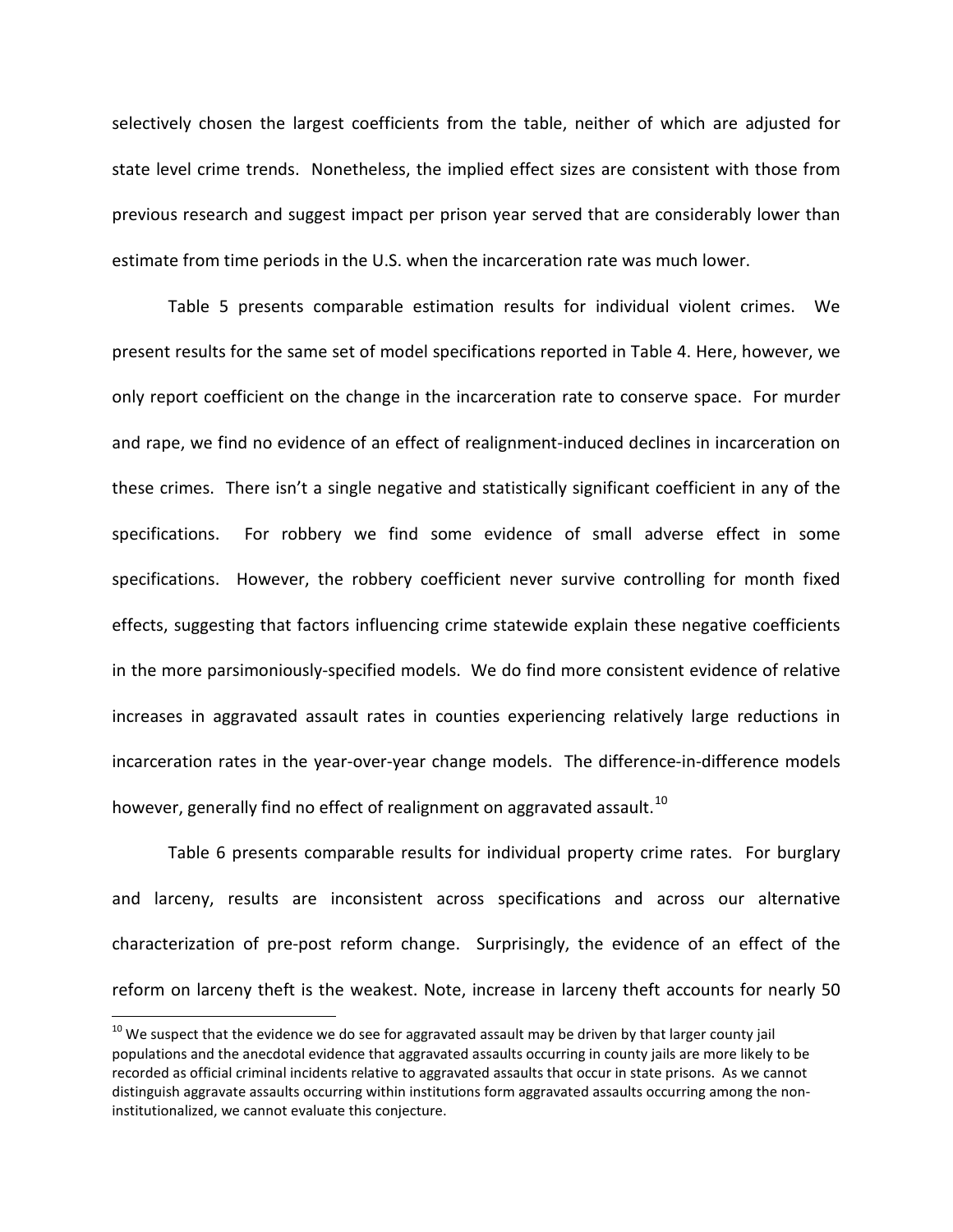percent of the increase in property crime rates between 2011 and 2012 for the state, suggesting that the recent prison reforms provides only a partial explanation for the increase in property crime statewide. In contrast, we find robust evidence that realignment-induced declines in the prison population have caused increases in motor vehicle theft. For both change characterizations, the coefficients estimates are statistically significant in each specification, do not appear to be sensitive to controlling for month effects and are comparable in magnitude across specifications. Interestingly, the largest point estimates come from the complete model specifications inclusive of county and year fixed effects. The complete model results suggest, each prison year served prevents roughly 1.2 motor vehicle thefts.

To summarize, the cross county results suggest that at most each prison year served among those not incarcerated as a results of realignment prevent on average half of a violent felony offense and roughly 2 property offenses. Our complete model specifications that adjust for time trends and county specific factors suggest even smaller effects, with no impact on violent crime and an effect on property crime limited to auto theft of 1.2 incidents per year. These results are in line with prior research and suggest that the incapacitation/deterrence effects of incarceration in the U.S. are generally relatively low at high incarceration levels.

#### **6. Synthetic Cohort Analysis**

Thus far, we have relied on cross-county differences in the impact of realignment on county-specific prison incarceration rates to study the effects on crime. One might contend that focusing on the effects at the county level may be controlling away any change in general deterrence statewide associated with the change in the penal code (especially in the models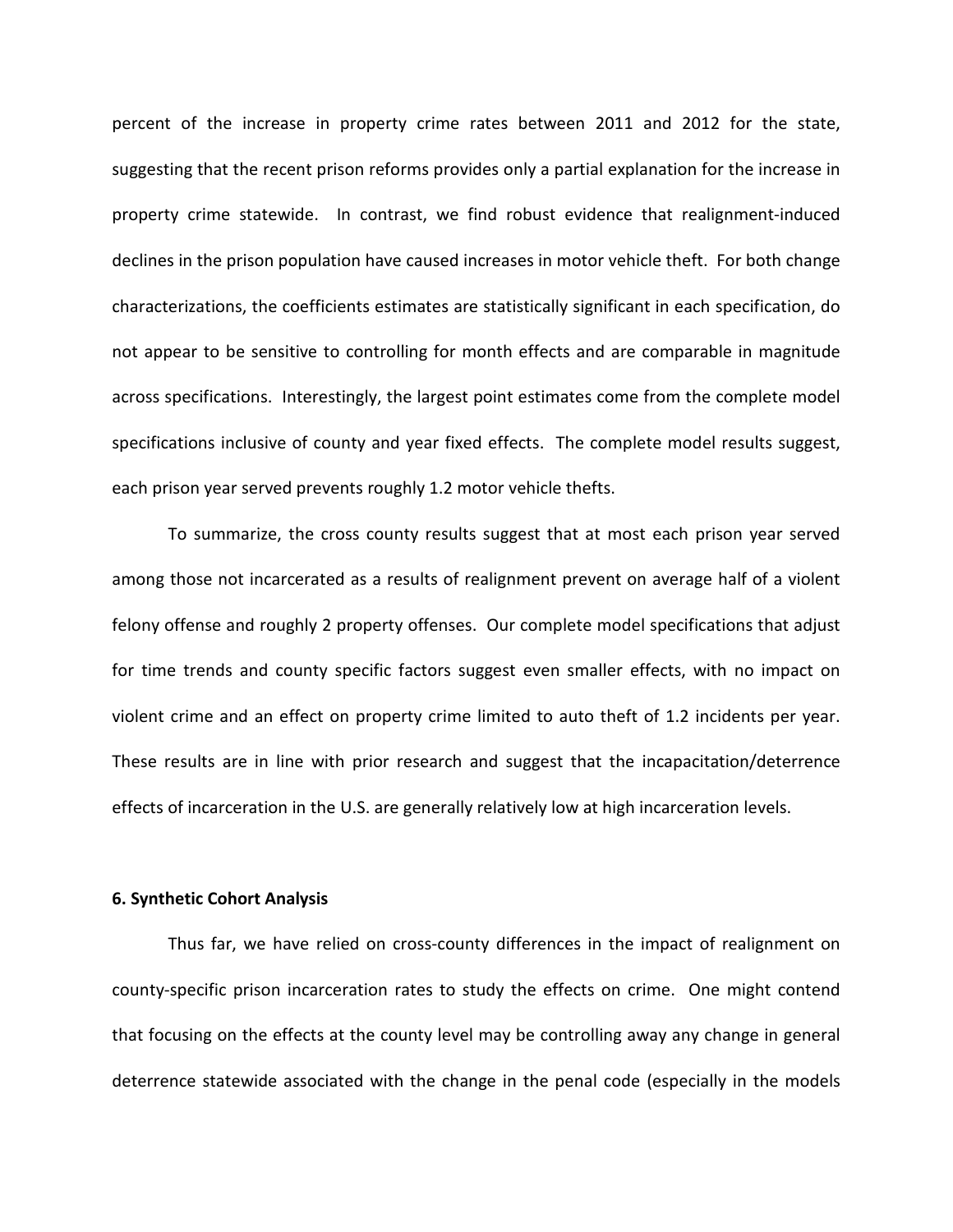that adjust for time fixed effects). While the great county-level heterogeneity in the application of the common penal code prior to realignment might call such concerns into question, it certainly is possible that the very public and high-publicity proceedings surrounding the reform may have altered expectations regarding punishment severity, and altered criminal behavior as a result. An additional concern involves the relatively small geographic units of analysis (counties) and the fact that in many urban areas, county borders are relatively arbitrary boundaries that do not demarcate meaningful social ecological divisions. To the extent that one county's realignment caseload spills over into another county's crime rate, our county-level regression analysis may under-estimate the effects of the reform on crime rates.

To complement our county-level analysis, here we present results using state-level crime data for California and the rest of the nation. Analyzing state-level data will minimize the bias associated with deterrence, as we are looking for an overall effect for the state in question. Moreover, California's major population centers do not cross state boundaries, and hence issues of spillover are less of a concern. Using data from the Federal Bureau of Investigation's Uniform Crime Report for the period 2000-2012, we employ the synthetic control approach of Abadie, Diamond and Hainmueller (2010) to identify a convex combination of states with prerealignment crime trends that closely match those of California. We then use this synthetic comparison group to chart out the counterfactual path for California in the absence of realignment and use this as a benchmark against which actual California crime trends can be compared.

To be specific, let the index  $j = (0,1,...,J)$  denote states. The value  $j=0$  corresponds to California and j=(1,…,J) correspond to each of the other J states that are candidate contributors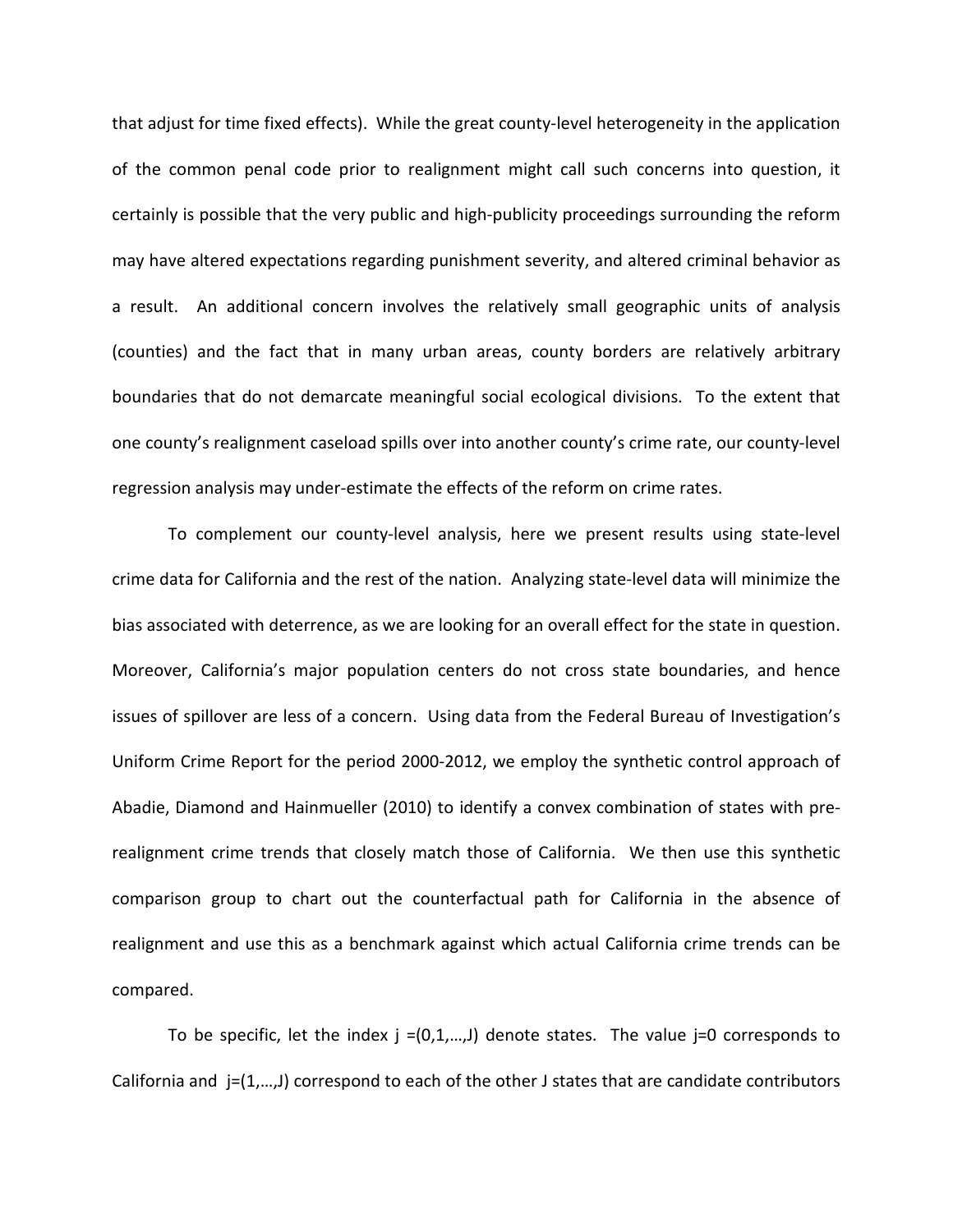to the control group (or in the language of Abadie et. al, the donor pool). Define  $F_0$  as a 11x1 vector with elements equal to the offense specific crime rates in California in years 2000 through 2010 (the 11 years we use here as our pre-intervention period). Similarly, define the 11xJ matrix  $F_1$  as the collection of comparable time series for each of the J states in the donor pool (with each column corresponding to a separate state-level time series for the period 2000 through 2010).

The synthetic control method identifies a convex combination of the J states in the donor pool that best approximates the pre-intervention time series for the treated state. Define the Jx1 weighting vector  $W = (w_1, w_2, ..., w_J)$ ' such that  $\sum_{j=1}^J$ 1 *J j j w*  $\sum_{j=1} w_j = 1$ , and  $w_j \ge 0$  for j=(1,...,J). The product  $F<sub>1</sub>W$  then gives a weighted average of the pre-intervention time series for all states omitting California, with the difference between California and this average given by  $F_0 - F_1 W$ . The synthetic control method essentially chooses a value for the weighting vector, *W* , that yields a synthetic comparison group (consisting of an average of some subset of donor states) that best approximates the pre-intervention path for California. Specifically, the weighting vector is chosen by solving the constrained quadratic minimization problem

(2) 
$$
W^* = \underset{W}{\arg \min} (F_0 - F_1 W)^{\dagger} V (F_0 - F_1 W)
$$

$$
s.t. W^{\dagger} i = 1, w_j \ge 0, j = (1, ... J)
$$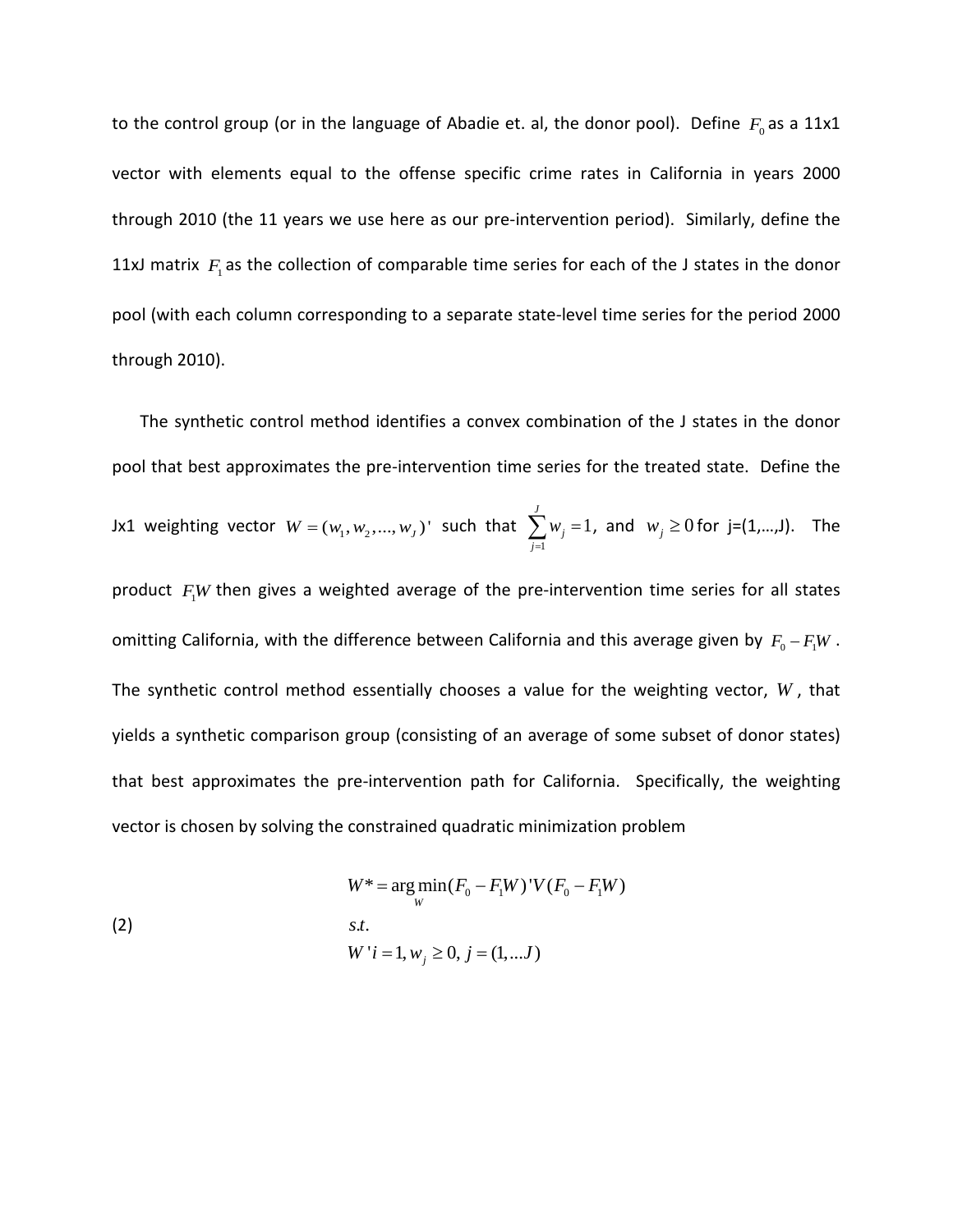where *V* is a 11x11, diagonal positive-definite matrix with diagonal elements providing the relative weights for the contribution of the square of the elements in the vector  $F_0 - F_1W$  to the objective function being minimized.

Once an optimal weighting vector  $W^*$  is chosen, both the pre-intervention path as well as the post-intervention values for the dependent variable in "synthetic California" can be tabulated by calculating the corresponding weighted average for each year using the donor states with positive weights. The post-intervention values for the synthetic control group serve as our counterfactual outcomes for California.

Our principal estimate of the impacts of realignment on crime uses the synthetic control group to calculate a simple difference-in-differences estimate. Specifically, define Outcome<sup>CA</sup> as the average value of the outcome of interest for California for the pre-intervention period 2000 through 2010 and *Outcome*<sup>CA</sup> as the corresponding average for the only post-treatment year currently available in the UCR data, 2012. Define the similar averages *Outcome*<sup>Synth</sup> and  $Outcome_{post}^{Synth}$  for the synthetic control group. Our difference-in-differences estimate subtracts the pre-intervention difference between the averages for California and synthetic California from the comparable post-intervention difference, or

(3) 
$$
DD_{CA} = (Outcome_{post}^{CA} - Outcome_{post}^{synth}) - (Outcome_{pre}^{CA} - Outcome_{pre}^{synth})
$$

To formally test the significance of any observed relative increase in California's crime rates, we apply the permutation test suggested by Abadie et. al. (2010) to the difference-in-difference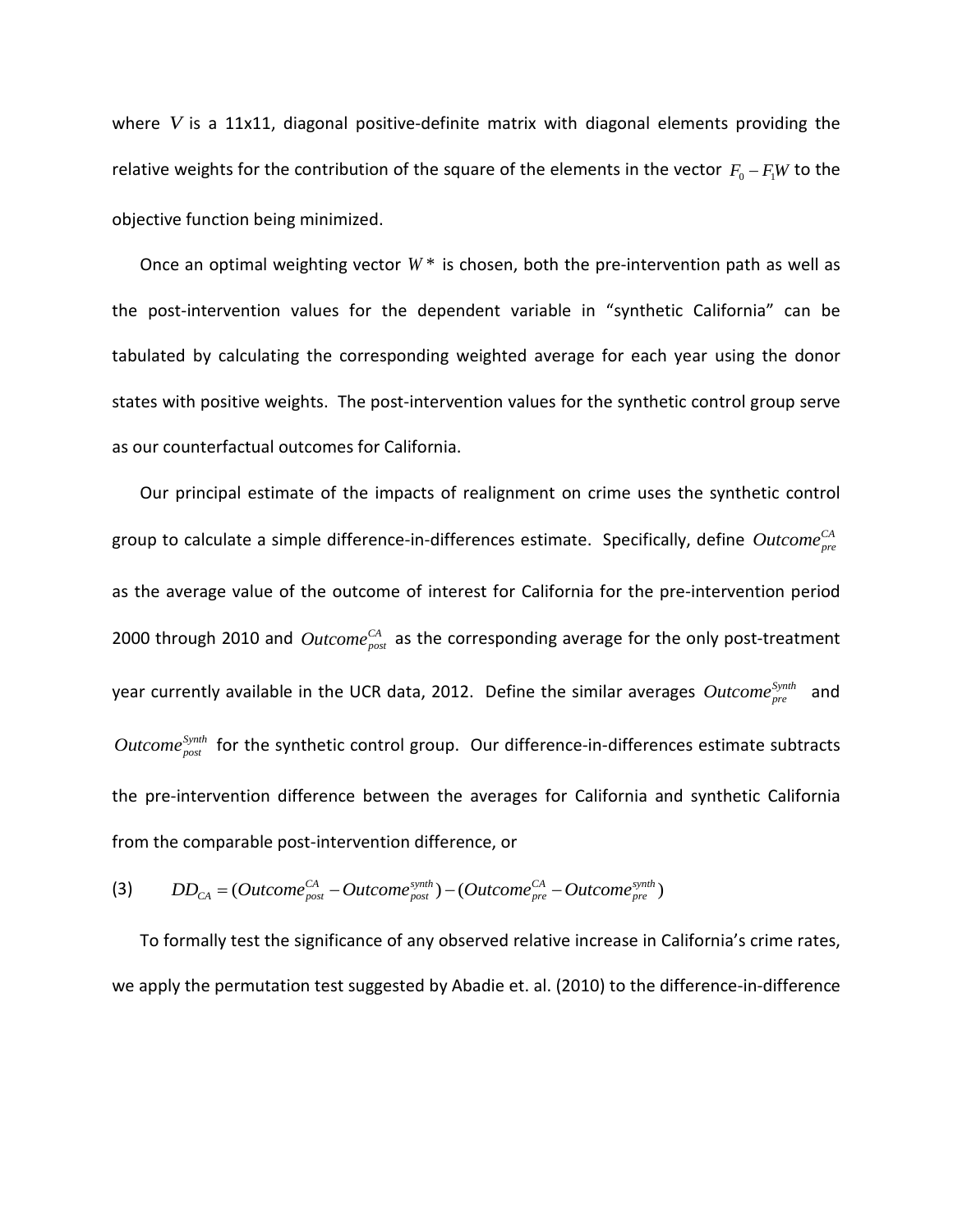estimator discussed above.<sup>[11](#page-30-0)</sup> Specifically, for each state in the donor pool, we identify synthetic comparison groups based on the solution to the quadratic minimization problem. We then estimate the difference-in-difference for each state as if these states had enacted the equivalent of California's realignment with comparable timing. The distribution of these "placebo" difference-in-difference estimates then provides the equivalent of a sampling distribution for the estimate  $DD_{CA}$ . To be specific, if the cumulative density function of the complete set of *DD* estimates is given by *F*(.) , the p-value from a one-tailed test of the hypothesis that  $DD_{CA} < 0$  is given by  $F(DD_{CA})$ .

Notably, we do not include 2011 in the pre-realignment period. Recall, the last three month of 2011 are in the post period. Ideally, we would perform this analysis with monthly data using September 2011 as the final pre-treatment month. However, monthly data for the entire nation is not yet available. This will likely be the focus of future research.

Figure 9 presents violent crime rate trends for California and for our "synthetic California." The synthetic comparison estimator yields a very good match for violent crime rates in the pretreatment period, with little visible difference between California and its synthetic comparison group. Most notably, there is little evidence of a relative increase in violent crime in California in 2012. Figure 10 provides a comparable figure for property crime. Again, the pre-treatment crime trends for California and synthetic California are quite similar. Here however, we observe divergence in crime trends, with slightly higher crime in California in 2011 and a wider differential in 2012.

<span id="page-30-0"></span><sup>&</sup>lt;sup>11</sup> Buchmueller, DiNardo and Valletta (2009) use a similar permutation test to that described here to test for an impact of Hawaii's employer-mandate to provide health insurance benefits to employees on benefits coverage, health care costs, wages and employment.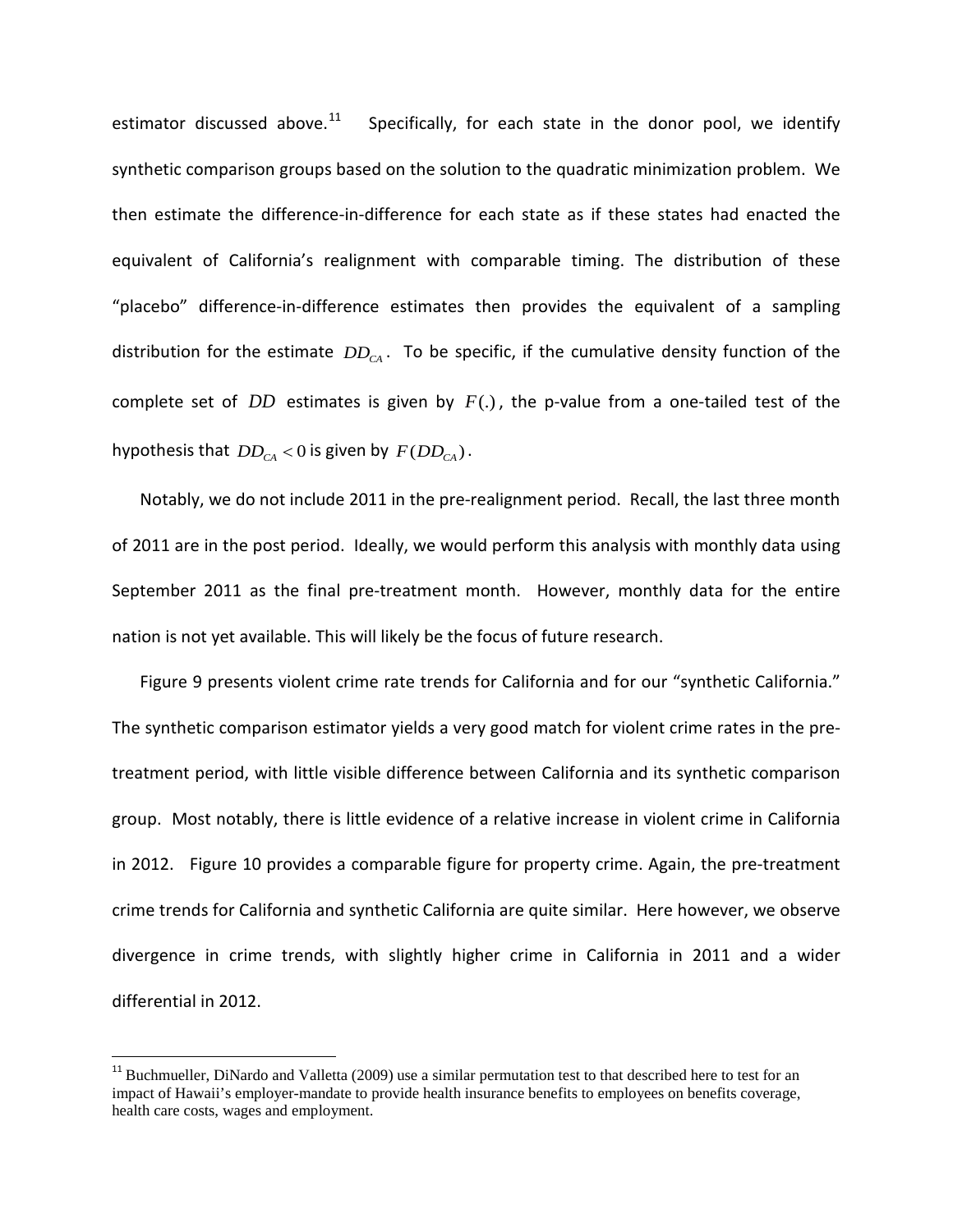Table 7 presents our formal estimates from this analysis for overall violent and property crime rates.<sup>[12](#page-31-0)</sup> The top half of the table provides the actual crime rates in each year of the analysis period for California and Synthetic California, as well as the difference within each year. The bottom half of the table presents our effect size estimates and the results from the placebo test for statistical significance. We calculate the difference-in-difference estimates using 2012 as the post-period and three different pre-periods: 2006 to 2010, 2008 to 2010, and 2010 alone. The last two rows present the rank of the California estimate in the placebo distribution as well as a P-value from a one-tail test of the significance of the California estimate.

While we observe relative increases in violent crime in California in each comparison, California's relative increase ranks at most  $13<sup>th</sup>$  in the placebo distribution, never yielding a pvalue less than 0.25. By contrast, the relative increase in property crime consistently scores among the top five estimates in the placebo distribution, yielding a marginally significant effect. The point estimates are generally insensitive to the chosen pre-intervention comparison period, though the comparisons relative to 2010 yield the smallest estimates.

Table 8 presents results for individual violent crimes. Similar to the findings from our crosscounty analysis, we find no evidence of a relative increase in murder rates or the rate of rape/sexual assault. While the point estimates for aggravated assault are positive, the California estimates rank ninth in the placebo distribution and are not statistically significant. There is some evidence of a significant increase (at the 10 percent level) in the robbery crime rate of approximately 7 incidents per 100,000 residents in two of the three comparisons.

<span id="page-31-0"></span> $12$  The weighting vector from the minimization problem in equation (2) for each crime trend is presented in appendix Table A1. In general, only a subset of states receive positive weights in each comparison.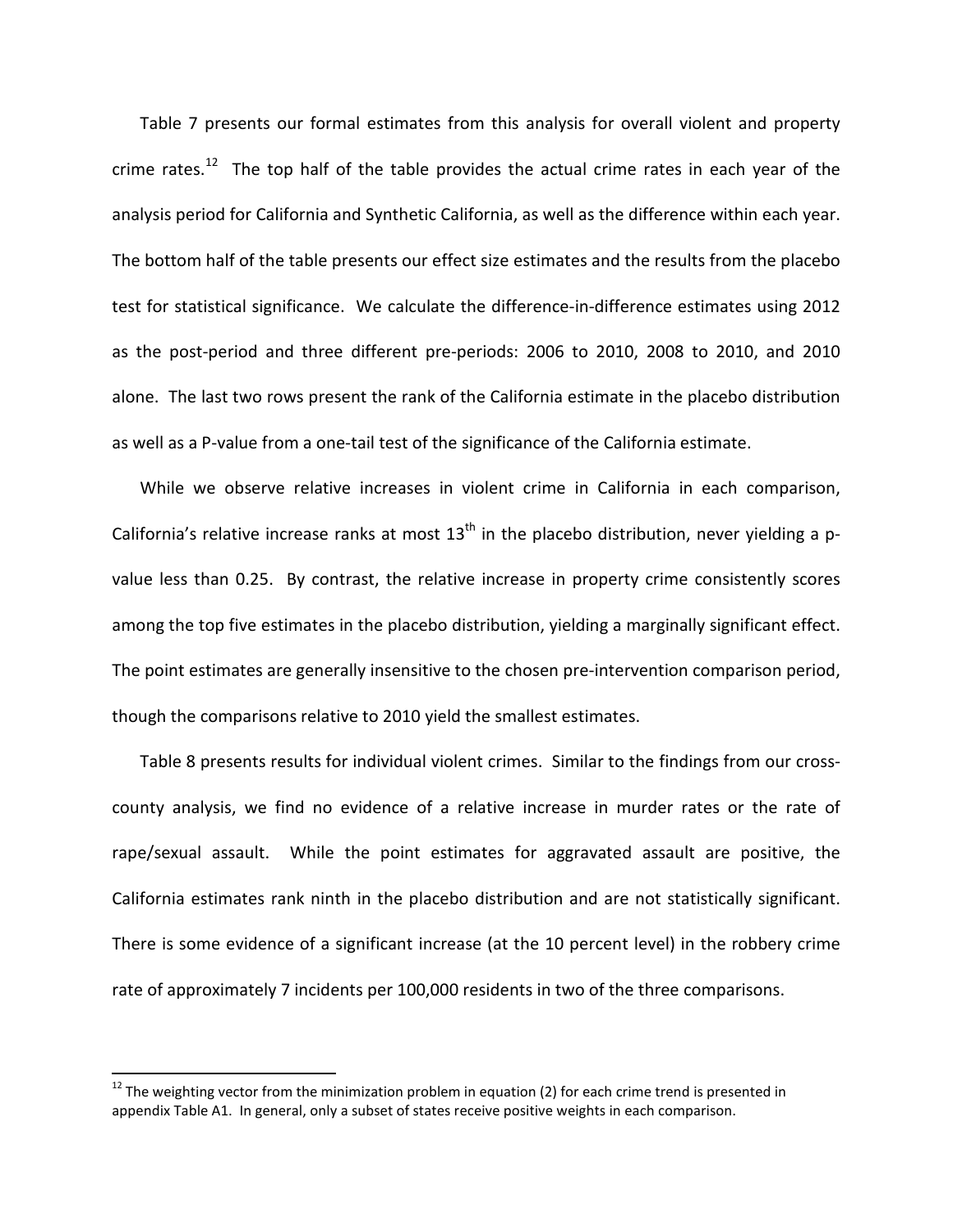Finally, Table 8 presents results for individual property crimes. There is no evidence of a statistically-significant relative increase in burglary or larceny theft. However, the relative increase in motor vehicle theft is pronounces and the largest among the distribution of placebo estimates.

How do these results compare to our findings from the cross-county analysis? In general, the two sets of results are quite consistent with one another. We noted above that between September 2011 and September 2012 (roughly the first post-realignment year), the California incarceration rate per 100,000 declined from 426 to 348, for a total decline of 78 per 100,000. Lofstrom and Raphael (2013) find that one of every three realigned inmates is re-incarcerated in county jails. Taking this into account would yield an increase in the number of former inmates "on the street" of roughly 51.5. The largest diff-in-diff estimate for motor vehicle theft (a relative increase of 110 incidents per 100,000) implies that each prison year served among this population prevents roughly 2.1 motor vehicle thefts. The smallest estimate implies that each prison year served prevents 1.4 incidents. These are somewhat larger than our estimate of the annual effect on auto thefts from the cross-county estimate of 1.24, though generally within the ballpark of two property crimes per year served.

Regarding violent crime, we only find evidence in the synthetic comparison results of a positive effect on crime for robbery. The largest estimate is an increase in annual crime rates of roughly 7 incidents per 100,000. This would amount to an average 0.14 incidents per year of street time among realigned offenders. Our largest point estimate for robbery from our crosscounty estimates implies an annualized effect of approximately 0.19.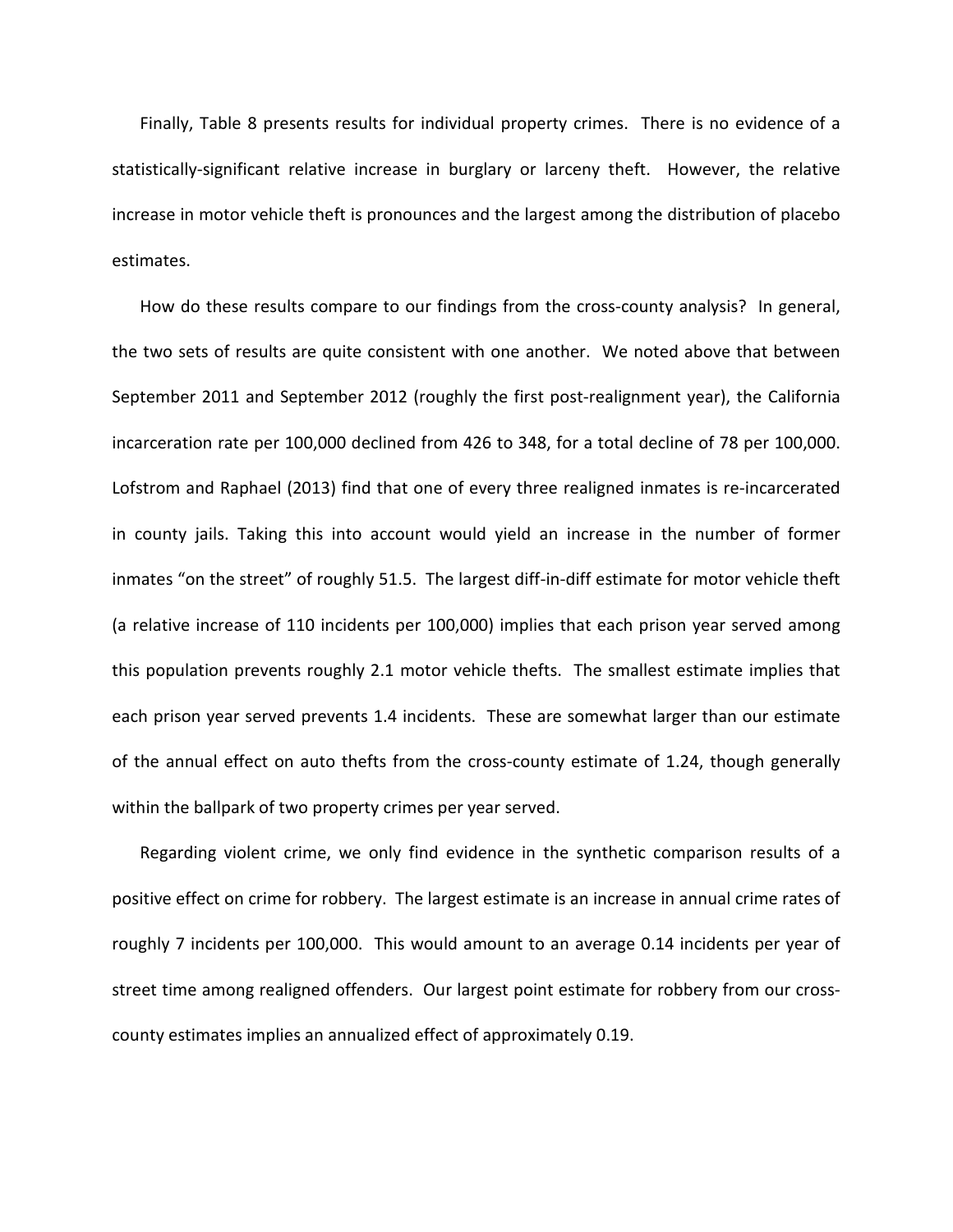#### **7. Conclusion**

In our analysis, we find consistent evidence that the reductions in California's prison population caused by realignment increased property crime, especially motor vehicle thefts, but had little effect on violent crime. Results from cross-county analyses are roughly consistent with a synthetic-cohort analysis of aggregate state crime trends. Our estimates suggest that each prison year served among the population prevents roughly one to two property crimes per year and little to no violent crime.

Are these effects large? There are a number of ways to answer this question. First, we can compare our results to those from previous research. Not surprisingly given the magnitude of the quick and substantial drawdown in the California's prison population (of about 17 percent during the first year of realignment) there are no comparable single-state studies for the U.S. Our review of panel data research in the U.S. using different methods and different time periods of analysis suggest that the amount of crime prevented per prison year served during the 1970s and 1980s is many multiples the effects sizes that we document here. By contrast, more recent panel data research using post-1990 data finds effect sizes in line with our findings for California. Hence, relative to the effect sizes from times past, the estimated prison-crime effects here are small.

An alternative manner of characterizing these results would be to ask whether the returns in terms of crimes prevented outweigh the budgetary, or better yet, the complete social costs of incarcerating these marginal offenders. Heaton (2010) provides a summary of the findings from research on the costs of crime. With our estimates of the effect of realignment on crime, estimates of the costs of crime summarized in Heaton (2010), and estimates of the costs of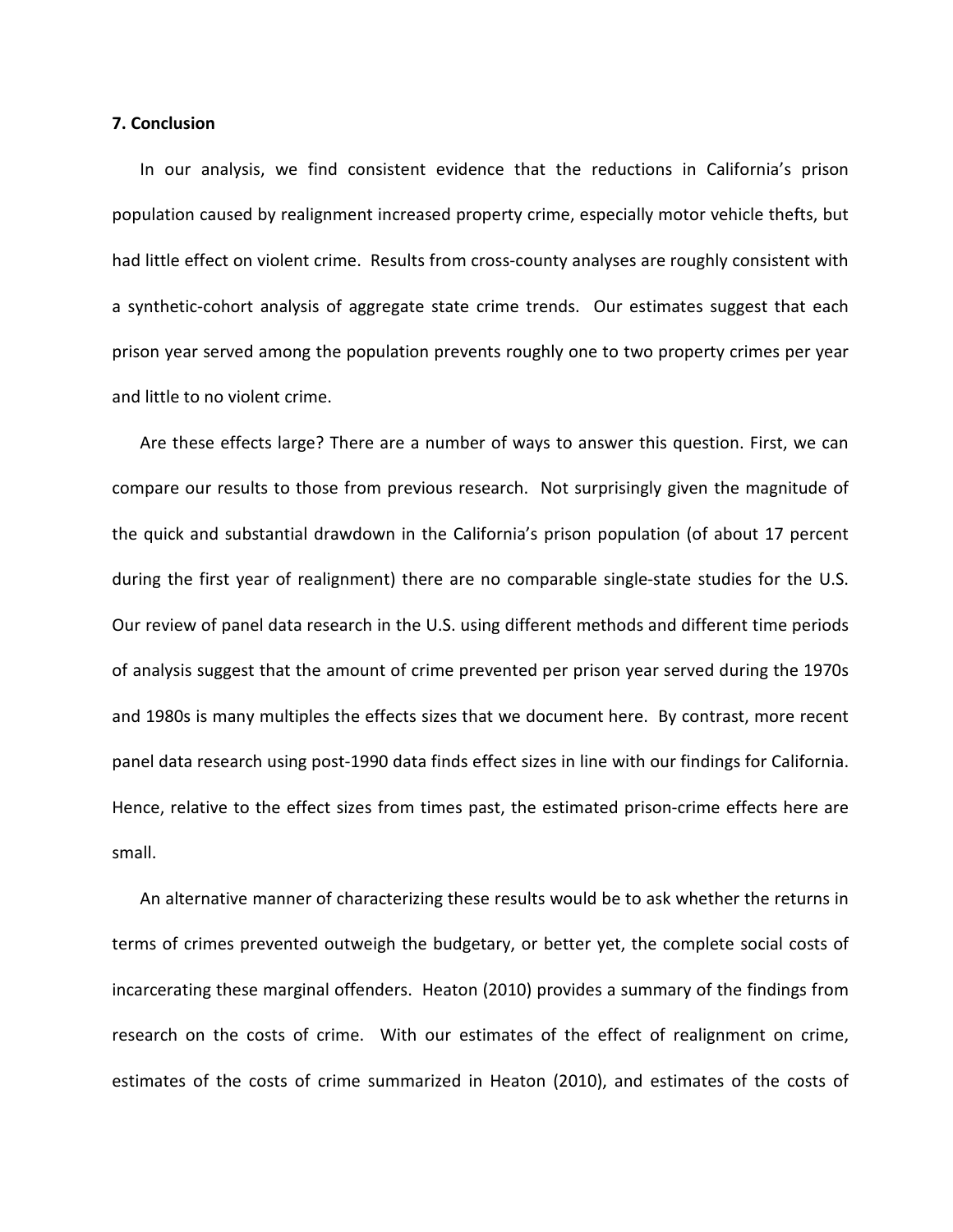incarceration in California, we can perform an analysis of the returns on the state's incarceration investment. Our preferred empirical results suggest that each prison year served prevents 1.2 auto thefts. Heaton's summary implies that each auto theft costs on average \$9,533 (in 2013 dollars). This suggests that each prison year served for those who as a result of realignment are no longer incarcerated prevents \$11,783 in crime related costs. The California Legislative Analyst's Office estimates that the annual cost of incarcerating a prison inmate in California is \$51,889. This suggests a return of 23 cents on the dollar. Incorporating some of the more difficult to price social costs in the calculation would certainly lower the return even further.

If we apply the slightly higher estimate that we obtain from the comparison of California's crime trend to a matched group of states, the return is somewhat higher. We noted in our analysis that we find no robust evidence of an effect of realignment on violent crime. We do however find some evidence that robbery crime may have increased due to the policy change (by about 5.9 more robberies per 100,000 residents). Incorporating these robbery estimates generates a return of about 45 cents in terms of crime prevention for each dollar spent on prison incarceration. Hence, the benefits in terms of prison expenditure savings outweigh the costs in terms of somewhat higher property crimes and this holds true even if we account for the possible increase in robberies resulting from realignment.

The simple cost-benefit analysis discussed above is useful for thinking about whether on the margin the social expenditures we are making are justified. However, such analysis considers the effectiveness of a particular policy intervention in isolation, without considering what could be achieved by reallocating the saved resources towards other uses. For example, it may be the case that a reduction in incarceration absent some other policy intervention may generate small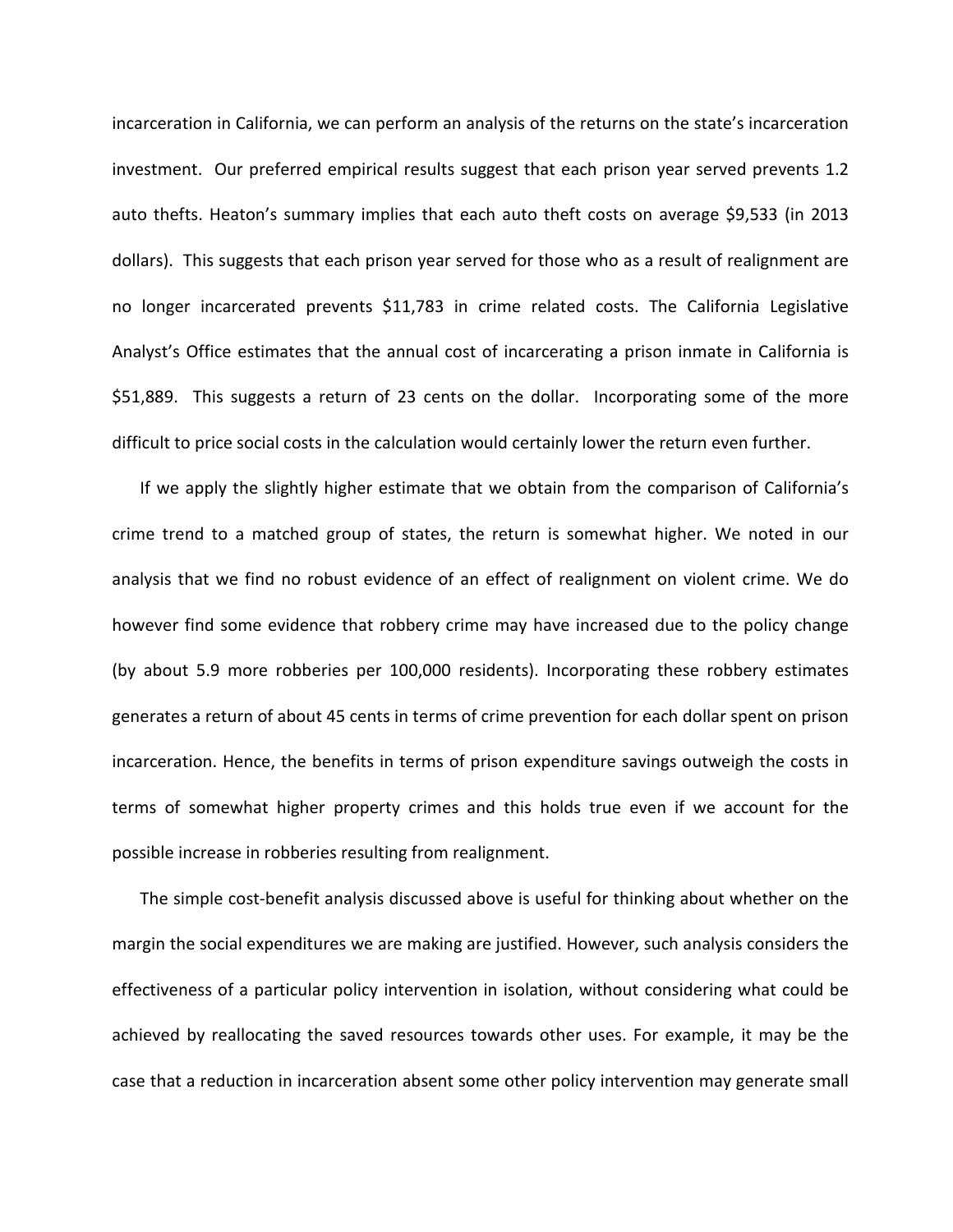increases in property crime. However, if the money saved from reduced prison expenditures was channeled into alternative and perhaps more cost-effective crime control strategies, increases in crime need not be the end-result. Moreover, to the extent that alternative crime-control tools are at least as effective as incarceration, maintaining low crime rates would not require additional public expenditures.

In characterizing the magnitude of our results, we could ask whether there are other interventions that generate a higher return per dollar spent. Perhaps the most obvious policy tool with the strongest research base regarding impacts on crime concerns the expansion of local police forces. There is considerable empirical evidence of the general effectiveness of higher police staffing levels on crime (Chalfin and McCrary 2012; DiTella and Shargraodsky 2004, Evans and Owens 2007 and Corman and Mocan 2000). These studies consistently find relatively large effects of expanding city police forces on local crime rates. Perhaps the most rigorous analysis of the effects of additional police on crime is provided in a recent study by Chalfin and McCrary (2013). In an analysis of the period 1960 through 2010 of medium to large U.S. cities, the authors find substantial and sizable effects of hiring additional police officers on crime rates, with notably statistically significant effects on very serious violent crimes. The empirical results in their analysis imply that each additional police officer reduces annual crime by 1.3 violent crimes and 4.2 property crimes. In an analysis of the costs and benefits of police expansion, the authors conclude that each dollar invested in additional policing generates \$1.6 in crime savings.

Of course, we have discussed only one possible alternative intervention (higher police staffing), but many alternative policy tools could and should be explored by researchers and policymakers. Such alternatives that may pay immediate returns include alternative systems of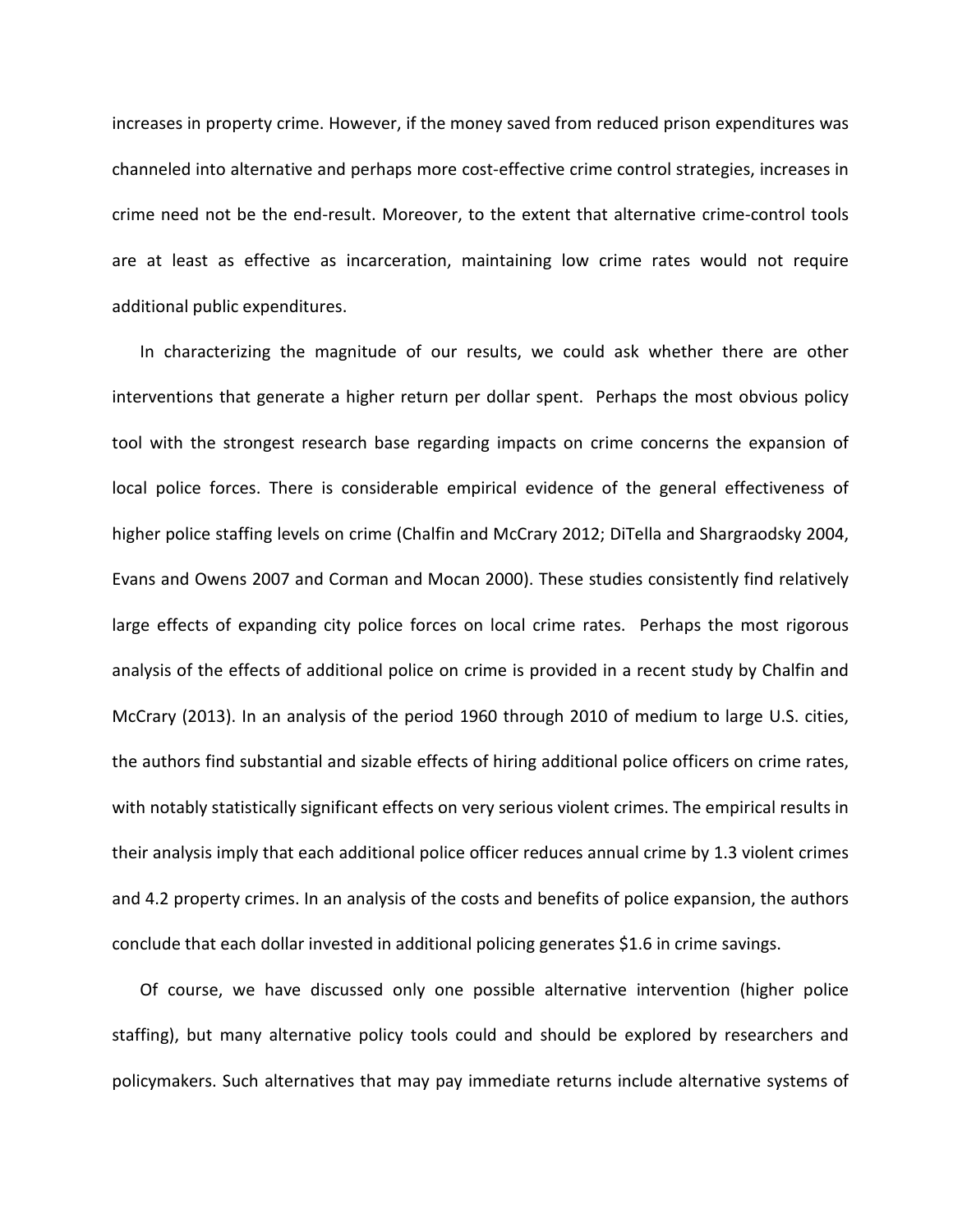managing probationers and parolees, including swift-and-certain yet moderate alternative sanctions systems such as Hawaii's HOPE intervention, or high quality cognitive-behavioral therapy interventions for adult offenders. Interventions that may take a few years to bear fruit yet ultimately results in less crime and fewer offenders include early childhood human capital interventions and targeted interventions for high-risk youth.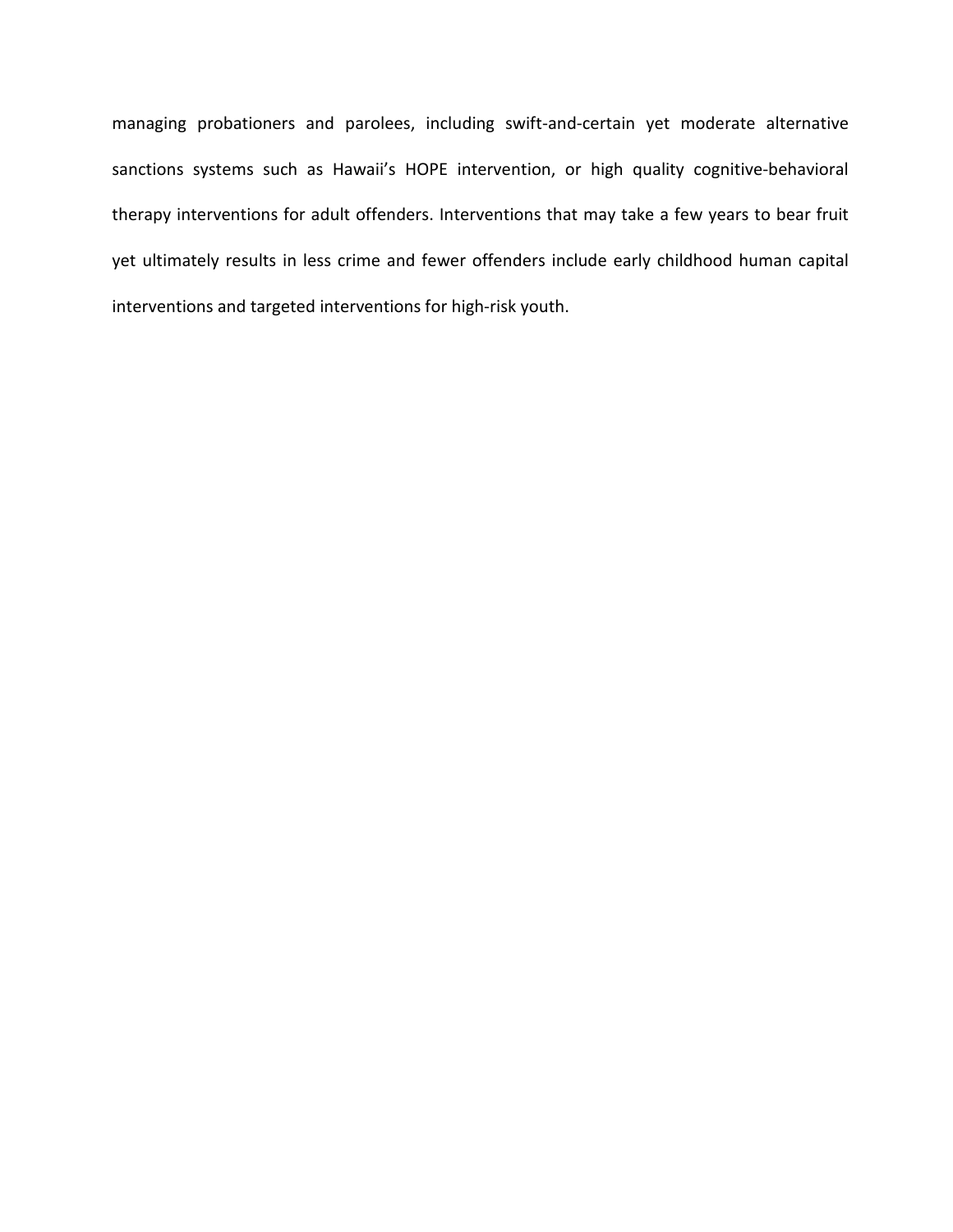## **References**

Abadie, Alberto; Diamond, Alexis and Jens Hainmueller (2010). "Synthetic Control Methods for Comparative Case Studies: Estimating the Effect of California's Tobacco Control Program," Journal of the American Statistical Association, 105(490): 493-505

Barbarino, Alessandro and Giovanni Mastrobuoni (2012), "The Incapacitation Effect of Incarceration: Evidence from Several Italian Collective Pardons," Working Paper.

Buchmueller, Thomas C, DiNardo, John and Robert G. Valleta (2009). "The Effect of An Employer Health Insurance Mandate on Health Insurance Coverage and the Demand for Labor: Evidence from Hawaii," Federal Reserve Bank of San Francisco Working Paper #2009-08.

Buonanno, Paolo and Steven Raphael (2013), "Incarceration and Incapacitation: Evidence from the 2006 Italian Collective Pardon," forthcoming, *American Economic Review*.

Carson, E. Ann and Daniela Golinelli (2013), *Prisoners in 2012 – Advance Counts,* Bureau of Justice Statistics, U.S. Department of Justice, NCJ 242467.

Chalfin, Aaron and Justin McCrary (2012), "The Effect of Police on Crime: New Evidence from U.S. Cities, 1960-2010," NBER Working Paper No. 18815.

Chalfin, Aaron and Justin McCrary (2013), "Are U.S. Cities Under-Policed? Theory and Evidence." Working Paper, UC Berkeley.

Corman, Hope and H. NaciMocan (2000), "A Time-Series Analysis of Crime, Deterrence, and Drug Abuse in New York City," *American Economic Review*, 90(3): 584-604.

Di Tella, Rafael and Ernesto Schargrodsky (2004), "Do Police Reduce Crime? Estimates Using the Allocation of Police Forces after a Terrorist Attack," *American Economic Review*, 94(1): 115-133.

Drago, Francesco; Galbiati, Roberto and Pietro Vertova (2009), "The Deterrent Effects of Prison: Evidence from a Natural Experiment," *Journal of Political Economy*, 117(2): 257-280.

Evans, William N. and Emily G. Owens (2007), "COPS and Crime," *Journal of Public Economics,* 91(2): 181-201.

Heaton, Paul (2010), "Hidden in Plain Sight: What Cost-of-Crime Research Can Tell Us About Investing in Police", RAND.

Jacobson, Michael (2005), *Downsizing Prisons: How to Reduce Crime and End Mass Incarceration,* New York University Press: New York, NY.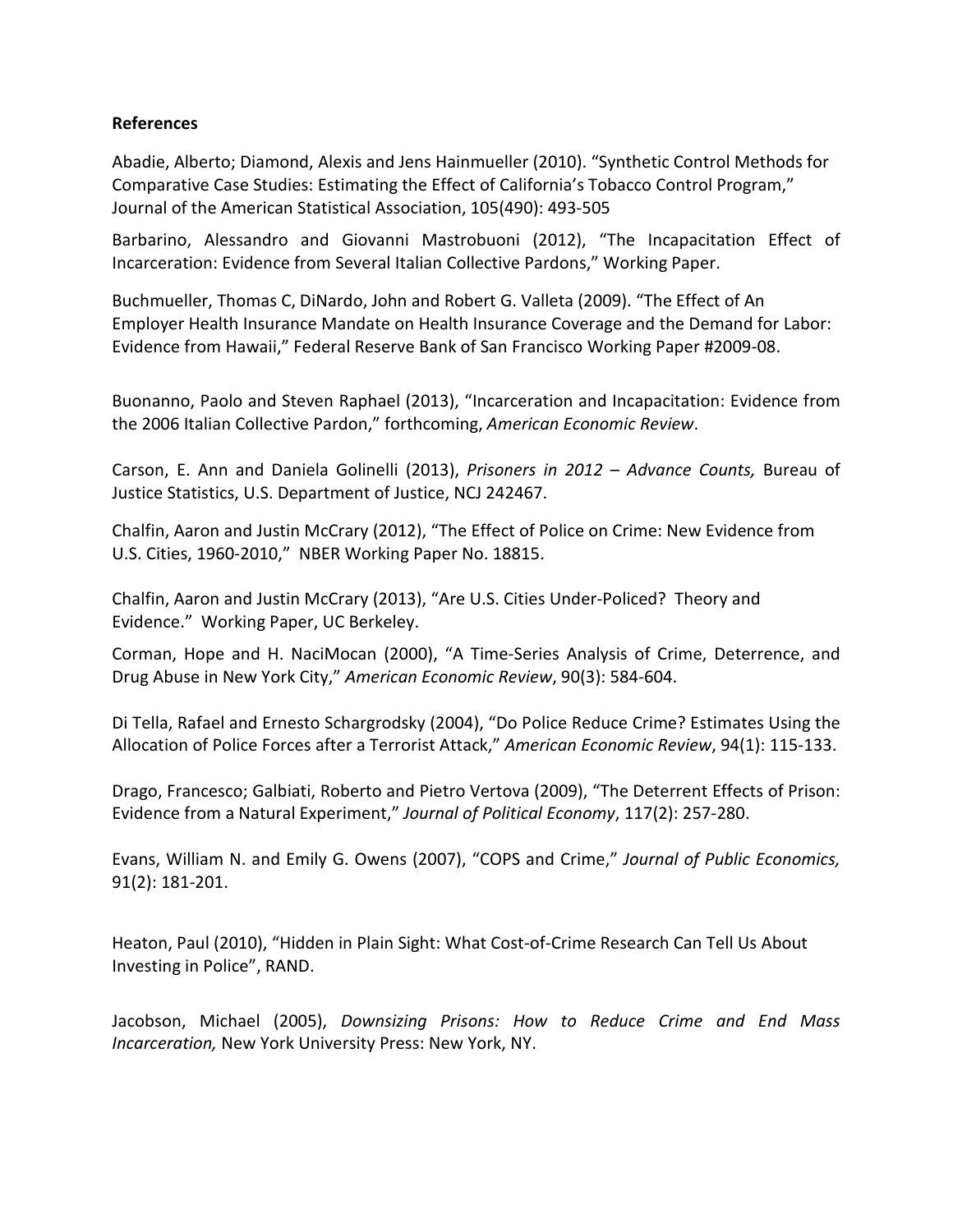Johnson, Rucker and Steven Raphael (2012), "How Much Crime Reduction Does the Marginal Prisoner Buy?"*Journal of Law and Economics*, 55(2): 275-310.

Levitt, Steven D. (1996), "The Effect of Prison Population Size on Crime Rates: Evidence from Prison Overcrowding Legislation," *Quarterly Journal of Economics*, 111(2): 319-351.

Liedke, Raymond; Piehl, Anne Morrison and Bert Useem (2006), "The Crime Control Effect of Incarceration: Does Scale Matter?" *Criminology and Public Policy*, 5: 245-275.

Lofstrom, Magnus and Steven Raphael (2013), *Impact of Realignment on County Jail Populations,* Public Policy Institute of California, San Francisco, CA.

Marvell, Thomas and Carlysle Moody (1994), "Prison Population Growth and Crime Reduction," *Journal of Quantitative Criminology,* 10: 109-140.

Mauer, Mark (2006), *The Race to Incarcerate,* The New Press: New York, NY.

Owens, Emily (2009), "More Time, Less Crime? Estimating the Incapacitative Effects of Sentence Enhancements," *Journal of Law and Economics*, 52(3): 551-579.

Raphael, Steven and Michael A. Stoll (2013), *Why Are So Many Americans in Prison?* Russell Sage Foundation: New York, NY.

Spelman, William (1994), *Criminal Incapacitation*, Plenum Press: New York.

Spelman, William (2000), "What Recent Studies Do (and Don't) Tell Us About Imprisonment and Crime," in Michael Tonry (ed.) *Crime and Justice: A Review of the Research,*University of Chicago Press: Chicago, 27: 419-494

Vollaard, Ben (2012), "Preventing crime through selective incapacitation," *Economic Journal*, forthcoming.

Western, Bruce (2006), *Punishment and Inequality in America*, Russell Sage Foundation: New York, NY.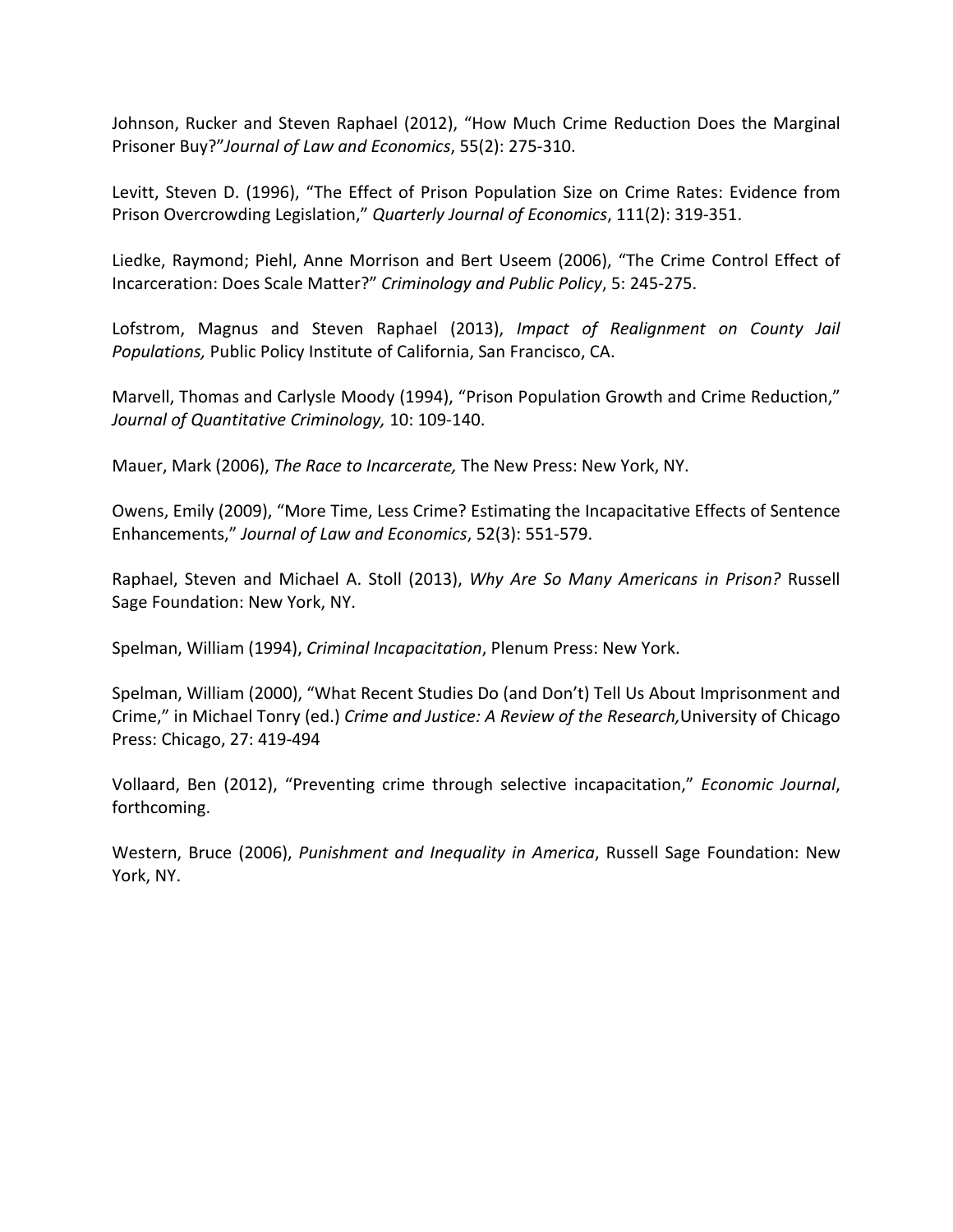

**Figure 1: Weekly Admissions to California State Prisons, October 2010 through May 2013**



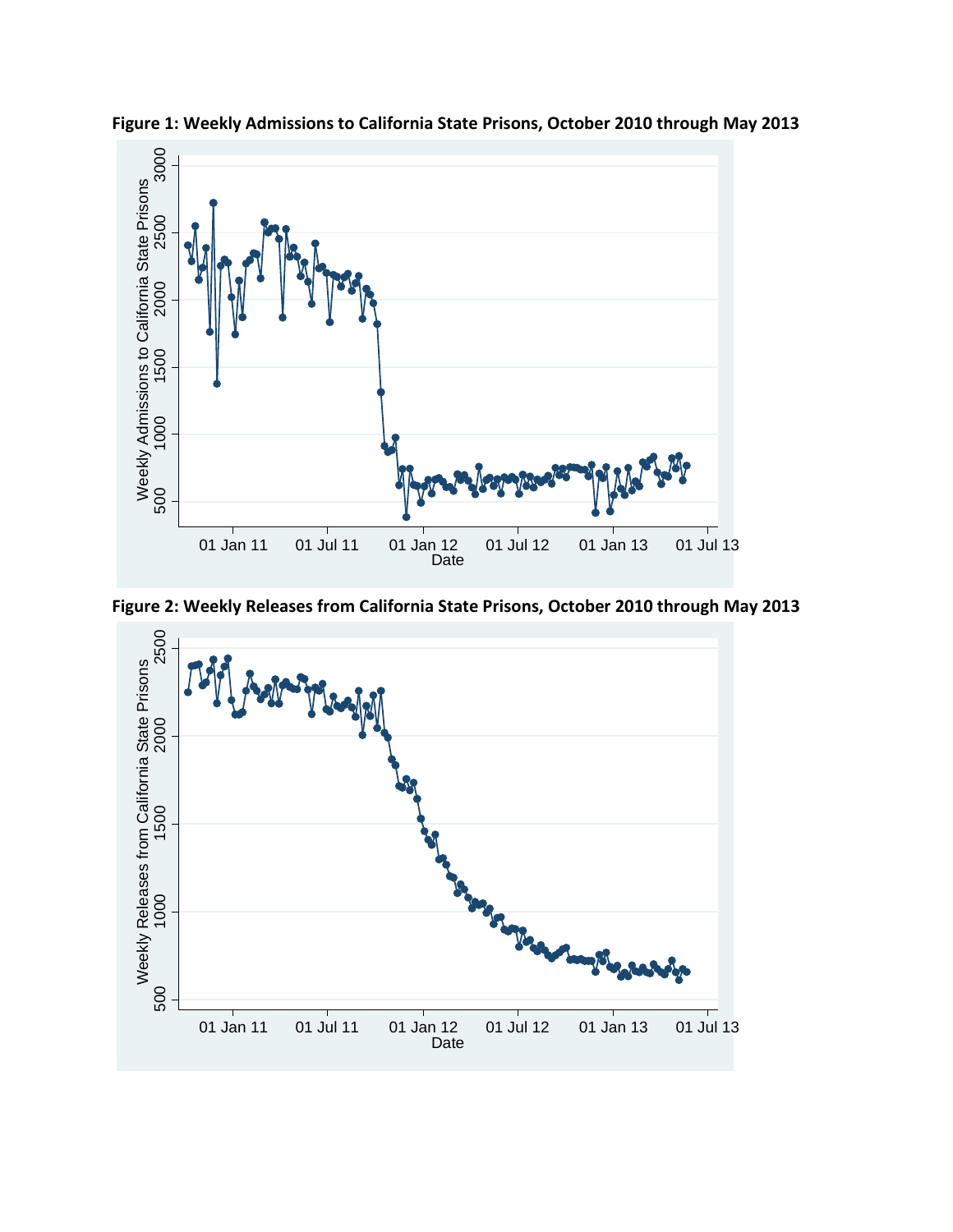

**Figure 3: California Prison Population at the End of Each Month, October 2010 through May 2013**

**Figure 4: Scatter Plot of the Pre-Post Realignment Change in County-Level Prison Incarceration Rates Against the County-Level Prison Incarceration Rate in June 2011**

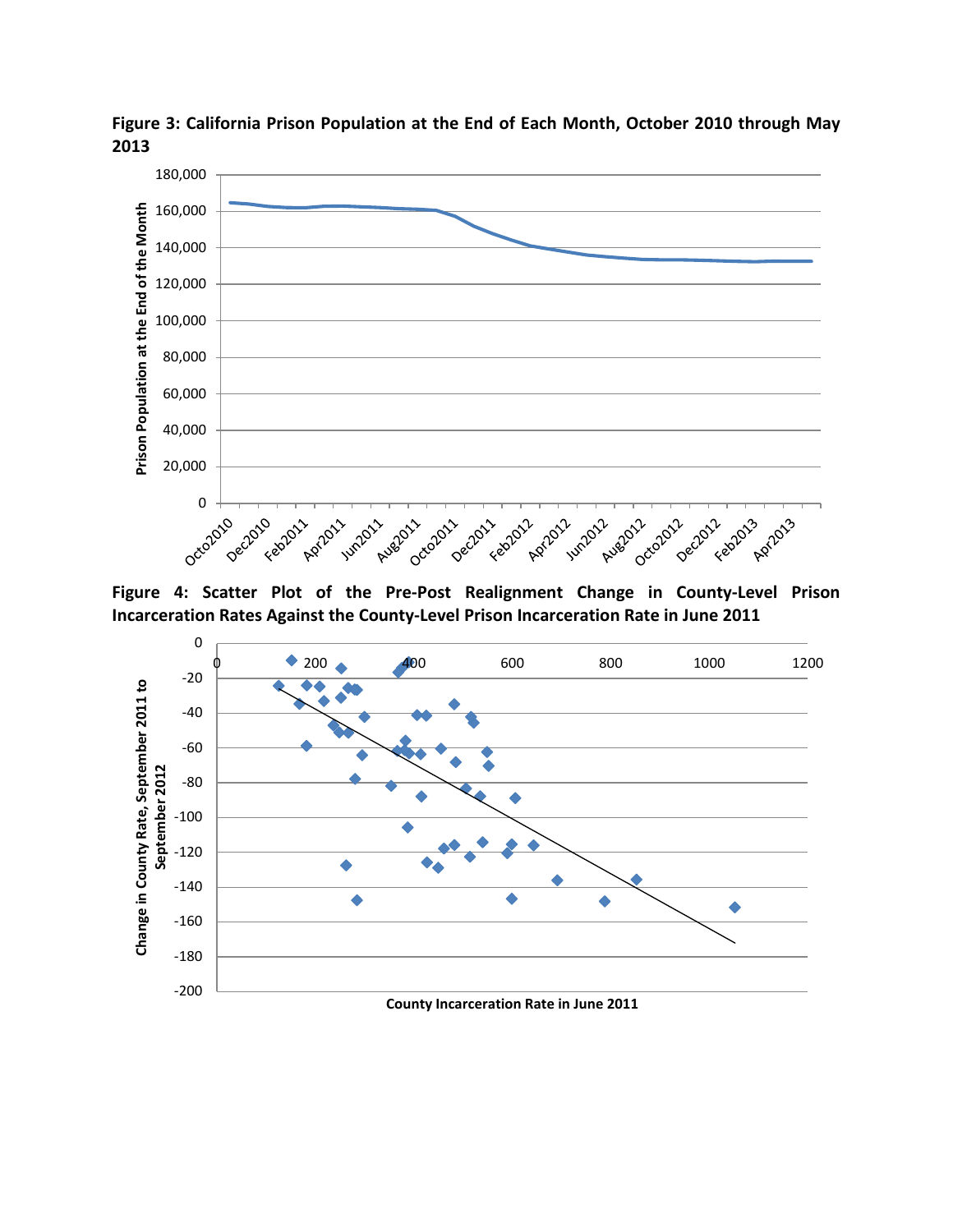

**Figure 5: Aggregate Average Daily Jail Population, October 2010 through December 2012**



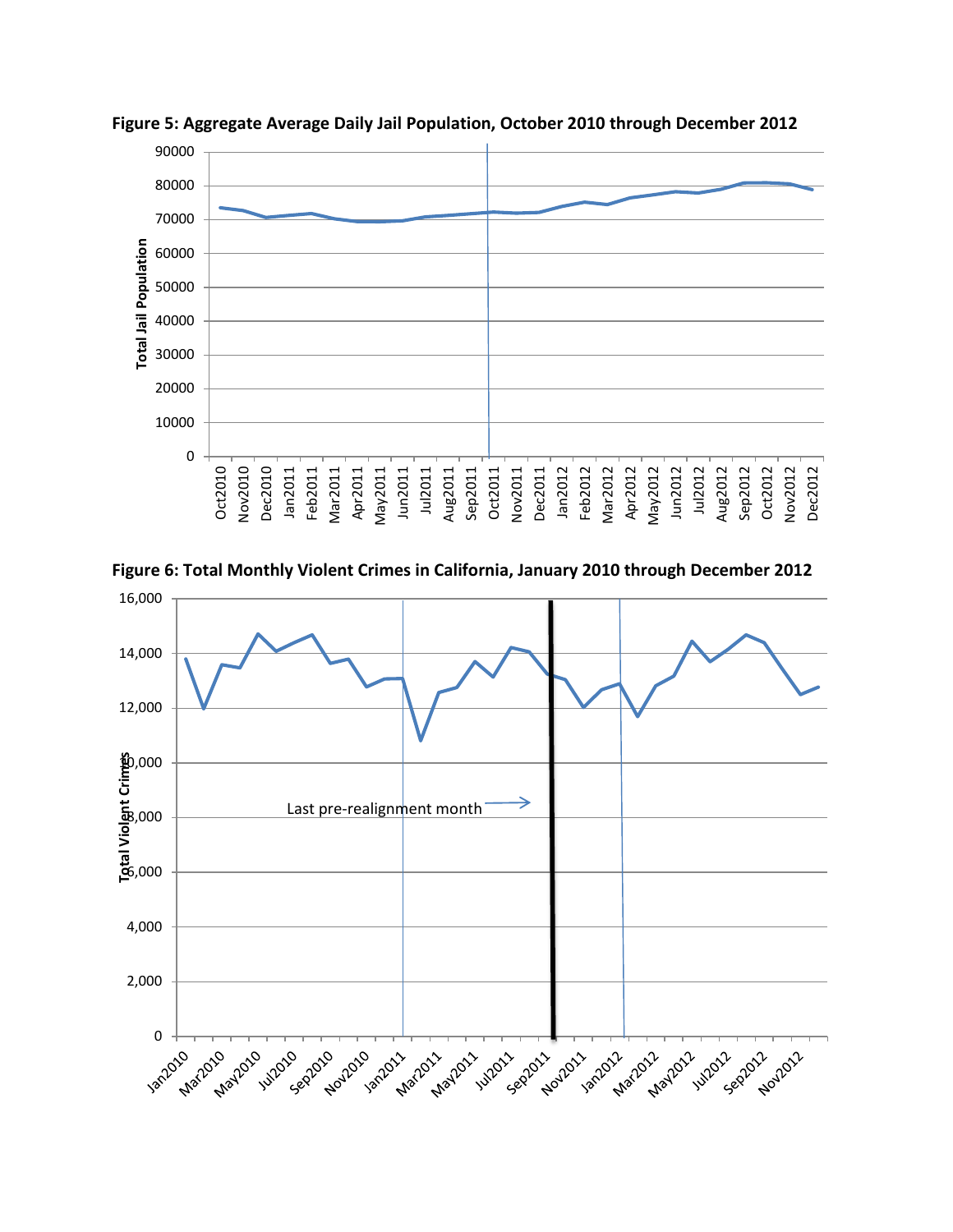

**Figure 7: Total Monthly Property Crimes in California, January 2010 through December 2012**

**Figure 8: Scatter Plots of Two Alternative Measures of the Change in Violent and Property Crime at the County Level Against Corrsponding Changes in County-Specific Prison Incarceration Rates**

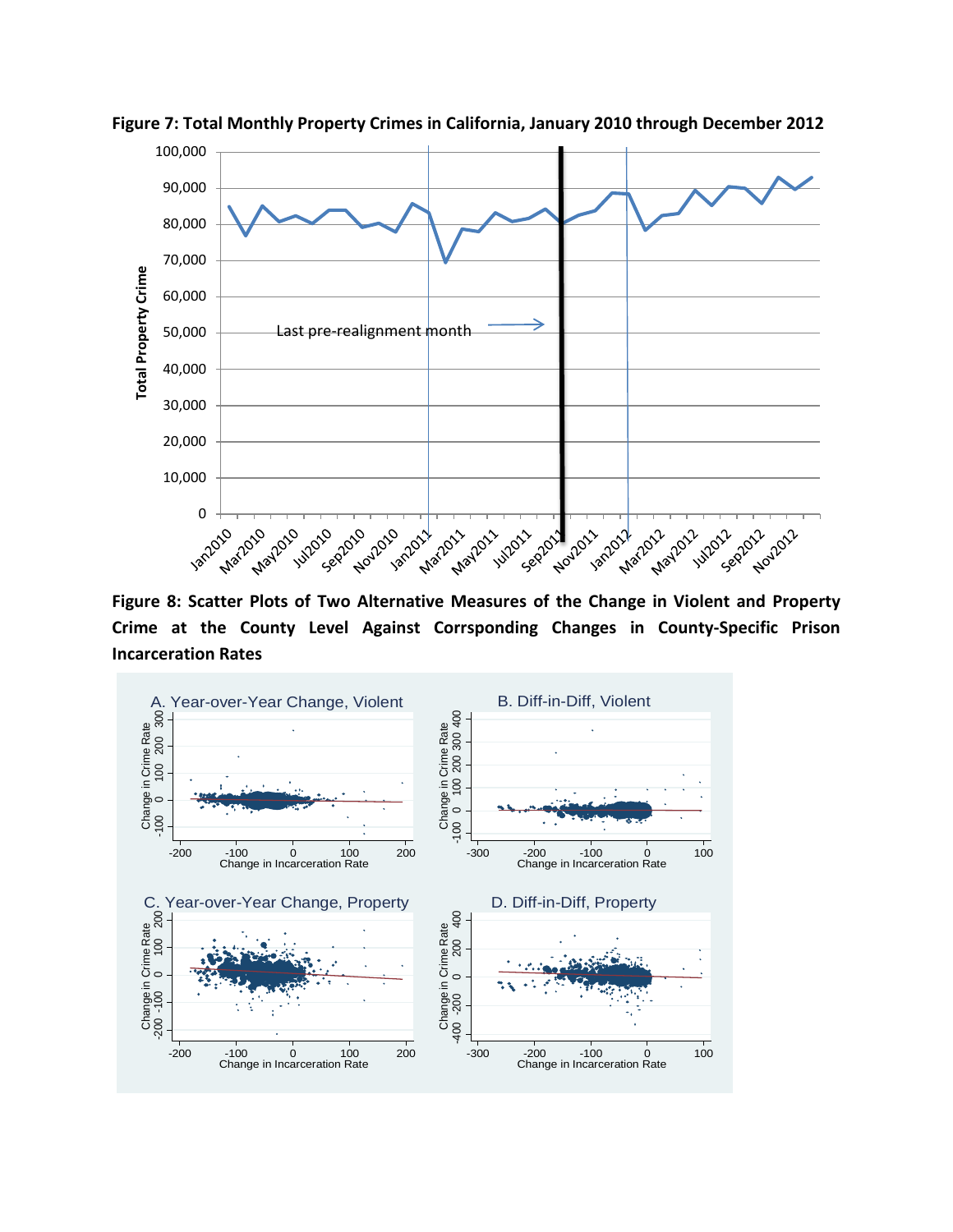



**Figure 10: Property Crime Rate Trends in California and Synthetic California, with Synthetic Comparison Group and Weighted Identified by Matching on Violent Crime Rates for Each Year Between 2000 and 2010**

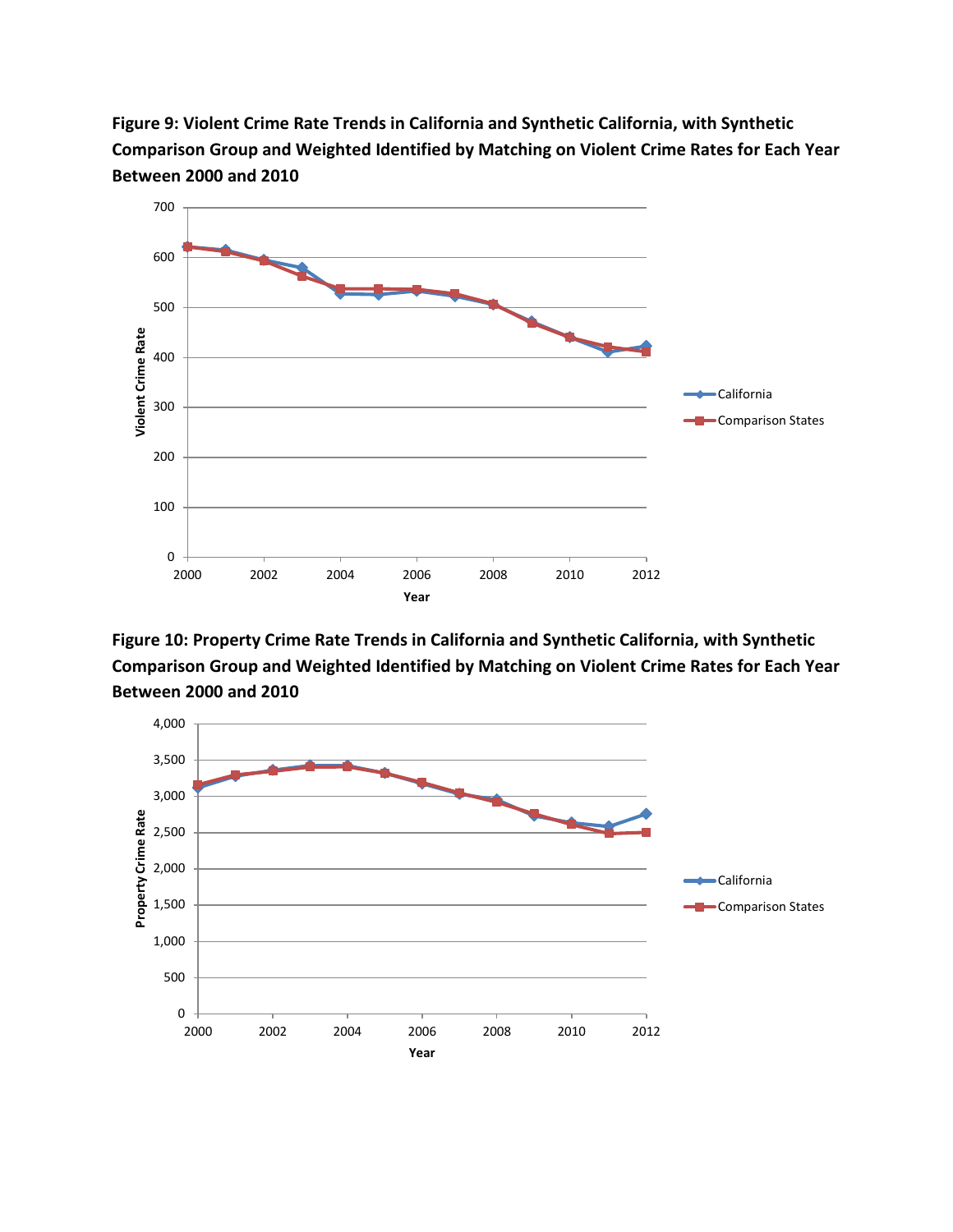## **Table 1**

**Characteristics of Counties Stratified by their Pre-Realignment (June 2011) County-Specific Prison Incarceration Rate**

|                             | Bottom third | Middle third | Top third |
|-----------------------------|--------------|--------------|-----------|
| Incarceration               | rate, 234.1  | 401.7        | 611.7     |
| June 2011                   |              |              |           |
| Poverty rate, 2006 to 10.9  |              | 14.3         | 17.6      |
| 2010                        |              |              |           |
| voting for 70.2<br>Percent  |              | 65.2         | 62.4      |
| Prop. 36                    |              |              |           |
| Property crime rate 1,292.8 |              | 1,354.8      | 1,768.1   |
| 2011                        |              |              |           |
| Violent<br>crime<br>rate    | 331.4        | 356.8        | 467.4     |
| 2011                        |              |              |           |

Tabulations do not include Alpine county in Northern California from this and subsequent analysis due to the fact that Alpine does not maintain its own local jail system. Data on county poverty rates comes from the Census Bureau American Community Survey. The percent of county voters supporting proposition 36 comes from the California Secretary of State. Data on property and violent crime for 2011 come from agency level crime counts provided by the California State Attorney General's office.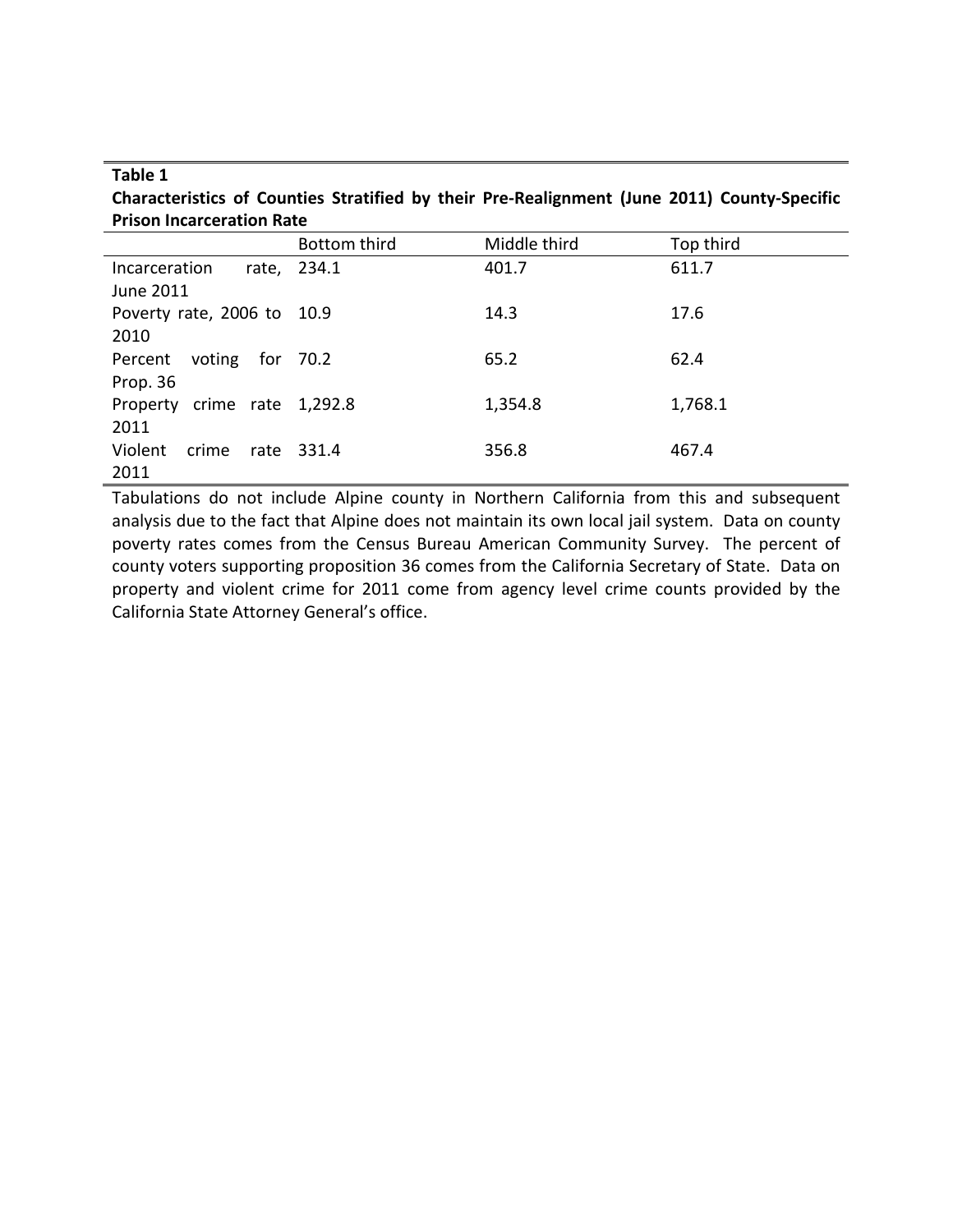## **Table 2 Cross-County Regression Examining the Correlates of the Pre-Realignment County-Specific Prison Incarceration Rate**

| Explanatory       | Regression           | $25th$ percentile of | $75th$ percentile of | Effect<br>on        |
|-------------------|----------------------|----------------------|----------------------|---------------------|
| variable          | coefficients         | explanatory          | the explanatory      | incarceration       |
|                   |                      | variable             | variable             | of<br>rate<br>a     |
|                   |                      |                      |                      | variation<br>equal  |
|                   |                      |                      |                      | the<br>inter-<br>to |
|                   |                      |                      |                      | quartile range      |
| Poverty<br>rate,  | $18.24^{a}$          | 10.9                 | 17.5                 | 120.4               |
| 2006 to 2010      | (5.34)               |                      |                      |                     |
| voting<br>Percent | $-7.11$ <sup>a</sup> | 60.7                 | 70.9                 | $-72.5$             |
| for Prop. 36      | (2.58)               |                      |                      |                     |
| crime<br>Property | $-0.023$             | 1,134.2              | 1,782.3              | $-14.9$             |
| rate 2011         | (0.050)              |                      |                      |                     |
| Violent<br>crime  | 0.168                | 258.2                | 479.1                | 37.1                |
| rate 2011         | (0.155)              |                      |                      |                     |
| $R^2$             | 0.463                |                      |                      |                     |
| N                 | 57                   |                      |                      |                     |

Standard errors are in parentheses. The regression is based on 57 of California's 58 counties. We drop Alpine county in Northern California from this and subsequent analysis due to the fact that Alpine does not maintain its own local jail system. Data on county poverty rates comes from the Census Bureau American Community Survey. The percent of county voters supporting proposition 36 comes from the California Secretary of State. Data on property and violent crime for 2011 come from agency level crime counts provided by the California State Attorney General's office.

a. Statistically significant at the one percent level of confidence.

b. Statistically significant at the five percent level of confidence.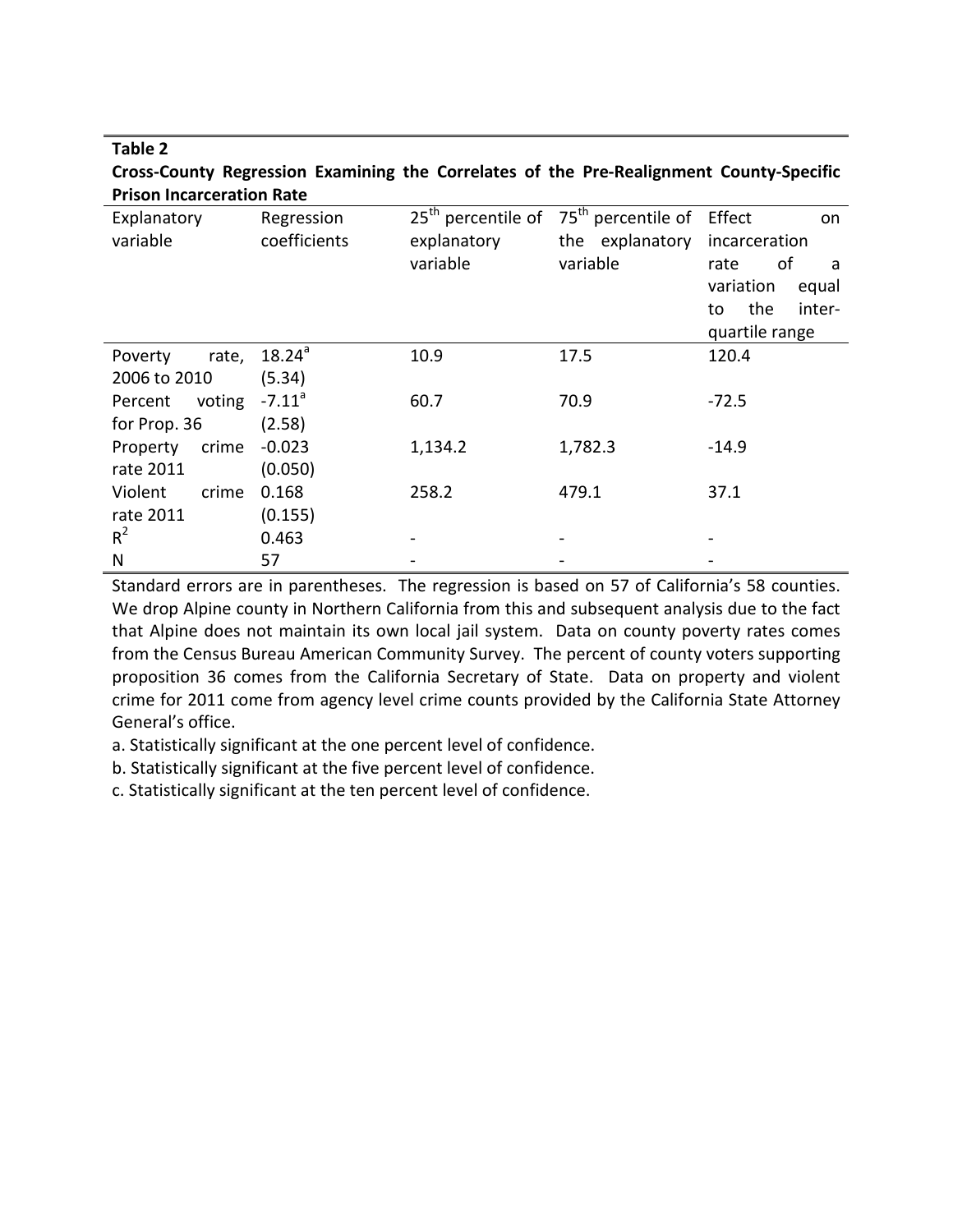| Annual Crimes Per 100,000 State Residents For the Entire State of California, 2010, 2011 and 2012 |         |         |         |                     |           |          |                     |              |                     |  |  |
|---------------------------------------------------------------------------------------------------|---------|---------|---------|---------------------|-----------|----------|---------------------|--------------|---------------------|--|--|
| Crime Category                                                                                    | 2011    | 2012    | 2012    | Δ,                  | 2010-2011 | Δ,       | 2011-2012           | Δ.           | 2010-2012           |  |  |
|                                                                                                   |         |         |         | (percent $\Delta$ ) |           |          | (percent $\Delta$ ) |              | (percent $\Delta$ ) |  |  |
| <b>Total Violent</b>                                                                              | 439.2   | 412.1   | 422.2   | $-27.0(-6.2)$       |           |          | 10.1(2.5)           |              | $-16.9(-3.9)$       |  |  |
| Homicide                                                                                          | 4.8     | 4.8     | 4.9     | $-0.1(1.7)$         |           | 0.2(3.7) |                     | 0.1(1.9)     |                     |  |  |
| Rape                                                                                              | 22.3    | 20.4    | 20.6    | $-1.9(-8.6)$        |           | 0.2(1.0) |                     | $-1.7(-7.7)$ |                     |  |  |
| Robbery                                                                                           | 155.6   | 144.2   | 148.5   | $-11.4$ ( $-7.3$ )  |           | 4.3(2.9) |                     | $-7.1(-4.6)$ |                     |  |  |
| Aggravated                                                                                        | 256.4   | 242.8   | 248.2   | $-13.6(-5.3)$       |           | 5.5(2.3) |                     | $-8.2(-3.2)$ |                     |  |  |
| Assault                                                                                           |         |         |         |                     |           |          |                     |              |                     |  |  |
|                                                                                                   |         |         |         |                     |           |          |                     |              |                     |  |  |
| <b>Total Property</b>                                                                             | 2,692.0 | 2,586.4 | 2,756.9 | $-42.6(-1.6)$       |           |          | 170.5(6.6)          |              | 127.9 (4.9)         |  |  |
| Burglary                                                                                          | 612.5   | 611.2   | 645.6   | $-1.3(-0.2)$        |           |          | 34.4(5.6)           | 33.1(5.4)    |                     |  |  |
| Larceny                                                                                           | 1,608.1 | 1,585.0 | 1,668.3 | $-23.0(1.4)$        |           |          | 83.3(5.3)           | 60.3(3.7)    |                     |  |  |
| <b>Vehicle Theft</b>                                                                              | 408.5   | 390.2   | 443.0   | $-18.3(-4.5)$       |           |          | 52.8 (13.5)         | 34.5(8.5)    |                     |  |  |

**Table 3**

Crime data come from the California Criminal Justice Statistics Center. Population data are from the census bureau and measure the state population as of July in each calendar year.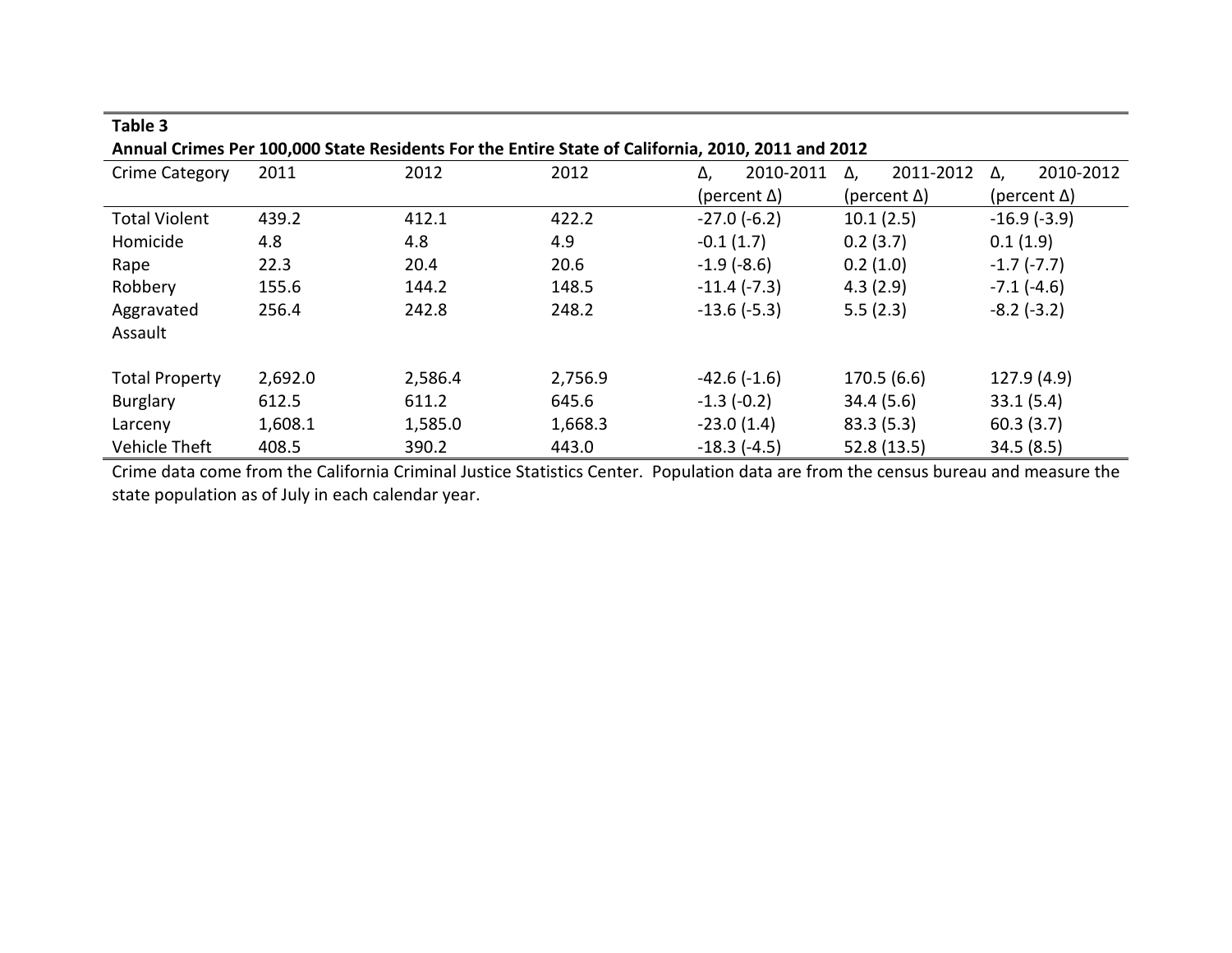| <u>Regression esumates of the Prison-Chine Effects for Overall violent Chine and Overall Property Chine</u> |                               |                               |                               |                               |                          |  |  |  |  |  |
|-------------------------------------------------------------------------------------------------------------|-------------------------------|-------------------------------|-------------------------------|-------------------------------|--------------------------|--|--|--|--|--|
| <b>Panel A: Total Violent Crime</b>                                                                         |                               |                               |                               |                               |                          |  |  |  |  |  |
| Year-over-Year                                                                                              | No fixed effects              | No fixed effects              | Month effects                 | County effects                | Month and county         |  |  |  |  |  |
| Changes                                                                                                     |                               |                               |                               |                               | effects                  |  |  |  |  |  |
| ∆Prison                                                                                                     | $-0.033$ <sup>a</sup> (0.008) | $-0.034$ <sup>a</sup> (0.007) | $-0.019^b(0.009)$             | $-0.040^{\circ}$ (0.013)      | 0.009(0.016)             |  |  |  |  |  |
| ∆Jail                                                                                                       |                               | $-0.011(0.016)$               | $-0.027(0.0019)$              | 0.013(0.022)                  | $-0.029(0.022)$          |  |  |  |  |  |
| Difference-in-                                                                                              | No fixed effects              | No fixed effects              | Month effects                 | County effects                | Month and county         |  |  |  |  |  |
| <b>Difference Changes</b>                                                                                   |                               |                               |                               |                               | effects                  |  |  |  |  |  |
| ∆Prison                                                                                                     | $-0.006(0.022)$               | $-0.017(0.019)$               | 0.005(0.025)                  | $-0.041$ <sup>a</sup> (0.014) | 0.009(0.017)             |  |  |  |  |  |
| ∆Jail                                                                                                       |                               | $-0.047^{\circ}$ (0.026)      | $-0.069^{\rm b}$ (0.027)      | 0.013(0.022)                  | $-0.029(0.022)$          |  |  |  |  |  |
| <b>Panel B: Total Property Crime</b>                                                                        |                               |                               |                               |                               |                          |  |  |  |  |  |
| Year-over-Year                                                                                              | No fixed effects              | No fixed effects              | Month effects                 | County effects                | Month and county         |  |  |  |  |  |
| Changes                                                                                                     |                               |                               |                               |                               | effects                  |  |  |  |  |  |
| ∆Prison                                                                                                     | $-0.107^{\circ}$ (0.053)      | $-0.164^{\circ}$ (0.056)      | $-0.122^{\circ}$ (0.070)      | $-0.162$ <sup>a</sup> (0.053) | $-0.089(0.087)$          |  |  |  |  |  |
| ∆Jail                                                                                                       |                               | $-0.317$ <sup>a</sup> (0.079) | $-0.348$ <sup>a</sup> (0.081) | $-0.149^{\circ}$ (0.086)      | $-0.162^{\circ}$ (0.097) |  |  |  |  |  |
| Difference-in-                                                                                              | No fixed effects              | No fixed effects              | Month effects                 | County effects                | Month and county         |  |  |  |  |  |
| Difference Changes                                                                                          |                               |                               |                               |                               | effects                  |  |  |  |  |  |
| ∆Prison                                                                                                     | $-0.117^b(0.068)$             | $-0.183^b$ (0.073)            | $-0.159^{\circ}$ (0.086)      | $-0.165$ <sup>a</sup> (0.054) | $-0.091(0.089)$          |  |  |  |  |  |
| ∆Jail                                                                                                       |                               | $-0.285$ <sup>a</sup> (0.095) | $-0.299$ <sup>a</sup> (0.101) | $-0.152^{\circ}$ (0.086)      | $-0.163^{\circ}$ (0.097) |  |  |  |  |  |

# **Table 4 Regression Estimates of the Prison-Crime Effects for Overall Violent Crime and Overall Property Crime**

Standard errors are in parentheses. Standard errors are calculated assuming clustering by county. Each Regression contains 684 county-month observations. See main text for description of the alternative characterizations of the dependent and explanatory variables.

a. Statistically significant at the one percent level of confidence.

b. Statistically significant at the five percent level of confidence.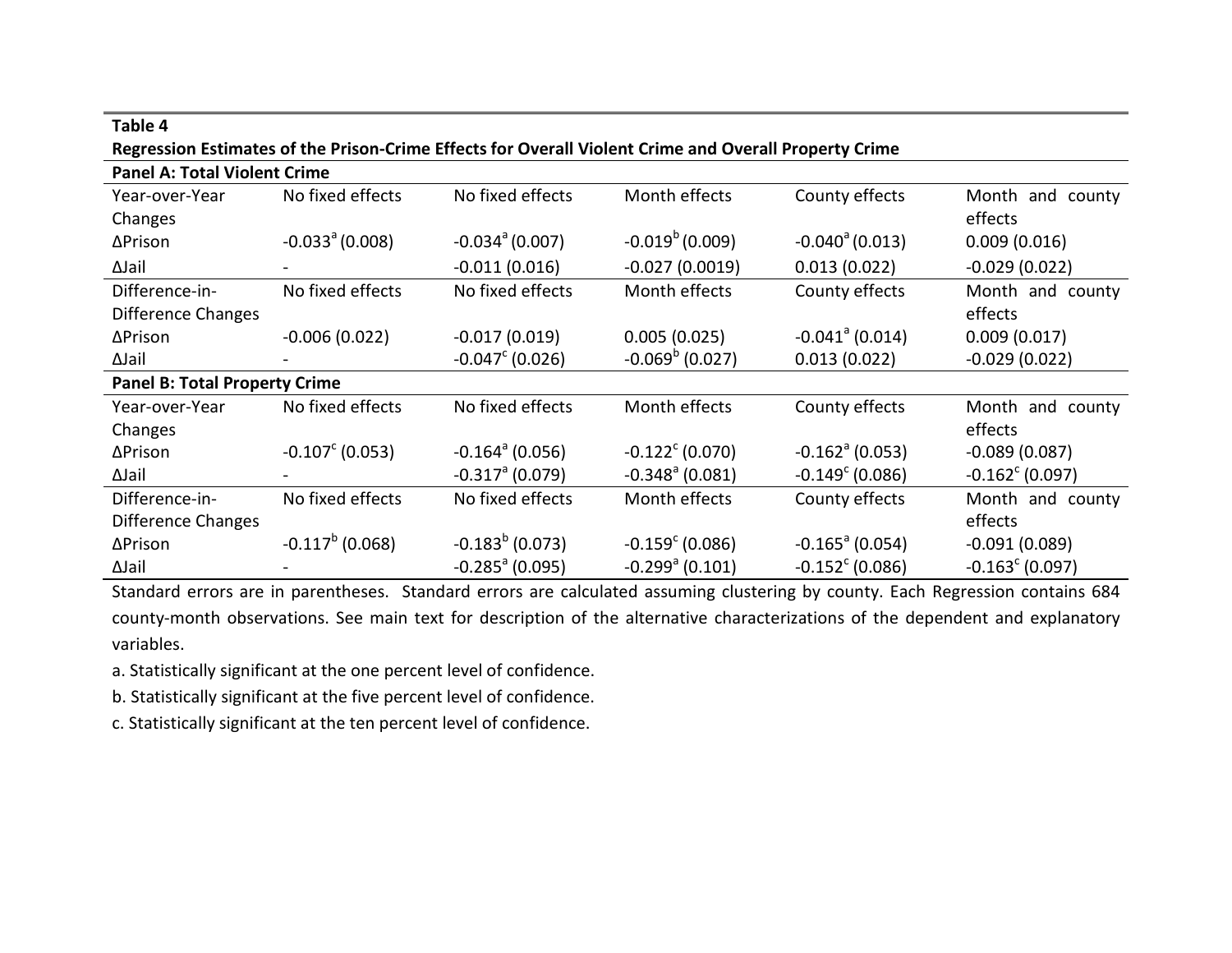| Table 5                   |                               |                                                                                |                          |                          |                  |
|---------------------------|-------------------------------|--------------------------------------------------------------------------------|--------------------------|--------------------------|------------------|
|                           |                               | Regression Estimates of the Prison-Crime Effects for Individual Violent Crimes |                          |                          |                  |
|                           | No fixed effects, no          | fixed<br>effects,<br>No                                                        | Month effects            | County effects           | Month and county |
|                           | for<br>jail<br>control        | for<br>jail<br>control                                                         |                          |                          | effects          |
|                           | change                        | change                                                                         |                          |                          |                  |
| Murder                    |                               |                                                                                |                          |                          |                  |
| Year-over-Year            | $-0.0004(0.0004)$             | $-0.0004(0.0004)$                                                              | $-0.0005(0.0005)$        | $-0.001(0.001)$          | $-0.001(0.001)$  |
| Diff-in-Diff              | $-0.001(0.001)$               | $-0.0017(0.0012)$                                                              | $-0.0016(0.0014)$        | $-0.001(0.001)$          | $-0.001(0.002)$  |
| Rape                      |                               |                                                                                |                          |                          |                  |
| Year-over-Year            | $-0.001(0.001)$               | $-0.001(0.001)$                                                                | 0.000(0.001)             | $-0.002(0.002)$          | $-0.002(0.004)$  |
| Diff-in-Diff              | 0.003(0.002)                  | $0.004^{\circ}$ (0.003)                                                        | $0.006^{\circ}$ (0.003)  | $-0.002(0.002)$          | $-0.001(0.003)$  |
| Robbery                   |                               |                                                                                |                          |                          |                  |
| Year-over-Year            | $-0.009^{\circ}$ (0.005)      | $-0.012^b$ (0.005)                                                             | $-0.005(0.005)$          | $-0.015^{\circ}$ (0.008) | 0.004(0.010)     |
| Diff-in-Diff              | 0.001(0.010)                  | $-0.003(0.010)$                                                                | 0.006(0.013)             | $-0.016^{\circ}$ (0.008) | 0.004(0.010)     |
| <b>Aggravated Assault</b> |                               |                                                                                |                          |                          |                  |
| Year-over-Year            | $-0.022$ <sup>a</sup> (0.007) | $-0.021$ <sup>a</sup> (0.006)                                                  | $-0.014^{\circ}$ (0.008) | $-0.022^{\circ}$ (0.012) | 0.008(0.014)     |
| Diff-in-Diff              | $-0.008(0.015)$               | $-0.017(0.012)$                                                                | $-0.004(0.015)$          | $-0.023^{\circ}$ (0.012) | 0.007(0.015)     |

Standard errors are in parentheses. Standard errors are calculated assuming clustering by county. Each Regression contains 684 county-month observations. See main text for description of the alternative characterizations of the dependent and explanatory variables.

a. Statistically significant at the one percent level of confidence.

b. Statistically significant at the five percent level of confidence.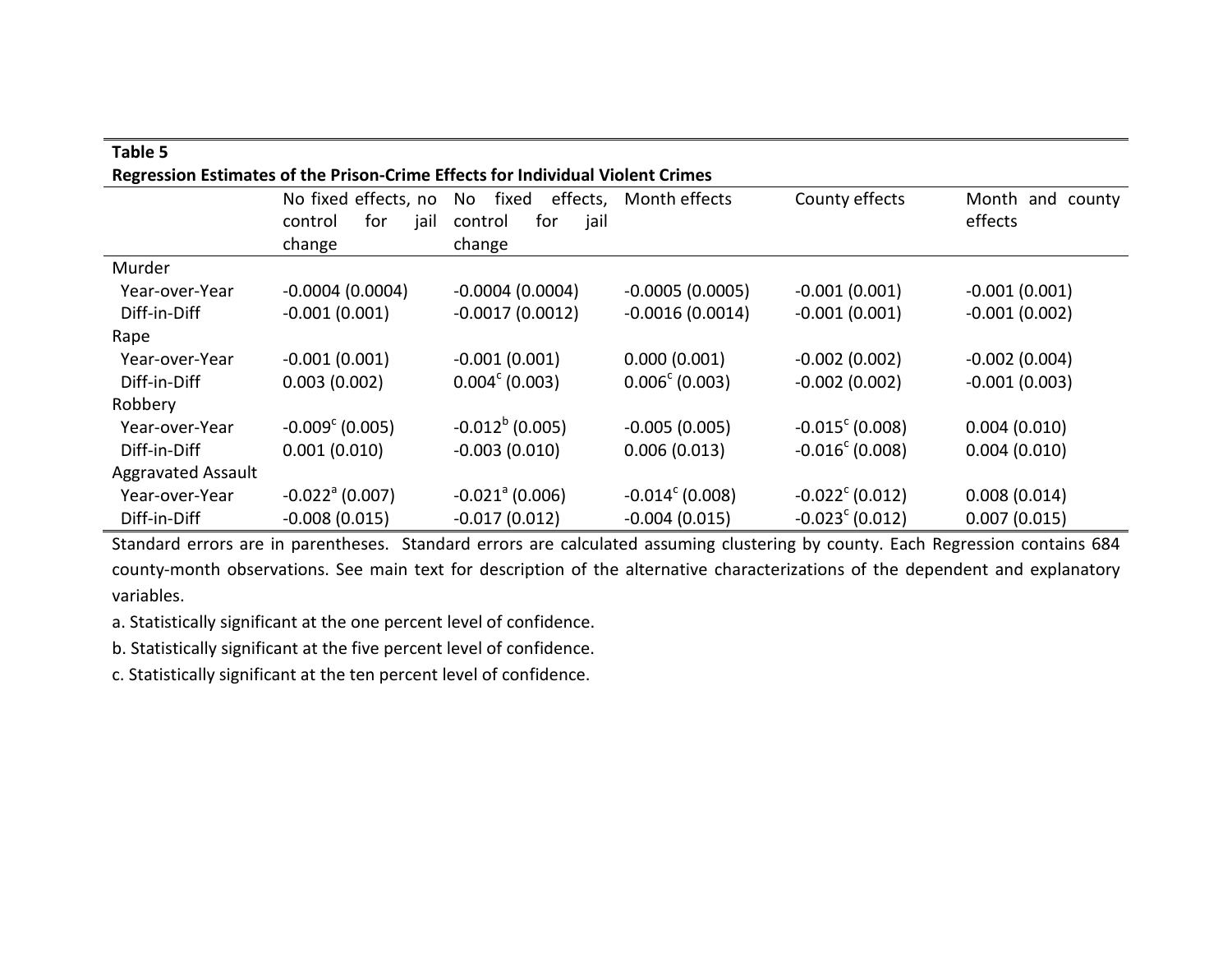| Table 6                    |                               |                                                                                 |                               |                               |                               |
|----------------------------|-------------------------------|---------------------------------------------------------------------------------|-------------------------------|-------------------------------|-------------------------------|
|                            |                               | Regression Estimates of the Prison-Crime Effects for Individual Property Crimes |                               |                               |                               |
|                            | No fixed effects              | No fixed effects                                                                | Month effects                 | County effects                | Month and county<br>effects   |
| Burglary                   |                               |                                                                                 |                               |                               |                               |
| Year-over-Year             | $-0.005(0.019)$               | $-0.012(0.022)$                                                                 | $-0.013(0.030)$               | $-0.004(0.027)$               | 0.019(0.041)                  |
| Diff-in-Diff               | $-0.032(0.031)$               | $-0.079$ <sup>a</sup> (0.024)                                                   | $-0.076$ <sup>a</sup> (0.028) | $-0.003(0.027)$               | 0.024(0.042)                  |
| Larceny                    |                               |                                                                                 |                               |                               |                               |
| Year-over-Year             | $-0.045(0.033)$               | $-0.073^{\circ}$ (0.039)                                                        | $-0.047(0.040)$               | $-0.078^{\circ}$ (0.042)      | $-0.010(0.073)$               |
| Diff-in-Diff               | $-0.016(0.038)$               | $-0.035(0.039)$                                                                 | $-0.014(0.044)$               | $-0.081^{\circ}$ (0.043)      | $-0.013(0.075)$               |
| <b>Motor Vehicle Theft</b> |                               |                                                                                 |                               |                               |                               |
| Year-over-Year             | $-0.057$ <sup>a</sup> (0.018) | $-0.080^{\circ}$ (0.017)                                                        | $-0.062$ <sup>a</sup> (0.020) | $-0.080^{\circ}$ (0.023)      | $-0.099$ <sup>a</sup> (0.036) |
| Diff-in-Diff               | $-0.068a$ (0.024)             | $-0.069^{\rm b}$ (0.029)                                                        | $-0.069^{\circ}$ (0.037)      | $-0.081$ <sup>a</sup> (0.023) | $-0.103a$ (0.037)             |

Standard errors are in parentheses. Standard errors are calculated assuming clustering by county. Each Regression contains 684 county-month observations. See main text for description of the alternative characterizations of the dependent and explanatory variables.

a. Statistically significant at the one percent level of confidence.

b. Statistically significant at the five percent level of confidence.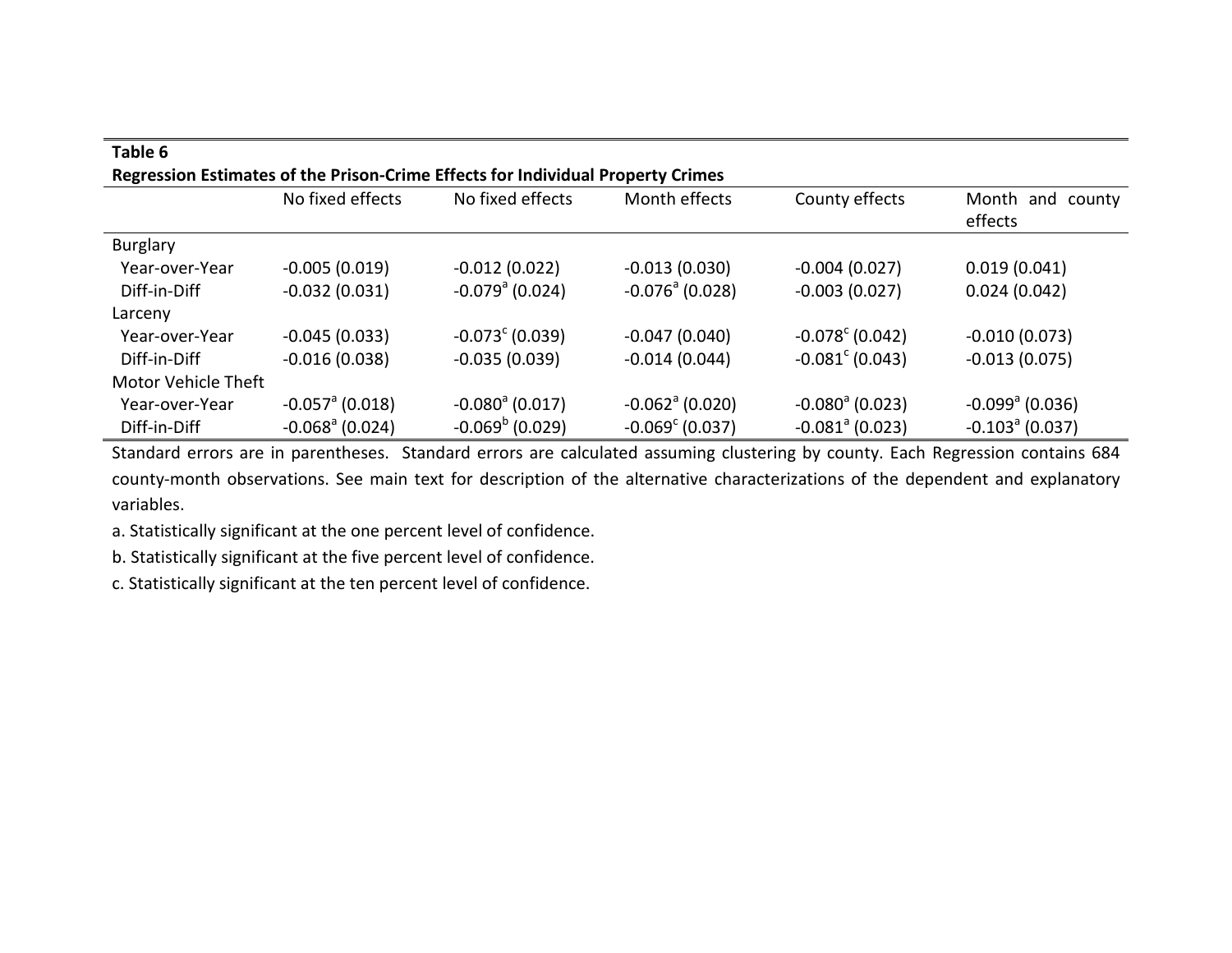| Estimated Impact of Realignment on Crime using the Synthetic Control Method |            |                    |            |            |                            |            |  |  |  |  |  |  |
|-----------------------------------------------------------------------------|------------|--------------------|------------|------------|----------------------------|------------|--|--|--|--|--|--|
|                                                                             |            | Violent Crime Rate |            |            | <b>Property Crime Rate</b> |            |  |  |  |  |  |  |
| Year                                                                        | California | Synthetic          | Difference | California | Synthetic                  | Difference |  |  |  |  |  |  |
|                                                                             |            | California         |            |            | California                 |            |  |  |  |  |  |  |
| 2000                                                                        | 621.6      | 621.7              | $-0.06$    | 3118.2     | 3161.0                     | $-42.77$   |  |  |  |  |  |  |
| 2001                                                                        | 615.2      | 612.2              | 3.01       | 3278.0     | 3295.7                     | $-17.72$   |  |  |  |  |  |  |
| 2002                                                                        | 595.4      | 593.3              | 2.07       | 3361.2     | 3346.1                     | 15.07      |  |  |  |  |  |  |
| 2003                                                                        | 579.6      | 562.8              | 16.77      | 3426.4     | 3405.2                     | 21.23      |  |  |  |  |  |  |
| 2004                                                                        | 527.8      | 537.8              | $-9.99$    | 3423.9     | 3408.6                     | 15.31      |  |  |  |  |  |  |
| 2005                                                                        | 526.0      | 537.6              | $-11.55$   | 3321.0     | 3320.6                     | 0.40       |  |  |  |  |  |  |
| 2006                                                                        | 533.3      | 536.6              | $-3.31$    | 3175.2     | 3190.0                     | $-14.80$   |  |  |  |  |  |  |
| 2007                                                                        | 522.6      | 527.7              | $-5.13$    | 3032.6     | 3048.4                     | $-15.76$   |  |  |  |  |  |  |
| 2008                                                                        | 506.2      | 507.3              | $-1.08$    | 2954.5     | 2917.5                     | 37.01      |  |  |  |  |  |  |
| 2009                                                                        | 472.0      | 469.3              | 2.73       | 2731.5     | 2759.5                     | $-27.95$   |  |  |  |  |  |  |
| 2010                                                                        | 440.6      | 440.3              | 0.33       | 2635.8     | 2610.2                     | 25.64      |  |  |  |  |  |  |
| 2011                                                                        | 411.2      | 421.5              | $-10.28$   | 2584.2     | 2485.5                     | 98.70      |  |  |  |  |  |  |
| 2012                                                                        | 423.1      | 411.4              | 11.72      | 2758.7     | 2505.5                     | 253.15     |  |  |  |  |  |  |
|                                                                             |            |                    |            |            |                            |            |  |  |  |  |  |  |
| Pre-Period                                                                  | 2006-      | 2008-              | 2010       | 2006-      | 2008-                      | 2010       |  |  |  |  |  |  |
|                                                                             | 2010       | 2010               |            | 2010       | 2010                       |            |  |  |  |  |  |  |
| Pre-reform<br>difference                                                    | $-1.29$    | 0.66               | 0.33       | 0.83       | 11.57                      | 25.64      |  |  |  |  |  |  |
| Post-reform                                                                 | 11.72      | 11.72              | 11.72      | 253.15     | 253.15                     | 253.15     |  |  |  |  |  |  |
| difference                                                                  |            |                    |            |            |                            |            |  |  |  |  |  |  |
| Difference-<br>in-                                                          | 13.01      | 11.06              | 11.39      | 252.32     | 241.58                     | 227.51     |  |  |  |  |  |  |
| <b>Difference</b>                                                           |            |                    |            |            |                            |            |  |  |  |  |  |  |
| Placebo                                                                     | 14         | 13                 | 13         | 5          | 5                          | 5          |  |  |  |  |  |  |
| Test, Rank                                                                  |            |                    |            |            |                            |            |  |  |  |  |  |  |
| P-Value                                                                     | 0.286      | 0.265              | 0.265      | 0.102      | 0.102                      | 0.102      |  |  |  |  |  |  |
| (One tail)                                                                  |            |                    |            |            |                            |            |  |  |  |  |  |  |

**Estimated Impact of Realignment on Crime using the Synthetic Control Method**

**Table 7**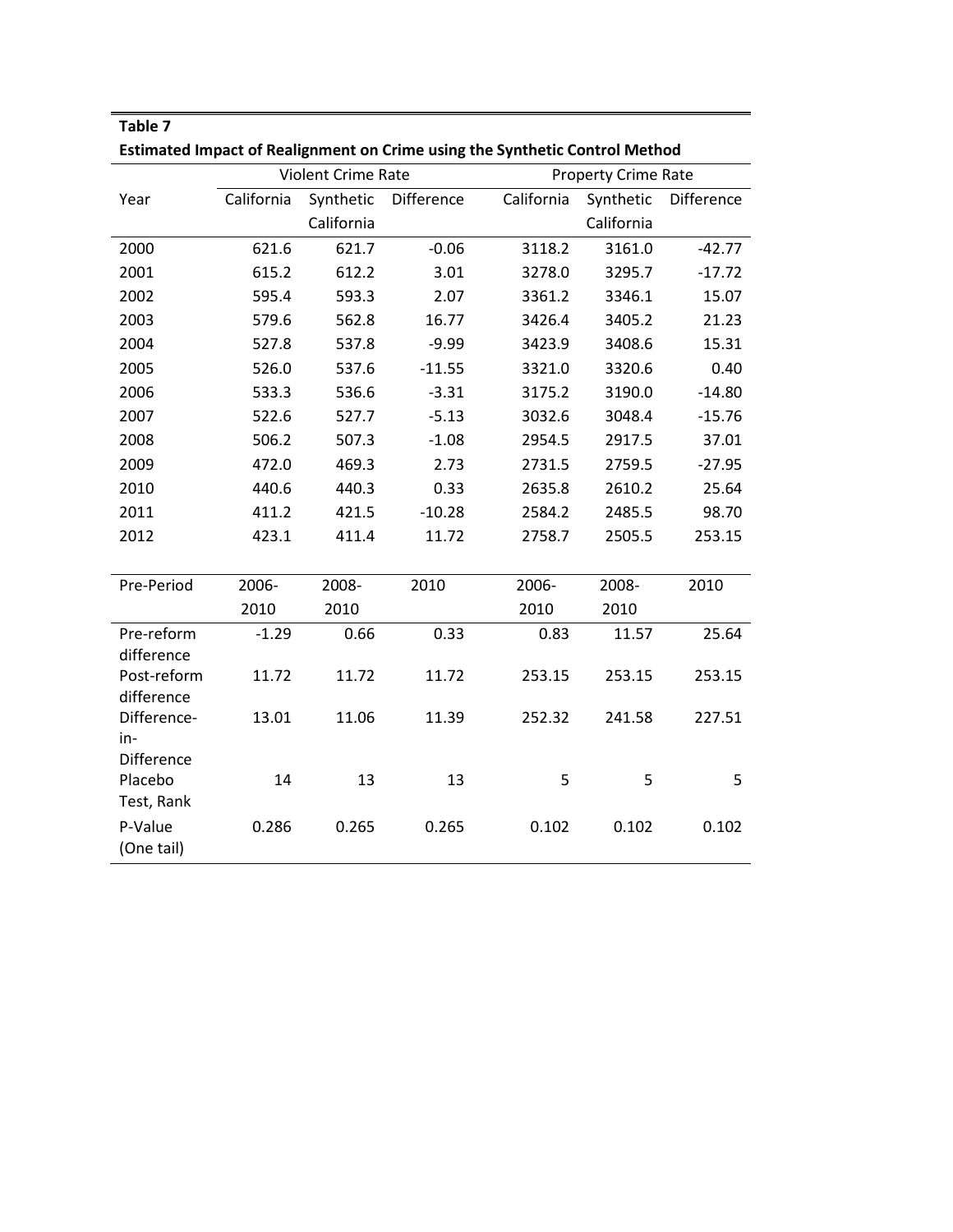|                       | ESUMated impact of Realignment on Violent Chines asing the Synthetic Control Method |                         |            |            |                         |            |            |                         |            |            |                           |            |
|-----------------------|-------------------------------------------------------------------------------------|-------------------------|------------|------------|-------------------------|------------|------------|-------------------------|------------|------------|---------------------------|------------|
|                       |                                                                                     | <b>Murder</b>           |            |            | Rape                    |            |            | Robbery                 |            |            | <b>Aggravated Assault</b> |            |
| Year                  | California                                                                          | Synthetic<br>California | Difference | California | Synthetic<br>California | Difference | California | Synthetic<br>California | Difference | California | Synthetic<br>California   | Difference |
| 2000                  | 6.1                                                                                 | 6.0                     | 0.06       | 28.9       | 28.9                    | 0.03       | 177.9      | 179.1                   | $-1.17$    | 408.7      | 395.3                     | 13.39      |
| 2001                  | 6.4                                                                                 | 6.5                     | $-0.05$    | 28.8       | 28.8                    | 0.03       | 186.7      | 185.1                   | 1.56       | 393.3      | 387.2                     | 6.05       |
| 2002                  | 6.8                                                                                 | 6.8                     | 0.03       | 29.1       | 29.0                    | 0.09       | 185.6      | 185.9                   | $-0.32$    | 373.8      | 377.7                     | $-3.87$    |
| 2003                  | 6.8                                                                                 | 6.8                     | $-0.03$    | 28.2       | 28.2                    | 0.02       | 179.8      | 180.2                   | $-0.43$    | 364.8      | 338.2                     | 26.62      |
| 2004                  | 6.7                                                                                 | 6.6                     | 0.14       | 26.8       | 26.8                    | 0.05       | 172.3      | 172.9                   | $-0.58$    | 322.0      | 336.7                     | $-14.72$   |
| 2005                  | 6.9                                                                                 | 6.8                     | 0.11       | 26.0       | 26.0                    | $-0.03$    | 176.0      | 176.1                   | $-0.12$    | 317.1      | 321.0                     | $-3.91$    |
| 2006                  | 6.8                                                                                 | 6.8                     | 0.02       | 25.3       | 25.3                    | 0.01       | 195.0      | 196.3                   | $-1.26$    | 306.2      | 312.1                     | $-5.95$    |
| 2007                  | 6.2                                                                                 | 6.4                     | $-0.16$    | 24.7       | 24.6                    | 0.06       | 193.0      | 192.9                   | 0.10       | 298.8      | 301.2                     | $-2.41$    |
| 2008                  | 5.9                                                                                 | 5.9                     | 0.00       | 24.3       | 24.3                    | 0.00       | 189.7      | 189.5                   | 0.24       | 286.3      | 291.5                     | $-5.17$    |
| 2009                  | 5.3                                                                                 | 5.4                     | $-0.08$    | 23.6       | 23.6                    | 0.04       | 173.4      | 173.6                   | $-0.25$    | 269.7      | 278.2                     | $-8.48$    |
| 2010                  | 4.9                                                                                 | 4.9                     | $-0.04$    | 22.4       | 22.4                    | 0.00       | 156.0      | 154.9                   | 1.10       | 257.4      | 262.7                     | $-5.32$    |
| 2011                  | 4.8                                                                                 | 4.9                     | $-0.09$    | 20.3       | 22.3                    | $-2.01$    | 144.1      | 143.4                   | 0.73       | 242.0      | 243.9                     | $-1.93$    |
| 2012                  | 5.0                                                                                 | 4.6                     | 0.42       | 20.6       | 21.5                    | $-0.88$    | 148.6      | 141.6                   | 6.97       | 248.9      | 237.8                     | 11.11      |
| Pre-Period            | 2006-                                                                               | 2008-                   | 2010       | 2006-      | 2008-                   | 2010       | 2006-      | 2008-                   | 2010       | 2006-      | 2008-                     | 2010       |
|                       | 2010                                                                                | 2010                    |            | 2010       | 2010                    |            | 2010       | 2010                    |            | 2010       | 2010                      |            |
| Pre-reform<br>diff    | $-0.05$                                                                             | $-0.04$                 | $-0.04$    | 0.02       | 0.01                    | 0.00       | $-0.01$    | 0.36                    | 1.10       | $-5.46$    | $-6.32$                   | $-5.32$    |
| Post-<br>reform diff  | 0.42                                                                                | 0.42                    | 0.42       | $-0.88$    | $-0.88$                 | $-0.88$    | 6.97       | 6.97                    | 6.97       | 11.11      | 11.11                     | 11.11      |
| Diff-in-Diff          | 0.47                                                                                | 0.46                    | 0.46       | $-0.89$    | $-0.89$                 | $-0.87$    | 6.99       | 6.61                    | 5.87       | 16.57      | 17.43                     | 16.43      |
| Placebo<br>Test, Rank | 11                                                                                  | 10                      | 11         | 30         | 28                      | 27         | 4          | 4                       | 10         | 9          | 9                         | 9          |
| P-Val(One<br>tail)    | 0.224                                                                               | 0.204                   | 0.224      | 0.612      | 0.571                   | 0.551      | 0.082      | 0.082                   | 0.204      | 0.184      | 0.184                     | 0.184      |

## **Estimated Impact of Realignment on Violent Crimes using the Synthetic Control Method**

**Table 8**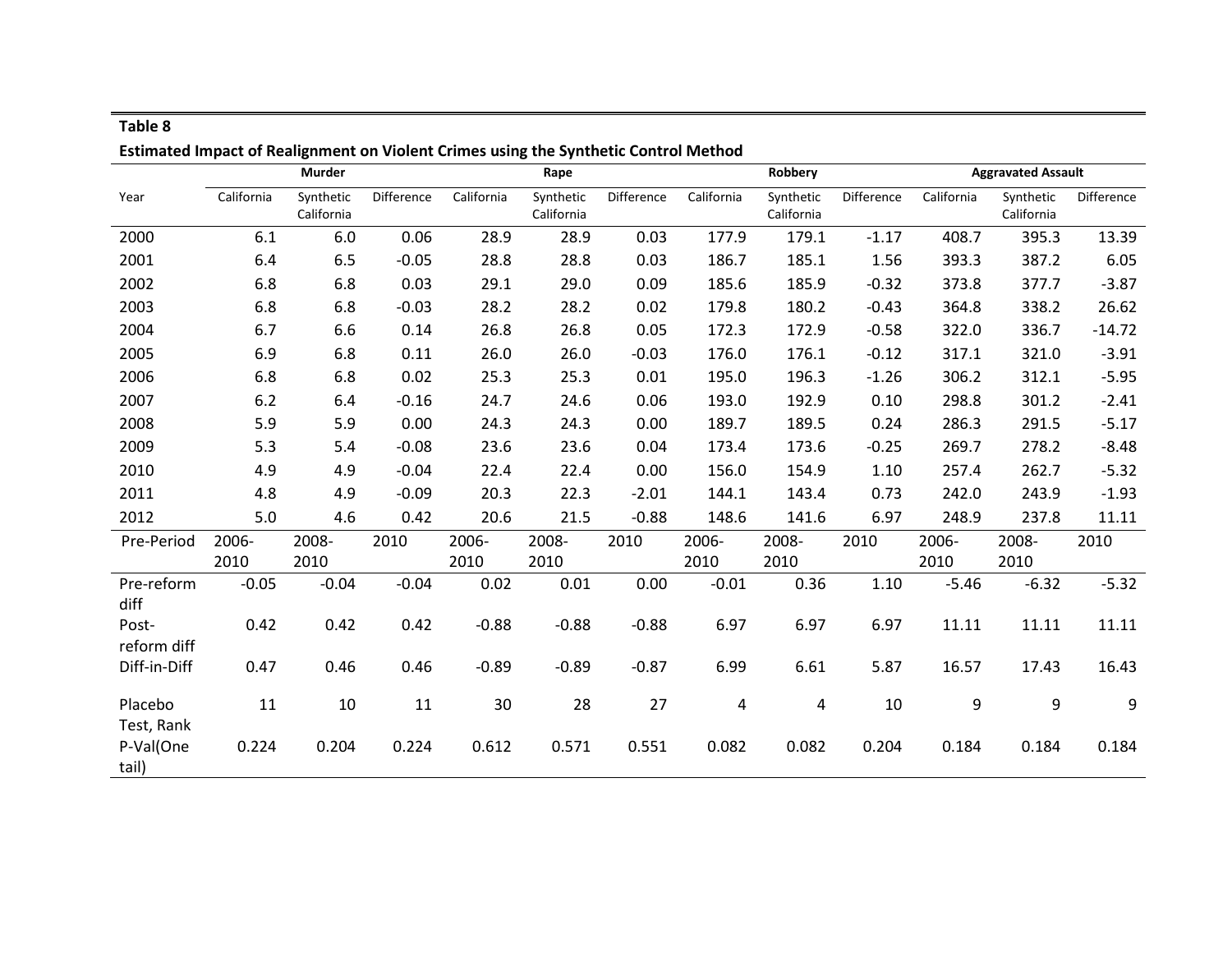| <b>Estimated Impact of Realignment on Property Crimes using the Synthetic Control Method</b> |            |                 |            |              |                     |              |            |               |            |  |  |  |
|----------------------------------------------------------------------------------------------|------------|-----------------|------------|--------------|---------------------|--------------|------------|---------------|------------|--|--|--|
|                                                                                              |            | <b>Burglary</b> |            |              | Motor Vehicle Theft |              |            | Larceny Theft |            |  |  |  |
| Year                                                                                         | California | Synthetic       | Difference | California   | Synthetic           | Difference   | California | Synthetic     | Difference |  |  |  |
|                                                                                              |            | California      |            |              | California          |              |            | California    |            |  |  |  |
| 2000                                                                                         | 656.3      | 655.0           | 1.26       | 537.4        | 552.3               | $-14.86$     | 1924.5     | 2001.7        | $-77.20$   |  |  |  |
| 2001                                                                                         | 671.3      | 670.0           | 1.27       | 590.1        | 573.8               | 16.26        | 2016.6     | 2010.0        | 6.59       |  |  |  |
| 2002                                                                                         | 681.2      | 680.0           | 1.21       | 635.3        | 630.7               | 4.62         | 2044.7     | 2020.7        | 24.03      |  |  |  |
| 2003                                                                                         | 683.2      | 682.0           | 1.23       | 680.5        | 695.0               | $-14.54$     | 2062.7     | 2049.8        | 12.95      |  |  |  |
| 2004                                                                                         | 686.1      | 684.9           | 1.25       | 704.8        | 695.2               | 9.57         | 2033.1     | 1990.2        | 42.89      |  |  |  |
| 2005                                                                                         | 692.9      | 691.6           | 1.30       | 712.0        | 729.4               | $-17.38$     | 1915.0     | 1934.6        | $-19.57$   |  |  |  |
| 2006                                                                                         | 676.9      | 675.6           | 1.30       | 666.8        | 689.3               | $-22.55$     | 1831.5     | 1837.1        | $-5.62$    |  |  |  |
| 2007                                                                                         | 648.4      | 647.2           | 1.23       | 600.2        | 596.7               | 3.51         | 1784.1     | 1788.3        | $-4.22$    |  |  |  |
| 2008                                                                                         | 649.9      | 648.7           | 1.23       | 526.3        | 480.1               | 46.17        | 1778.3     | 1781.0        | $-2.67$    |  |  |  |
| 2009                                                                                         | 622.6      | 621.4           | 1.25       | 443.8        | 381.9               | 61.95        | 1665.1     | 1692.5        | $-27.38$   |  |  |  |
| 2010                                                                                         | 614.3      | 613.1           | 1.19       | 409.4        | 336.8               | 72.56        | 1612.1     | 1612.0        | 0.13       |  |  |  |
| 2011                                                                                         | 610.5      | 623.5           | $-12.97$   | 389.7        | 312.4               | 77.35        | 1584.0     | 1551.2        | 32.81      |  |  |  |
| 2012                                                                                         | 646.1      | 603.7           | 42.42      | 443.2        | 300.6               | 142.55       | 1669.5     | 1646.4        | 23.06      |  |  |  |
| Pre-Period                                                                                   | 2006-      | 2008-           | 2010       | 2006-        | 2008-               | 2010         | 2006-      | 2008-         | 2010       |  |  |  |
|                                                                                              | 2010       | 2010            |            | 2010         | 2010                |              | 2010       | 2010          |            |  |  |  |
| Pre-reform                                                                                   | 1.24       | 1.22            | 1.19       | 32.33        | 60.22               | 72.56        | $-7.95$    | $-9.97$       | 0.13       |  |  |  |
| diff                                                                                         |            |                 |            |              |                     |              |            |               |            |  |  |  |
| Post-                                                                                        | 42.42      | 42.42           | 42.42      | 142.55       | 142.55              | 142.55       | 23.06      | 23.06         | 23.06      |  |  |  |
| reform diff                                                                                  |            |                 |            |              |                     |              |            |               |            |  |  |  |
| Diff-in-diff                                                                                 | 41.18      | 41.19           | 41.23      | 110.22       | 82.33               | 69.99        | 31.01      | 33.03         | 22.92      |  |  |  |
| Placebo                                                                                      | 13         | 13              | 12         | $\mathbf{1}$ | $\mathbf{1}$        | $\mathbf{1}$ | 15         | 15            | 20         |  |  |  |
| Test, Rank                                                                                   |            |                 |            |              |                     |              |            |               |            |  |  |  |
| P-Value                                                                                      | 0.265      | 0.265           | 0.245      | 0.020        | 0.020               | 0.020        | 0.306      | 0.306         | 0.408      |  |  |  |
| (One tail)                                                                                   |            |                 |            |              |                     |              |            |               |            |  |  |  |

## **Estimated Impact of Realignment on Property Crimes using the Synthetic Control Method**

**Table 9**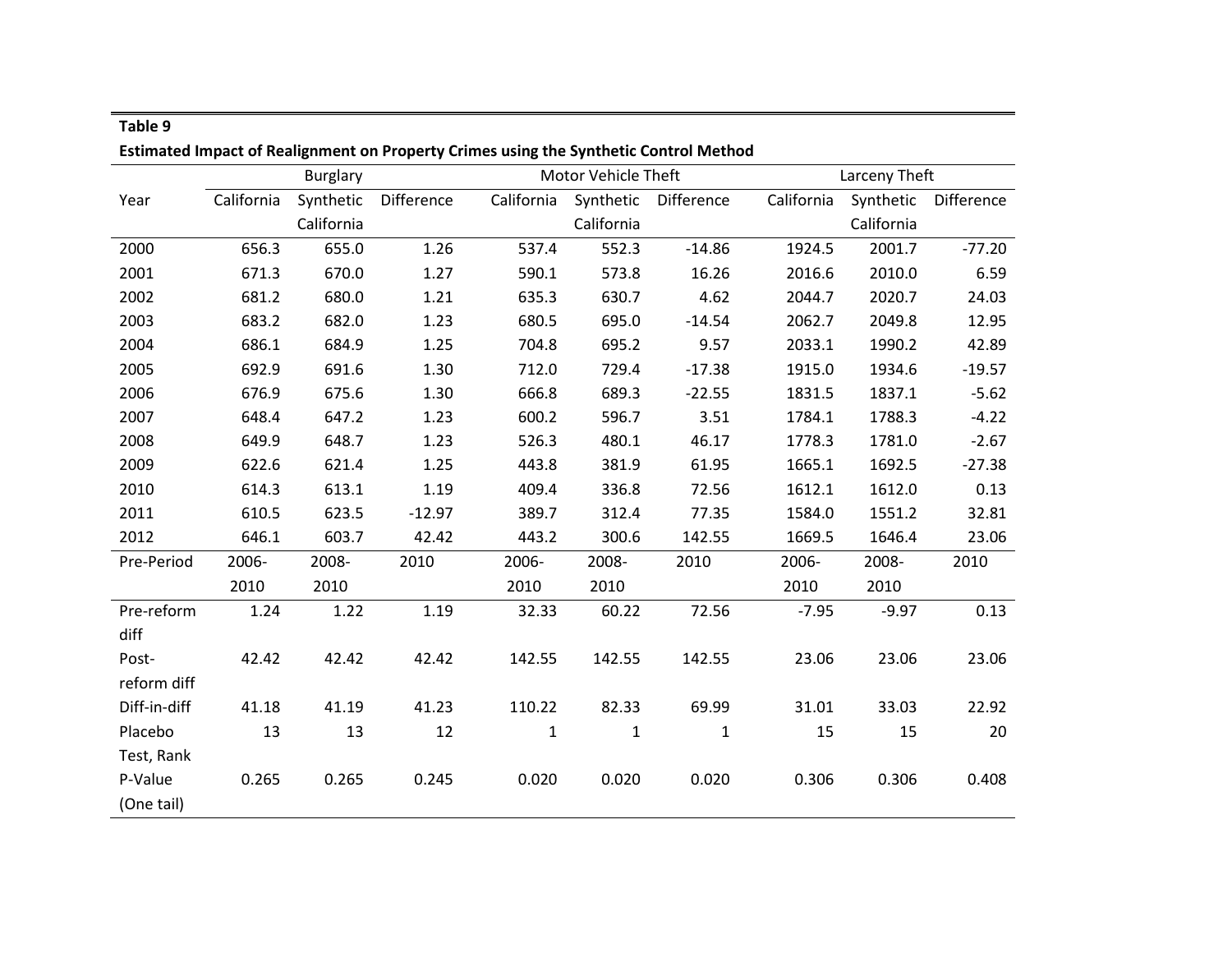| Estimated State Weights, Synthetic Control Method, Matching on 2000-2010 Annual UCR Data |                  |                  |             |             |                  |                  |                 |             |                  |  |  |
|------------------------------------------------------------------------------------------|------------------|------------------|-------------|-------------|------------------|------------------|-----------------|-------------|------------------|--|--|
| <b>State</b>                                                                             | Violent          | Murder           | Rape        | Robbery     | Aggravated       | Property         | <b>Burglary</b> | Motor       | Larceny          |  |  |
|                                                                                          |                  |                  |             |             | Assault          |                  |                 | Vehicle     | Theft            |  |  |
|                                                                                          |                  |                  |             |             |                  |                  |                 | Theft       |                  |  |  |
| Alabama                                                                                  | $\pmb{0}$        | $\mathbf 0$      | $\mathbf 0$ | $\mathbf 0$ | $\mathbf 0$      | $\mathbf 0$      | 0.003           | $\mathbf 0$ | $\mathbf 0$      |  |  |
| Alaska                                                                                   | $\boldsymbol{0}$ | $\mathbf 0$      | 0           | 0           | 0                | 0                | 0.002           | 0           | 0                |  |  |
| Arizona                                                                                  | 0                | 0                | 0           | 0.016       | $\mathbf 0$      | 0                | 0.002           | 0.011       | 0                |  |  |
| Arkansas                                                                                 | $\boldsymbol{0}$ | $\overline{0}$   | 0           | 0           | 0                | $\Omega$         | 0.015           | 0           | 0                |  |  |
| Colorado                                                                                 | $\boldsymbol{0}$ | 0.278            | 0           | 0           | $\mathbf 0$      | 0.033            | 0.213           | 0           | 0.12             |  |  |
| Connecticut                                                                              | 0                | 0                | 0           | $\mathbf 0$ | 0                | 0                | 0.003           | 0           | $\mathbf 0$      |  |  |
| Delaware                                                                                 | 0                | $\mathbf 0$      | 0           | 0.041       | 0                | 0                | 0.002           | $\Omega$    | $\mathbf 0$      |  |  |
| Florida                                                                                  | 0.338            | 0                | 0.117       | 0.135       | 0                | $\mathbf 0$      | 0.004           | 0           | $\mathbf 0$      |  |  |
| Georgia                                                                                  | 0                | $\boldsymbol{0}$ | 0           | 0.048       | 0                | 0.001            | 0.032           | 0.368       | $\mathbf 0$      |  |  |
| Hawaii                                                                                   | $\boldsymbol{0}$ | 0                | 0.14        | $\mathbf 0$ | $\mathbf 0$      | $\mathbf 0$      | 0.002           | 0.069       | 0                |  |  |
| Idaho                                                                                    | 0                | 0                | 0           | 0           | $\mathbf 0$      | 0                | 0.024           | 0           | $\mathbf 0$      |  |  |
| Illinois                                                                                 | $\boldsymbol{0}$ | 0                | 0           | 0.114       | 0.086            | 0                | 0.003           | 0           | $\mathbf 0$      |  |  |
| Indiana                                                                                  | 0                | 0                | 0           | 0           | 0                | 0                | 0.102           | 0           | $\mathbf 0$      |  |  |
| lowa                                                                                     | 0                | $\overline{0}$   | 0           | 0           | 0                | 0                | 0.004           | 0           | $\mathbf 0$      |  |  |
| Kansas                                                                                   | 0                | 0.033            | 0           | 0           | 0                | 0                | 0.001           | 0           | $\boldsymbol{0}$ |  |  |
| Kentucky                                                                                 | $\boldsymbol{0}$ | $\mathbf 0$      | 0           | 0           | 0                | 0.133            | 0.006           | 0           | $\mathbf 0$      |  |  |
| Louisiana                                                                                | $\boldsymbol{0}$ | 0                | 0.003       | $\mathbf 0$ | $\mathbf 0$      | $\mathbf 0$      | 0.001           | 0           | $\mathbf 0$      |  |  |
| Maine                                                                                    | 0                | 0                | 0           | 0           | $\mathbf 0$      | 0                | 0.003           | $\mathbf 0$ | $\mathbf 0$      |  |  |
| Maryland                                                                                 | 0.161            | 0.186            | 0.043       | 0.079       | 0.539            | 0                | 0.004           | 0.248       | 0                |  |  |
| Massachusetts                                                                            | $\boldsymbol{0}$ | $\boldsymbol{0}$ | 0           | 0           | 0                | 0.032            | 0.012           | 0           | 0.217            |  |  |
| Michigan                                                                                 | 0                | $\mathbf 0$      | 0           | 0           | 0                | 0                | 0.006           | 0           | 0                |  |  |
| Minnesota                                                                                | 0                | $\mathbf 0$      | 0.03        | 0           | 0                | $\mathbf 0$      | 0.01            | 0           | $\mathbf 0$      |  |  |
| Mississippi                                                                              | 0                | 0.035            | 0           | 0           | 0.225            | 0                | 0.002           | 0           | $\mathbf 0$      |  |  |
| Missouri                                                                                 | 0                | $\mathbf 0$      | 0           | 0           | $\mathbf 0$      | 0                | 0.143           | 0           | $\mathbf 0$      |  |  |
| Montana                                                                                  | 0.068            | 0                | 0           | 0           | 0.046            | 0                | 0.004           | 0           | $\mathbf 0$      |  |  |
| Nebraska                                                                                 | $\pmb{0}$        | $\mathbf 0$      | 0           | 0           | 0                | $\mathbf 0$      | 0.001           | 0           | 0                |  |  |
| Nevada                                                                                   | $\pmb{0}$        | 0.234            | 0           | 0.135       | $\pmb{0}$        | 0.163            | 0.003           | 0.304       | 0.353            |  |  |
| New                                                                                      | $\boldsymbol{0}$ | $\boldsymbol{0}$ | 0           | $\pmb{0}$   | $\boldsymbol{0}$ | $\boldsymbol{0}$ | 0.002           | 0           | $\pmb{0}$        |  |  |
| Hampshire                                                                                |                  |                  |             |             |                  |                  |                 |             |                  |  |  |
| New Jersey                                                                               | 0                | 0                | 0.388       | 0           | 0                | 0                | 0.003           | 0           | $\mathbf 0$      |  |  |
| <b>New Mexico</b>                                                                        | $\pmb{0}$        | 0                | 0           | 0           | $\mathbf 0$      | 0                | 0.004           | 0           | $\pmb{0}$        |  |  |
| New York                                                                                 | 0.214            | 0                | 0           | 0           | 0.104            | 0                | 0.001           | 0           | $\pmb{0}$        |  |  |
| North Carolina                                                                           | 0                | 0.229            | 0           | 0           | 0                | 0                | 0.007           | 0           | 0                |  |  |
| North Dakota                                                                             | $\boldsymbol{0}$ | $\boldsymbol{0}$ | 0           | $\mathbf 0$ | $\mathbf 0$      | $\mathbf 0$      | 0.001           | 0           | 0.007            |  |  |
| Ohio                                                                                     | 0                | $\boldsymbol{0}$ | 0           | 0.326       | 0                | 0                | 0.008           | 0           | $\pmb{0}$        |  |  |
| Oklahoma                                                                                 | $\pmb{0}$        | $\pmb{0}$        | 0           | $\pmb{0}$   | $\pmb{0}$        | 0                | 0.024           | 0           | 0                |  |  |

**Appendix Table A1**